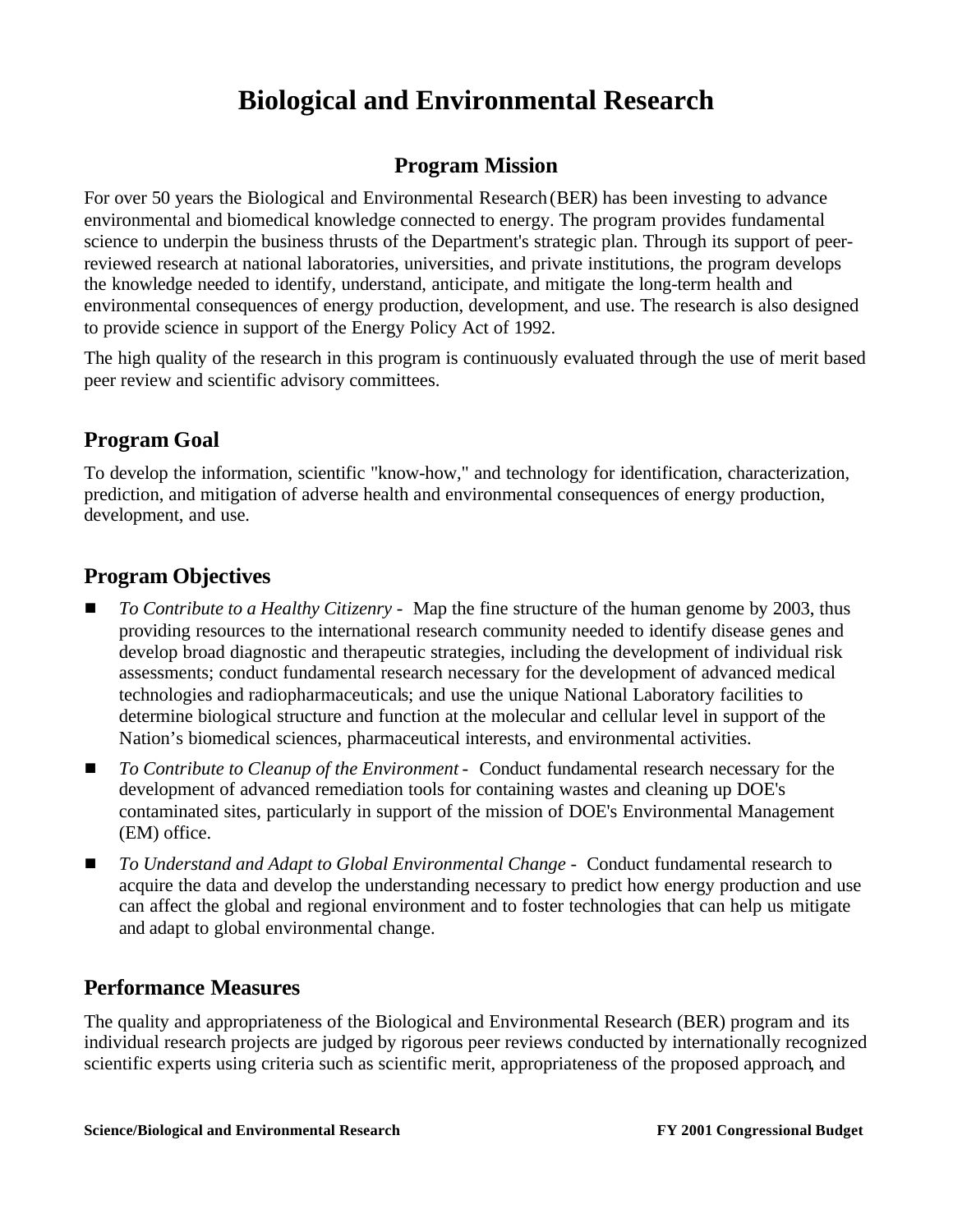qualifications of the principal investigator. Highest quality research is maintained by taking appropriate and, if needed, corrective management actions based on results of the reviews. A measure of the quality of the research is the sustained achievement in advancing knowledge as indicated by the publication of research results in refereed scientific journals, by invited participation at national and international scientific conferences and workshops, and by honors received by BER-supported researchers. Progress in the field is also regularly compared to the scientific priorities recommended by the Biological and Environmental Research Advisory Committee (BERAC) and the National Science and Technology Council's (NSTC) committees on Environment and Natural Resources and on Fundamental Science.

An overarching and unique performance measure of the BER program is the diversity of program reviews conducted. This is particularly the case for BER program elements that are components of international research endeavors, e.g., the International Human Genome Project and the Global Change Research Program. In addition to panel reviews that evaluate and select individual projects and programmatic reviews by the chartered BERAC, these program elements are evaluated by interagency (and international) review bodies and by Boards and Committees of the National Academy of Sciences.

The BER program goes one step further in soliciting program reviews. Panels of distinguished scientists are charged with evaluating the quality of individual programs and with exploring ways of entraining new ideas and research performers from different scientific fields. This strategy is based on the conviction that the most important scientific advances of the new century will occur at the interfaces between scientific disciplines such as biology and information science. Groups like JASON and The Washington Advisory Group (TWAG), involving physicists, mathematicians, engineers, etc., are among the organizations that have studied BER program elements such as the Atmospheric Radiation Measurement (ARM) program, climate change prediction activities, the William R. Wiley Environmental Molecular Sciences Laboratory (EMSL), and the Human Genome program.

Facility operations are also monitored by peer reviews and user feedback. These facilities are provided in a manner that meets user requirements (as indicated by achieving performance specifications while protecting the safety of the workers and the environment); facilities are operated reliably and according to planned schedules; and facilities are maintained and improved.

Specific BER program performance measures are:

#### **Biological and Environmental Research**

**EXCELLED EXCELLENCE I**n basic research: All research projects will continue to be reviewed by appropriate peers and selected through a merit-based competitive process.

#### **Life Sciences**

- Structural Biology: Commission the neutron protein crystallography station at the Los Alamos Neutron Science Center (LANSCE).
- Microbial Genomics/Climate Change Technology Initiative : Complete the genetic sequencing of at least two additional microbes that produce methane or hydrogen from carbonaceous sources or that could be used to sequester carbon.
- Low Dose Radiation Research: Convene second Low Dose Radiation Research program meeting with broad participation from program investigators, other Federal agencies, regulators, interested community representatives, and Congress.
- **Detail Closing in on the final Human DNA sequence: Initiate the "finishing" of the high quality DNA** sequence of human chromosomes 5, 16, and 19 to international "Bermuda" standards. Finished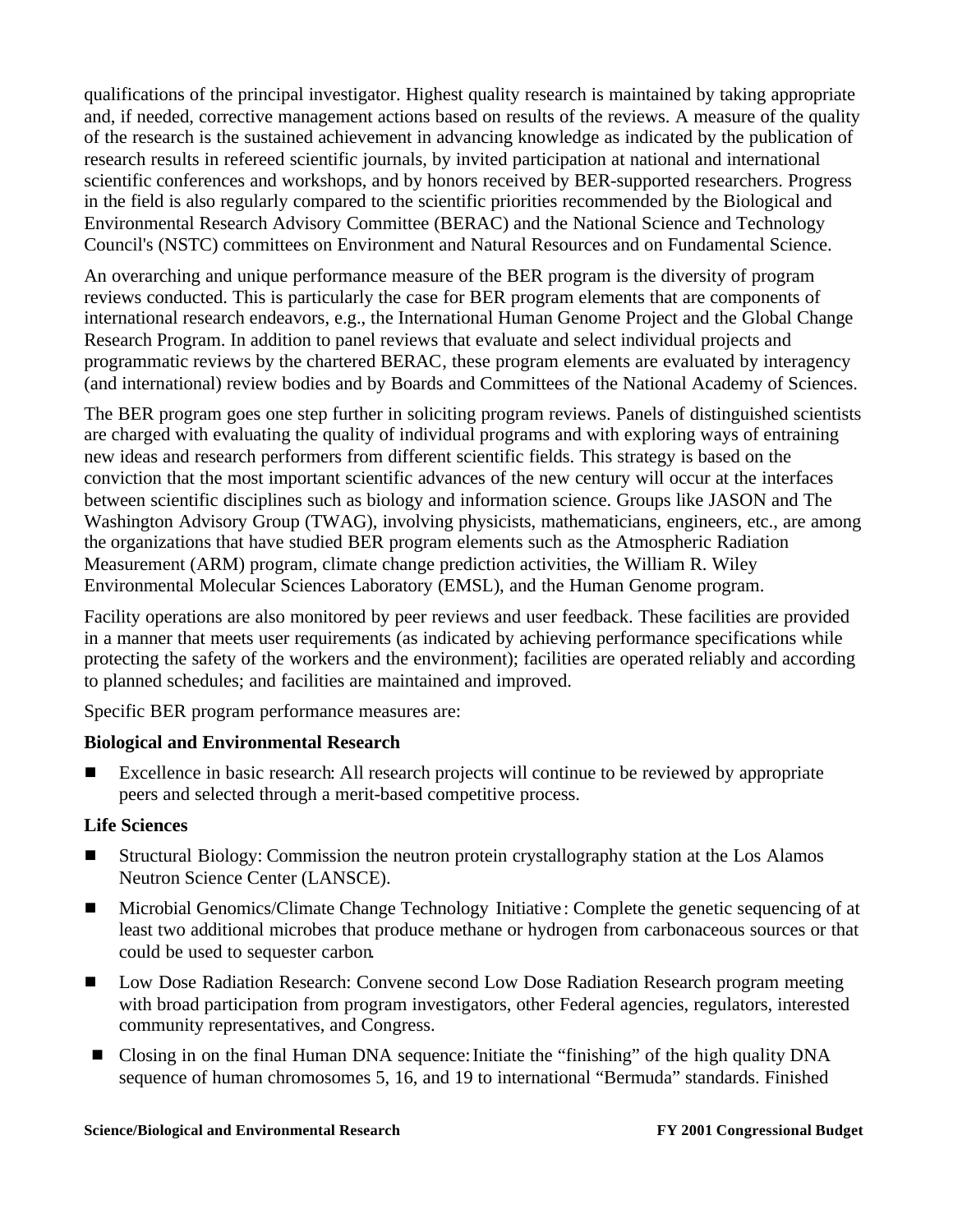sequence will include the vast majority of regions of greatest biological interest on these chromosomes but will not include the most difficult to sequence regions at the ends (telomeres) and middle (centromere) of each chromosome.

- <sup>g</sup> By the end of FY 2001, the DOE Joint Genome Institute (JGI) will complete the sequencing and submission to public databases of 100 million finished and 250 million high quality draft base pairs of DNA, including both human and mouse.
- Sixty percent of the newly discovered biological structures published in the peer reviewed literature will result from data generated at synchrotron user stations served by the BER structural biology facilities program.
- <sup>g</sup> A new research program, the Microbial Cell Project, will be initiated to develop a comprehensive understanding of the complete workings of a microbial cell, from the DNA sequence to the complex interaction of the genes and proteins in a cell that give the microbe its life and its unique characteristics and behaviors.
- $\blacksquare$  The development and upgrade of scientific facilities (including experimental stations) will be kept on schedule and within cost.
- $\blacksquare$  The operating time lost at scientific user facilities due to unscheduled downtime will be less than 10 percent of the total scheduled possible operating time, on average.
- Independent assessments will judge BER research programs to have high scientific quality.
- **Exploratory research will be initiated to develop new technologies to image gene action in humans** to understand how genes function in health and disease, and for monitoring gene therapy treatments.

#### **Environmental Processes**

- **IDED** Work will proceed on the development and testing of the next generation coupled ocean-atmosphere-sea ice climate model, leading to better information for assessing climate change and variability at regional, rather than global scales. New and better numerical techniques and physical parameterizations of physical processes in component General Circulation Models (GCMs) will be developed, and existing methods used in atmospheric, ocean, and sea ice GCMs will be improved.
- **IDED-Model-model and model-data intercomparisons of long-term climate simulations generated with** coupled ocean-atmosphere GCMs will be completed. Performance of the coupled GCMs will be measured by their ability to simulate the observed seasonal cycle amplitude in near surface temperature and seasonal patterns in amounts of precipitation. Furthermore, analyses will identify potential causes for inter-model differences in their ability to simulate observed long-term patterns in both the mean state and the variation in climate at regional and globalscales.
- **Five Intensive Operations Periods (IOPs) will be conducted on schedule at the Atmospheric** Radiation Measurement (ARM) Southern Great Plains site. Data will be obtained from the second station on the North Slope of Alaska as planned. The third station in the Tropical Western Pacific, on Christmas Island, will become operational on schedule and within budget in accordance with the program plan.
- ARM research will support about 50 principal investigators working on cloud physics and on solar and infrared radiation interactions with water vapor and aerosols. More than 75 peer reviewed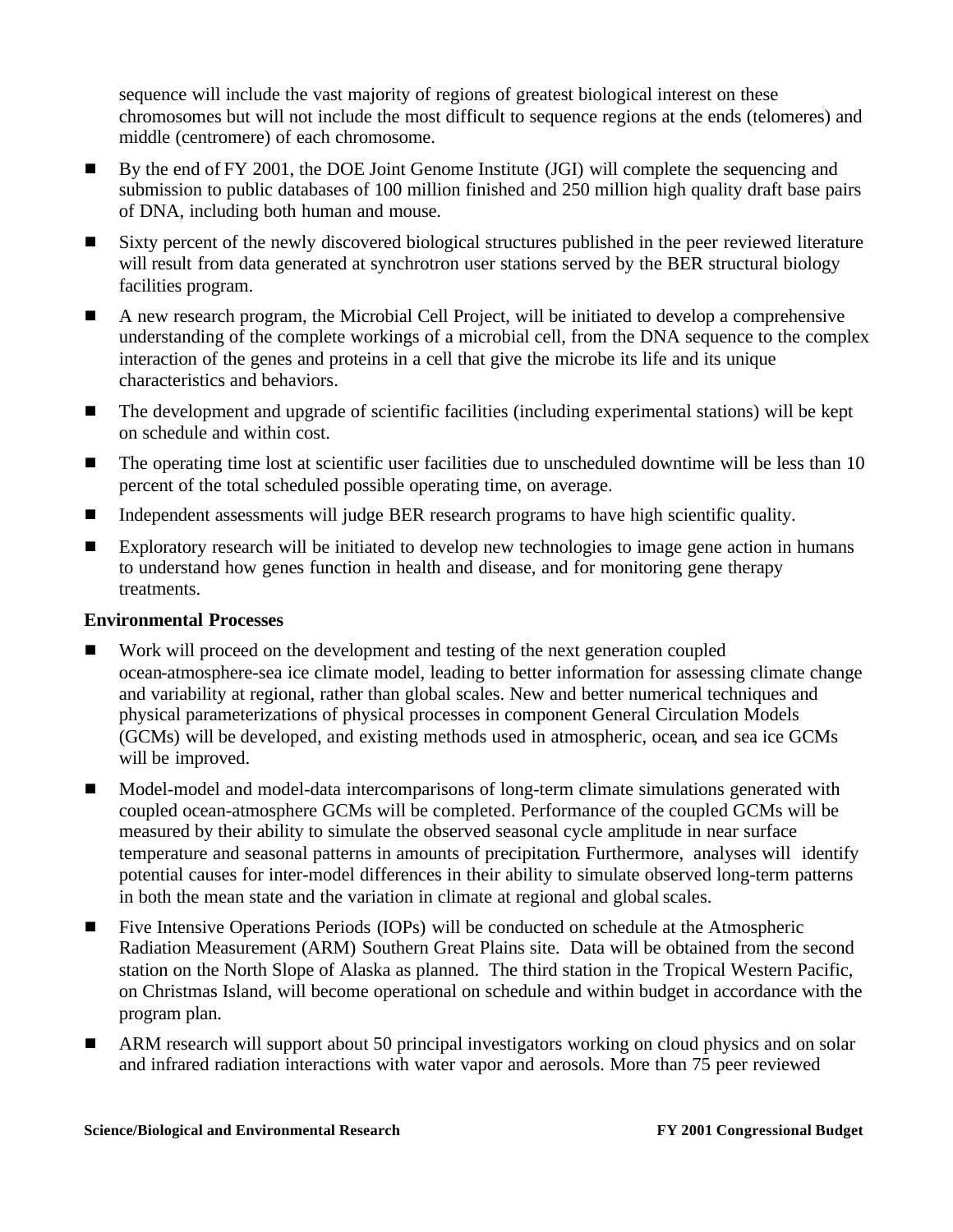papers and twice that number of conference papers will be published. The ARM Science Team will be realigned to bring more emphasis on use of ARM observations to develop parameterizations and approaches to improve atmospheric general circulation models. Additional field studies will be conducted, focusing on the connections of ARM data with carbon cycle processes.

- <sup>g</sup> AmeriFlux Sites: Intersite comparisons will be conducted of net annual carbon sequestration for twenty-five AmeriFlux sites representing major ecosystem types and land uses in North and Central America, including deciduous and coniferous temperate forests, tropical forests, croplands, grasslands, rangelands and tundra ecosystems. Initial intersite analysis completed of the effects of environmental factors such as inter-annual climate variation on the net exchange of carbon and the role of biophysical processes controlling this exchange will help define the current global carbon dioxide budget. Results will also improve predictions of future carbon dioxide concentrations, and enhance understanding of how carbon sequestration by the terrestrial biosphere is affected by climate, pollution, land use, and other factors.
- **EXECUTE:** Results from the six Free-Air Carbon Dioxide Enrichment (FACE) experiments will elucidate the direct effects of elevated atmospheric carbon dioxide levels on the growth, productivity, species interactions, water use efficiency, and carbon sequestration of terrestrial plants.
- Education accomplishments: The Global Change Education program will continue providing support to both undergraduate and graduate students in DOE-related global change research. Over 30 DOE-sponsored students participate in the program, including the DOE Summer Undergraduate Research Experience (SURE), the DOE Graduate Research Environmental Fellowships (GREF), and the NSF Significant Opportunities in Atmospheric Research and Science (SOARS) Program.
- The BER Post Doctoral Fellowship program will continue making 4-10 appointments.
- **EXEC** Carbon Sequestration: Research programs will follow the paths set out in the roadmap document "*Carbon Sequestration Research and Development Report*." Research in enhancing the terrestrial biosphere will focus on increasing carbon fixation by plants, reducing carbon dioxide emissions from soils, and assessing potential adverse and beneficial side effects. Research in ocean sequestration will focus on enhancing the long-term removal of atmospheric carbon dioxide by oceanic microorganisms and injecting carbon dioxide into the deep ocean, with an emphasis on environmental consequences of both.

#### **Environmental Remediation**

- **F** The first Field Research Center (FRC) for the Natural and Accelerated Bioremediation Research (NABIR) program will be selected at a DOE site in early calendar year 2000. Field site characterization will be completed and the subsurface research at the FRC will be started during 2001, providing the fundamental knowledge for development of bioremediation methodologies for containment and cleanup of hazardous materials.
- **IF** NABIR Scientists will transfer understanding of biogeochemical processes in the subsurface at selected Uranium Mill Tailing Remedial Action (UMTRA) Program sites to the UMTRA Groundwater Project.
- Preliminary quantitative field-scale assessment of the role of natural subsurface heterogeneity in promoting and retarding the transport of injected bacteria will be completed and will help evaluate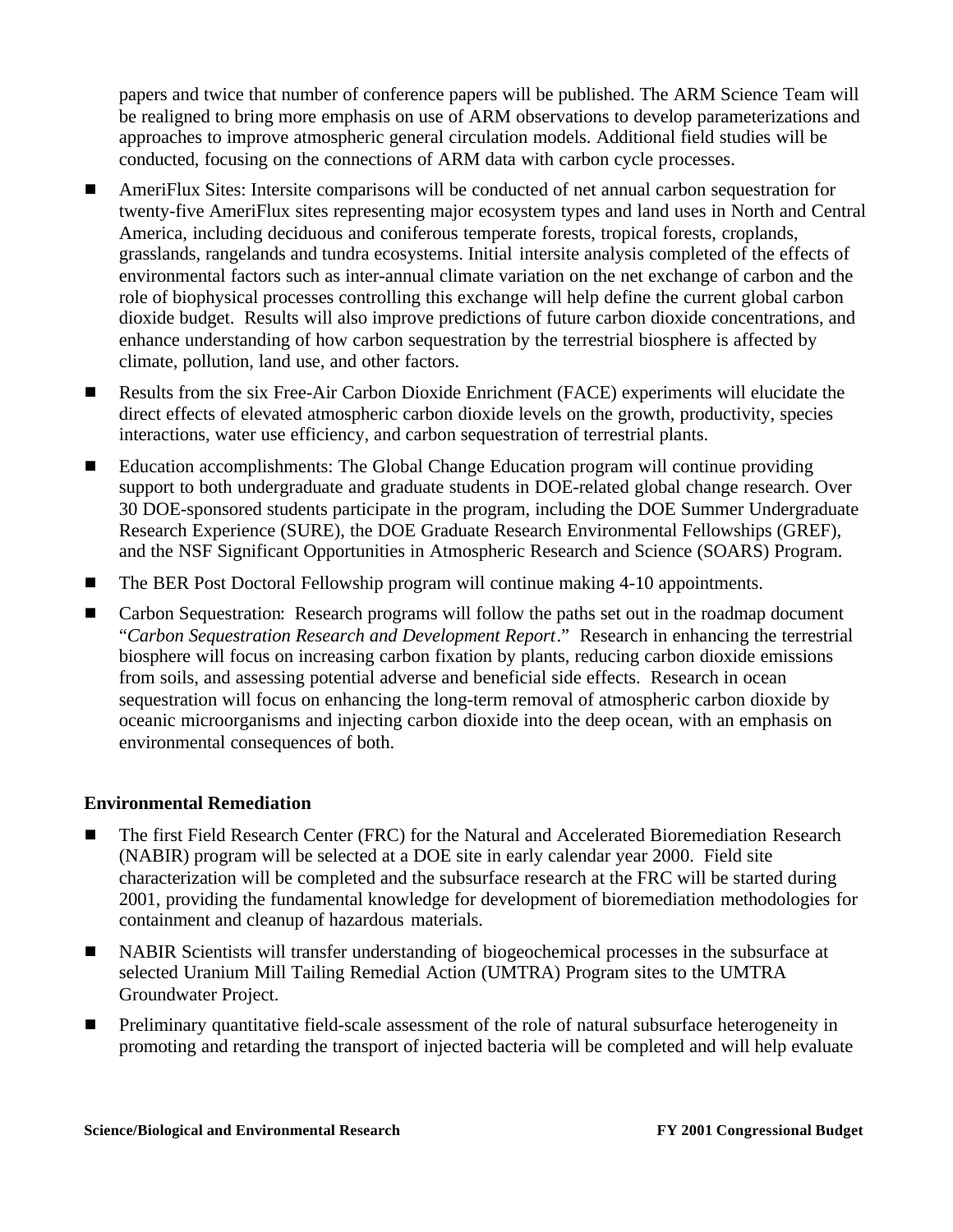the viability and effectiveness of injecting microorganisms for in situ bioremediation of contaminated DOE sites.

- **The William R. Wiley Environmental Molecular Sciences Laboratory (EMSL) will be identified** and cited in research publications and research proposals by scientists in academia and at National Laboratories as an important and valuable resource for molecular-level environmental sciences research.
- It will be demonstrated that at least 75% of the users of the William R. Wiley Environmental Molecular Sciences Laboratory are satisfied or very satisfied with access to its facilities and equipment.

#### **Medical Applications and Measurement Science**

- <sup>g</sup> Progress in Boron Neutron Capture Therapy (BNCT) Research: Phase I clinical trials of BNCT at reactor sources of neutrons will be completed and research on accelerator-based BNCT will be underway. These activities will provide the basis for evaluating the efficacy of BNCT and for designing phase II clinical trials that include reactor and accelerator-based sources of neutrons.
- Biomedical engineering will become a major focus of the Medical Applications program advancing fundamental concepts, creating knowledge from the molecular to the organ systems level, and developing innovative biologics, materials, processes, implants, devices, and informatics systems for the diagnosis, prevention, and treatment of disease.
- The BER Medical Applications program will initiate exploratory research to develop new messenger RNA (mRNA) based radiotracer technologies for imaging gene expression in animals in real time.

### **Significant Accomplishments and Program Shifts**

#### **Life Sciences**

- <sup>g</sup> **Warrior Bug Sequenced** The complete DNA sequence of *Deinococcus radiodurans*, the remarkable radiation- and desiccation-resistant microbe, referred to in the popular press as "Conan the Bacterium**,"** has been determined. The Institute for Genomic Research (TIGR) in Rockville, Maryland has completed sequencing the entire 3 million base pair genome of *D. radiodurans* with funds from the BER microbial genome program. This DNA sequence information should provide additional insights into the astonishing mechanisms for DNA repair in *D. radiodurans* in addition to improving opportunities for engineering *D. radiodurans* into a potential workhorse for helping cleanup DOE waste sites.
- <sup>g</sup> **Warrior Bug Tackles Waste** *Deinococcus radiodurans*, cannot normally degrade solvents that are part of the mixed wastes at many DOE sites. A team of BER-funded scientists at the Uniformed Services University for the Health Sciences (USUHS) in Bethesda, Maryland have transferred genes from *Pseudomonas putida* into *D. radiodurans* that code for enzymes that degrade toluene and related solvents. The new *D. radiodurans* can degrade toluene and toluene-related solvents. The engineered *Deinococci* could also survive levels of toluene and trichloroethylene that would normally dissolve most other bacteria, suggesting that these engineered microbes might survive in radioactive and solvent containing mixed wastes and degrade the solvents.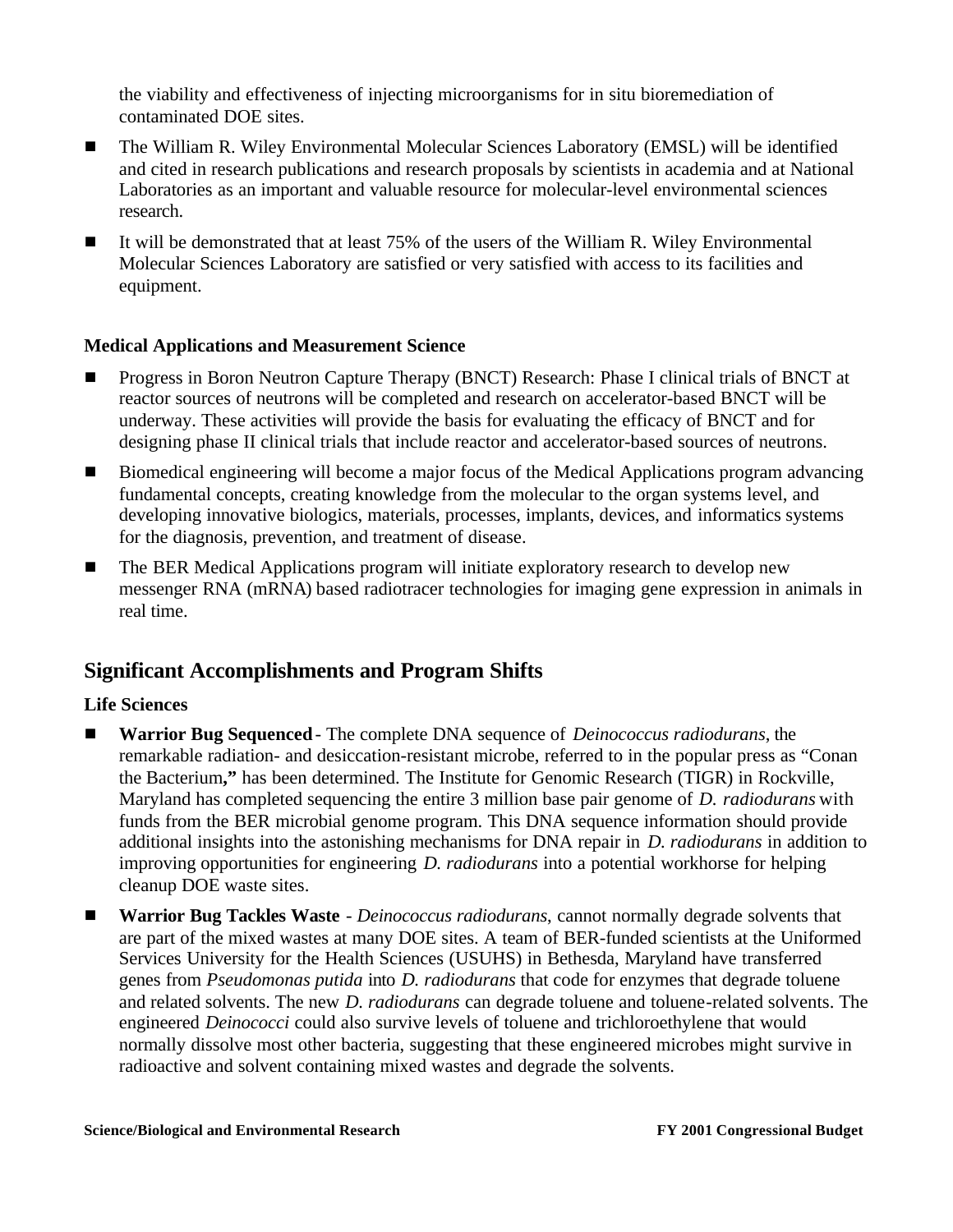- **Genomic Sequencing of a Cleanup Bug** A microbe considered to be one of the most important for bioremediation, *Shewanella putrefaciens*, has had the complete sequence of its DNA determined. The Institute for Genomic Research (TIGR) in Rockville, Maryland determined the sequence with funding from the BER microbial genome program. *Shewanella* is normally involved in microbially influenced corrosion, anaerobic consumption of toxic organic pollutants and conversion of toxic metals and radionuclides to less chemically toxic forms. Knowing the DNA sequence of this microbe will enable scientists to develop improved bioremediation strategies for cleaning up DOE waste sites.
- Genomic Sequencing of a "Carbon Manager" A microbe considered to be a player in the global carbon cycle, *Chlorobium tepidum*, has had its complete sequence of its DNA determined. The Institute for Genomic Research (TIGR) in Rockville, Maryland determined the sequence with funding from the BER Microbial Genome Program. Having this information is an important first step for developing new strategies to use the microbe to reduce carbon in the atmosphere.
- <sup>g</sup> **A "Which Bugs III" Picks CCT Hit List** Sixteen leading microbiologists met to help BER pick a list of microbes for genomic DNA sequencing as part of the Climate Change Technology research (CCT) to better understand global carbon utilization. The four microbes that made the final list all participate in "carbon management" processes, particularly carbon sequestration and energy production (e.g., methane and hydrogen production), roles that many microbiologists think are the most important of microbial life on Earth. DNA sequencing of these four microbes is being done at the DOE Joint Genome Institute's Production Sequencing Facility in Walnut Creek, California.
- **One Step Closer to a Complete Human DNA Sequence** The DOE Joint Genome Institute's Production Sequencing Facility in Walnut Creek, California will complete a working draft of human chromosomes 5, 16, and 19 by March 2000. This is part of BER's contribution to the international effort to sequence the entire human genome by 2003 (NIH and the British Wellcome Trust fund the sequencing of most of the remaining 90 percent). This working draft represents roughly 90 percent of the entire sequence of these three chromosomes completed to 99 percent accuracy. This draft sequence, together with drafts produced by other sequencing centers around the world, will open the floodgates of biological information to scientists and reduces the time and effort needed to complete the entire high quality sequence. BER's effort to complete finished sequence for chromosomes 5, 16, and 19 is scheduled for completion by October 2001. **Millions** Carbon cycle<br>
Institute for<br>
funding from<br>
step for dev<br> **A** "Which l<br>
a list of mic<br>
(CCT) to be<br>
participate find<br>
production most import<br>
most import<br> **DOE Step C**<br>
Production human chrome internationa<br>
Trust

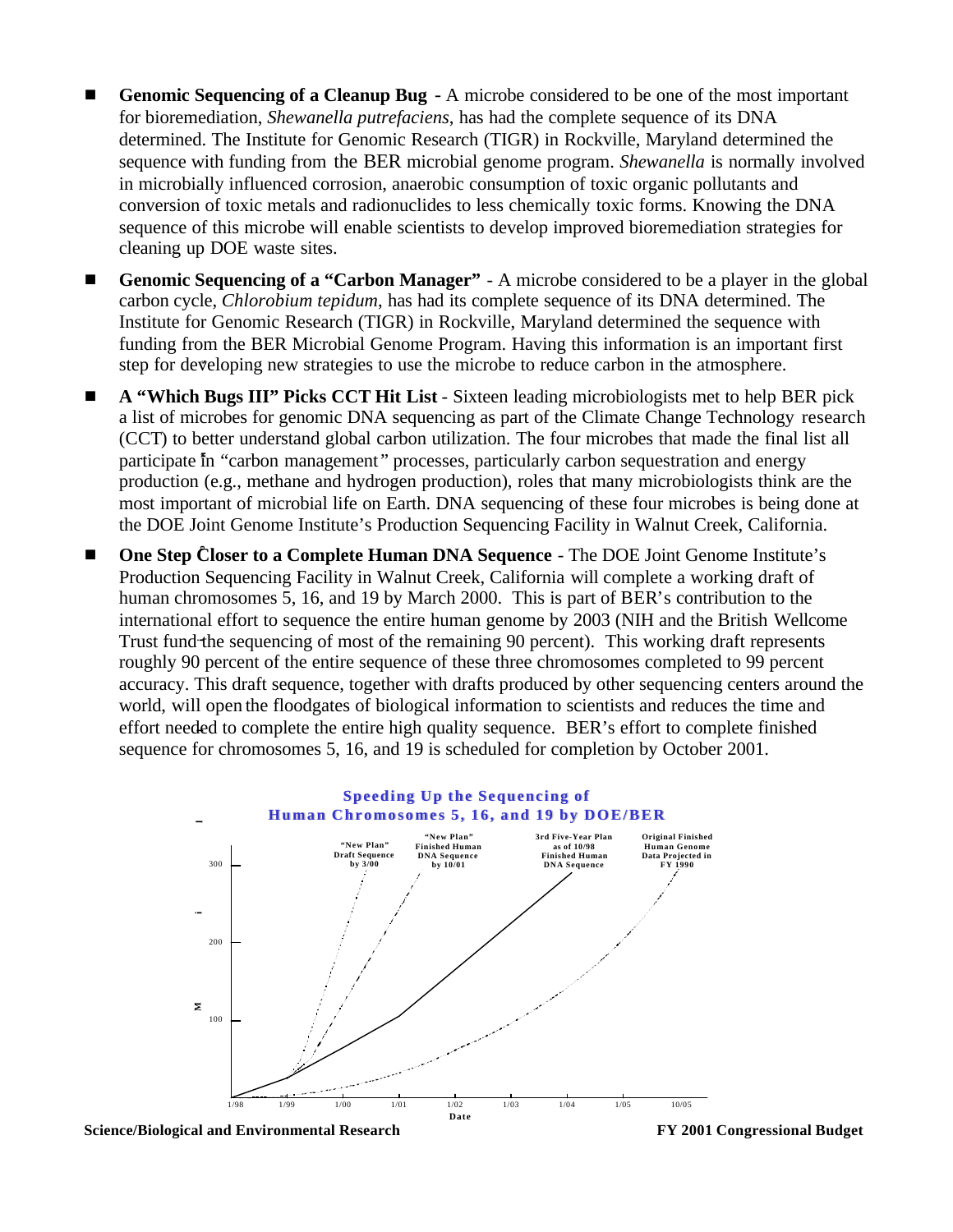- **Resources to Speed Sequencing of the Human Genome** The widely agreed on strategy for sequencing the human genome is based on the use of small pieces of DNA bacterial artificial chromosomes (BACs) that carry fragments of human DNA from known locations throughout the entire human genome. The BER human genome program funded research at The Institute for Genomic Research in Rockville, Maryland and at the University of Washington in Seattle, Washington that provided the sequencing community with a complete set of BAC-based genetic markers. These markers are needed to assemble both the draft and final human DNA sequence.
- <sup>g</sup> **Production Sequencing Facility Open for Business** The Production Sequencing Facility (PSF) is DOE's principal sequencing facility and is responsible for the Department's contribution of human DNA sequence as part of the international human genome project. Although the PSF's first priority is sequencing human DNA, it is also sequencing microbial DNA, as part of the DOE Climate Change Technology research, and mouse DNA, to take advantage of the wealth of information on mouse biology to better understand the function and control of human genes.
- <sup>g</sup> **Understanding the Health Impacts of Low Dose Radiation** In FY 1998 BER initiated a new low dose radiation research program that will develop the scientific information needed to make regulatory and cleanup decisions that protect people from the adverse health risks from exposure to radiation. A key question to be addressed by this program is whether there are levels of external radiation that do not cause biological effects greater than those induced by normal cellular processes or background radiation. The program is a collaborative and highly coordinated effort between BER and the Office of Environmental Management. Information resulting from the program is made broadly available to scientists, the public, regulators, and Congress through publications in the peer-reviewed literature and through interactive scientific meetings, web sites, and educational materials. Program information, including a ten year program plan developed by the Biological and Environmental Research Advisory Committee, is available on the web site at http://www. lowdose.com.
- Human Subjects Research Database on the Web. The FY 1998 update of the Department's Human Subjects Research Database is available on the World Wide Web at http://www.er.doe.gov/production/ober/humsubj/database.html. The database was begun in response to Congressional interest following the Secretary of Energy Openness Initiative in 1994. The database consists of a detailed description of 258 research projects at 35 research facilities.
- <sup>g</sup> **Review of DOE-Wide Informed Consents and Education Updates**. BER staff have completed a review of informed consents and human subject educational plans for all DOE sites (and the corresponding operations offices) conducting human subjects research. These reviews by DOE, the only agency to conduct this exercise, are conducted every three years to upgrade informed consents and to encourage education on human subject issues across the DOE complex.
- In FY 1999, the performance goal "determine 70 percent of the DNA sequence of 10 additional microbes with potential use in waste cleanup or energy production" was exceeded. The performance goal "discover new biological structures with more than 60 percent of the new biological structures published in the peer-reviewed literature resulting from data generated as part of the structural biology synchrotron user station program" was fully met.

#### **Environmental Processes**

<sup>g</sup> **Massively Parallel Version of the Community Climate Model (CCM3) Developed** - A version of the CCM3 climate model at the National Center for Atmospheric Research was developed and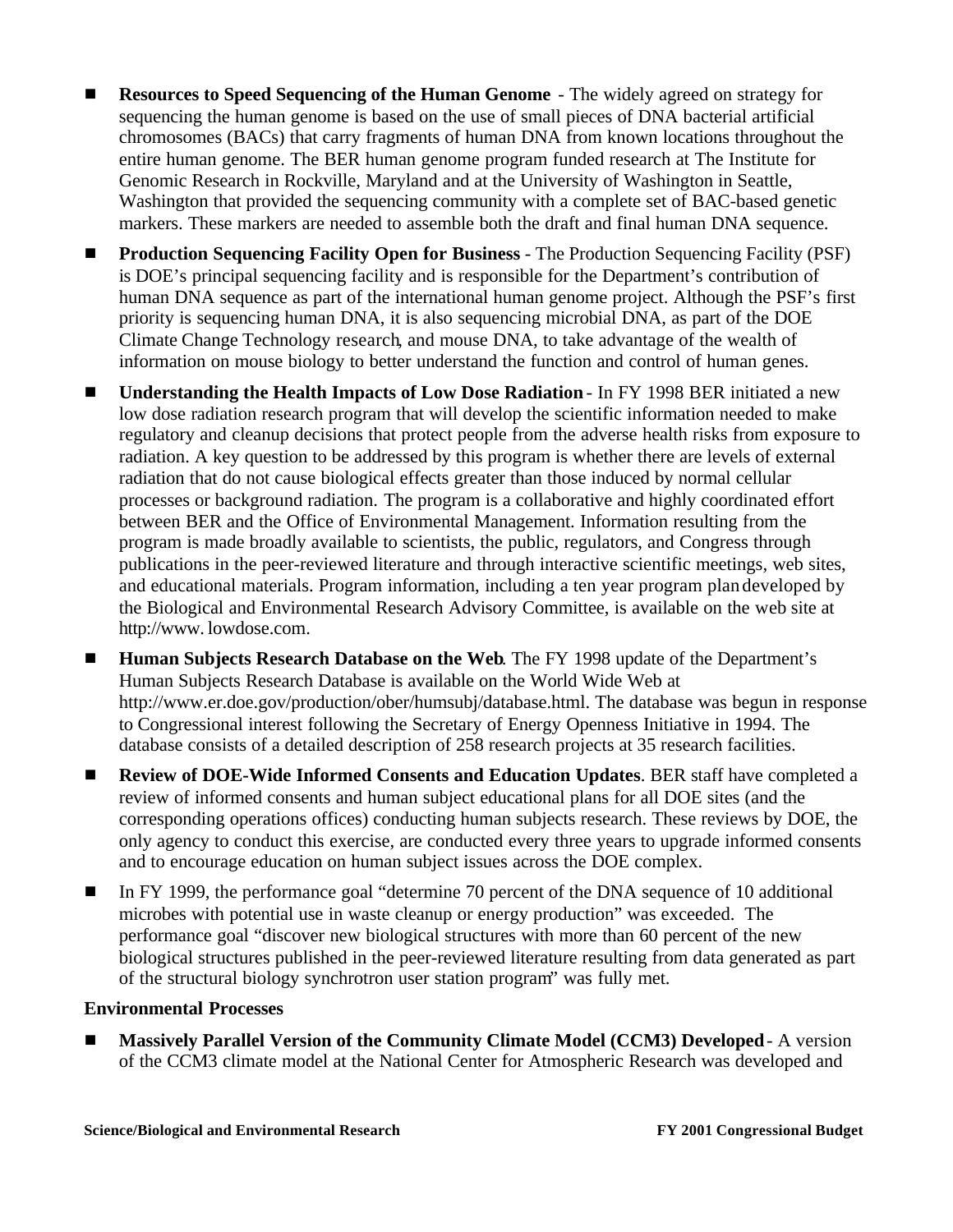programmed to run on a massively parallel computer to perform coupled climate model experiments. Highly optimized atmosphere, ocean, and sea ice general circulation model codes that run effectively on massively-parallel scientific supercomputers have been completed and tested for use in climate change studies. The Parallel Climate Model (PCM), which more accurately represents the physical ocean, sea ice and atmosphere motion, has been tested on three different parallel supercomputers. This is a significant step in developing the next generation of climate models.

- <sup>g</sup> **Coupled Climate Models More Accurately Simulate Regional Climate Patterns and Changes** Combining present generation atmospheric and ocean general circulation models into a coupled climate model provides improved simulations of the present climate compared to the climate simulated by uncoupled atmospheric general circulation models alone. Inclusion of increases in carbon dioxide and sulfate aerosols yields regional climate changes similar to observed climate patterns. These results emphasize the need to develop comprehensive, fully coupled climate models and to include in the models those environmental factors that affect the radiative forcing of climate in order to accurately simulate observed patterns of climate variability and change at regional resolution.
- **Surface Heat Budget Data for the Arctic** The Atmospheric Radiation Measurement (ARM) program provided the atmospheric research component of the multi-agency Surface Heat Budget of the Arctic Ocean (SHEBA) experiment. The SHEBA experiment addressed the interactions among sea ice, atmospheric radiation, and clouds in the Arctic and the corresponding effects on polar and global climate.
- Looking at Clouds from Both Sides The joint ARM-Unmanned Aerial Vehicles and NASA study of tropical cirrus clouds was completed, providing new information on key cloud formations that moderate the radiation budget of the Earth.
- **Unbroken Data Streams** Three state-of-the-art climate observatories have been continuously operated by the ARM program, with over two hundred instruments at the Southern Great Plains (SGP) site, the tropical western Pacific (TWP) sites at Manus and Nauru and the North Slope of Alaska sites at Barrow and Ataqasuk stations. The SGP is the largest of the three and produces a data stream of radiation and atmospheric column properties unmatched in terms of measurements, completeness, and temporal extent. Continuous operation provides virtually unbroken streams of atmospheric and surface data to climate and atmospheric scientists. Five intensive operational periods (IOPs) were conducted at the Southern Great Plains, one at Nauru and surrounding ocean in the TWP and one around Barrow on the North Slope of Alaska.
- <sup>g</sup> **ARM Supports USDA Campaign** ARM provided real-time and archive access to the ARM data for the Southern Great Plains (SGP), as well as other operational support for the United States Department of Agriculture SGP99 operation, to develop soil moisture retrieval algorithms for the NASA Advanced Microwave Scanning Radiometer, test the feasibility of soil moisture retrieval from the NASA Microwave Imager, and evaluate multi-frequency, multi-polarization active passive information using a new Jet Propulsion Laboratory aircraft instrument. The other NASA instruments are on satellites.
- More CO<sub>2</sub> Facts Free-Air Carbon Dioxide Enrichment (FACE) experiments provide new and vital information on the response of intact ecosystems to increased atmospheric concentrations of carbon dioxide. Seven long-term experiments produced new data for many physiological and growth parameters of forest, grassland, and crop ecosystems. Initial results show that increased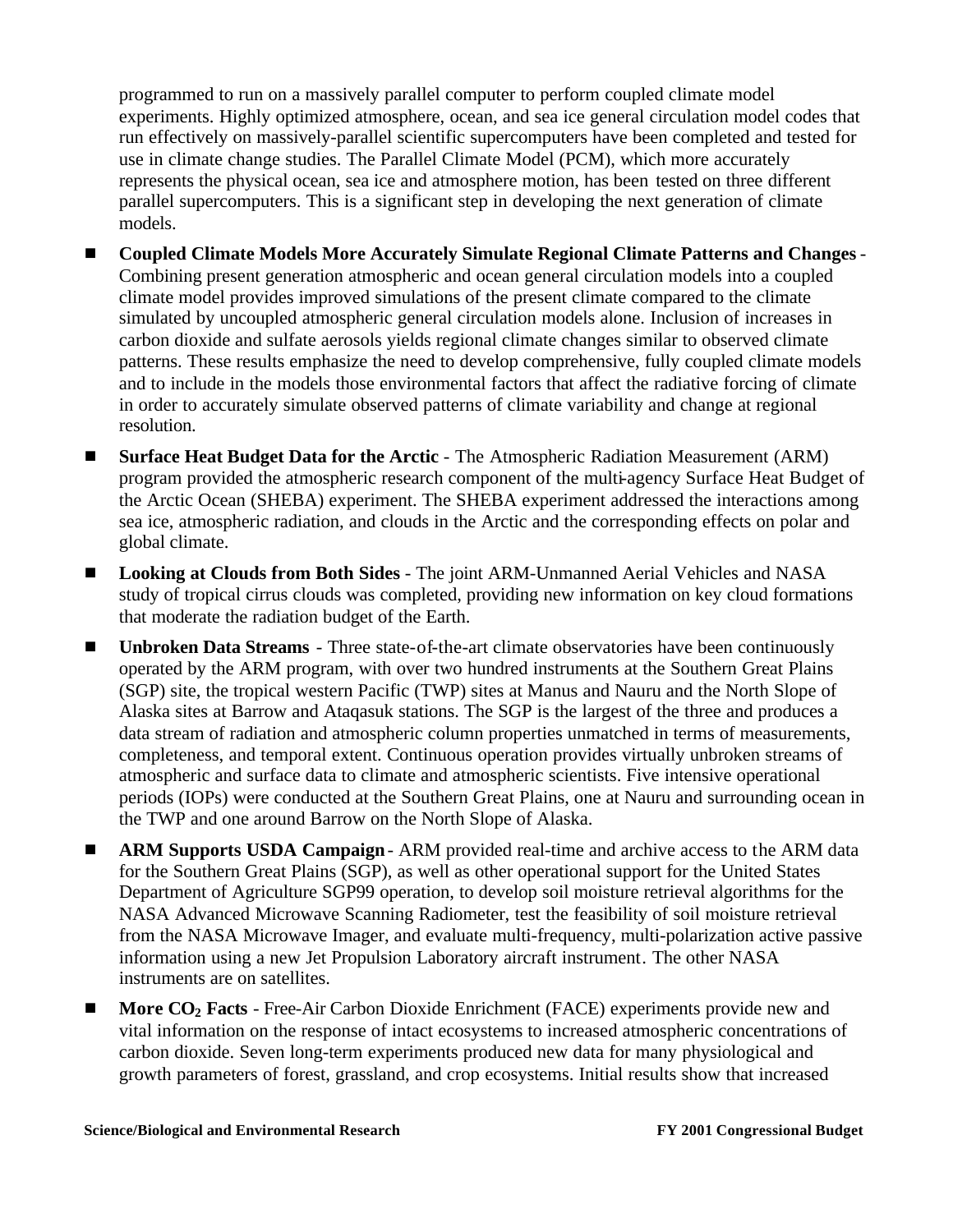carbon dioxide caused greater productivity and improved water use efficiency of these systems. A significant part of the productivity increase occurs below ground with roots, soil microflora and the formation of soil organic matter. Results from the loblolly pine FACE experiment, conducted jointly by Duke University, the Brookhaven National Laboratory, the University of Illinois, and other institutions, show that portions of the pine forest exposed for two years to a 60% increase in atmospheric carbon dioxide exhibited a 25% increase in net productivity relative to that for areas of the forest exposed to current levels of atmospheric carbon dioxide. It was estimated that if a similar response occurred globally with other forest ecosystems, the enhanced growth could, in effect, fix about 50% of the excess carbon dioxide produced by human activities by the year 2050.

- Plant responses to elevated  $CO<sub>2</sub>$  influenced by soil nitrogen availability A three-year study was completed on the effects of elevated atmospheric carbon dioxide and soil nitrogen availability on the growth of trembling aspen. Results show a 37% increase in the growth of the trees that were both exposed to the elevated carbon dioxide and growing in soils with high nitrogen availability. This 37% increase contrasts with only a 17% growth increase in trees exposed to the same level of carbon dioxide but growing in soils with low nitrogen availability. The results indicate that even trees growing in soils with low nitrogen availability will exhibit an increase in growth with rising atmospheric carbon dioxide levels but the magnitude of the response will be influenced by the amount of available nitrogen and perhaps other essential nutrients in the soil.
- **Data Center Serves the World** In addition to serving as the international World Data Center for Atmospheric Trace Gases, the Carbon Dioxide Information Analysis Center (CDIAC) serves as the primary global-change data and information analysis center of the U.S. Department of Energy. More than just an archive of data sets and publications, CDIAC enhances the value of its holdings through intensive quality assurance, documentation, and integration. In recognition of this, CDIAC continued to serve as the Quality Systems Science Center for the tri-national North American Research Strategy for Tropospheric Ozone (NARSTO) and the data archive center for the AmeriFlux network of carbon dioxide flux measurement sites.
- <sup>g</sup> **Chemistry of Energy-Related Pollutants -** Major field campaigns were conducted in the areas of Phoenix, Nashville, and Philadelphia to investigate dominant aspects of the chemistry and transport of energy-related pollutants. Analysis of the data continues.
- Carbon Sequestration Research Begins Under Climate Change Technology Initiative (CCTI) -The carbon sequestration research program was initiated by funding two multi-institutional, interdisciplinary carbon sequestration research centers. One center focuses on research to enhance carbon sequestration in the terrestrial biosphere and the second on enhancing carbon sequestration in the ocean. Both centers support research to identify and understand the natural processes and environmental and biological factors controlling the sequestration of carbon and how these processes and/or limiting factors can be modified in order to achieve the goal of enhancing the natural sequestration of carbon in both terrestrial and oceanic systems.
- In FY 1999, the following performance goal was exceeded:
	- 4 Initiate a new joint Biological and Environmental Research Basic Energy Sciences program in fundamental science that will underpin new opportunities and technologies in carbon capture.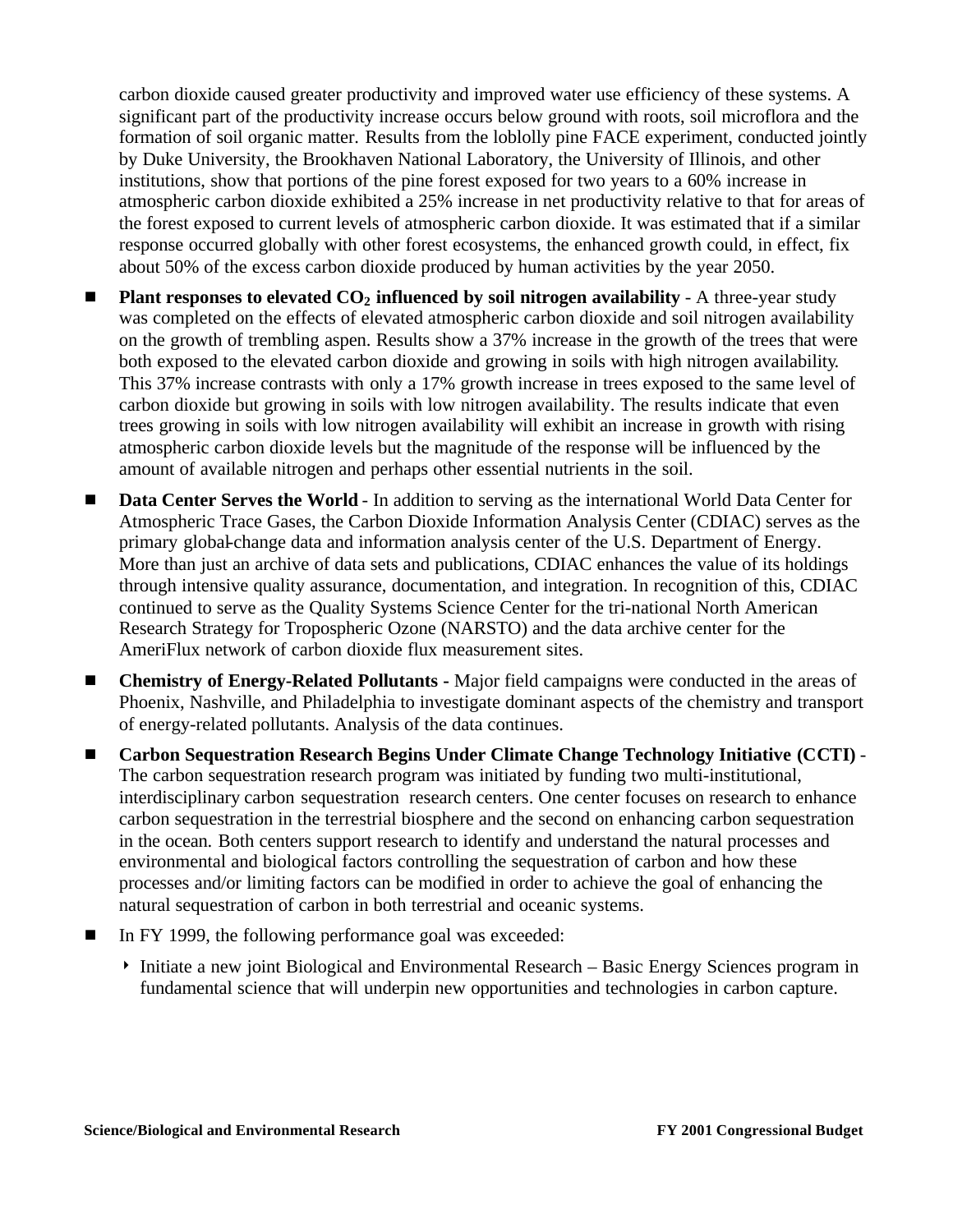#### **Environmental Remediation**

- **EXABIR Research Initiated at UMTRA (Uranium Mill Tailing Remedial Action) Sites** Interdisciplinary teams of NABIR researchers have partnered with UMTRA site managers at Shiprock, New Mexico and Gunnison, Colorado, to investigate the potential for naturally-occurring microbes to remove uranium in the aqueous phase, reducing risk to humans and the environment. For example, a small group of NABIR scientists are working closely with environmental restoration staff associated with the Uranium Mill Tailing Remediation Action (UMTRA) Groundwater Project to better characterize subsurface biogeochemical processes at a select number of UMTRA sites. Through this collaboration, both the NABIR Program and the UMTRA Program are able to leverage resources while at the same time meet program objectives.
- <sup>g</sup> **Successful Completion of Interagency Program on Bioavailability of Contaminants -** A three year research program in which DOE partnered with the National Science Foundation, the Environmental Protection Agency and the Office of Naval Research, has led to a new understanding of the mechanisms that control the bioavailability of organic and metallic contaminants in soils and sediments. This knowledge is fostering new approaches to accelerate bioremediation such as through the application of co-solvents to increase bioavailability, as well as new strategies to stabilize contaminants in situ through natural processes such as complexation.
- **EMSL Attracts Large Number and Wide Variety of Users** In its second year of full operations, the William R. Wiley Environmental Molecular Sciences Laboratory (EMSL) attracted over 600 users from academia, government laboratories, and private industry, with over half the users coming from academia.
- <sup>g</sup> **EMSL Establishes Annual Users Meeting and Users Advisory Group** The EMSL organized and hosted its first annual users meeting and established a users advisory group to help EMSL management understand the needs of the user community. The users meeting provided a forum for presentations and discussions of on-going research in the following areas: environmental chemistry and transport, massively parallel computing in the environmental molecular sciences, physics and chemistry of oxide surfaces, and structural and functional proteomics.
- **ID NABIR Field Research Sites** The first Field Research Center for the Natural and Accelerated Bioremediation Research (NABIR) Program has been narrowed to one DOE site pending completion of an Environmental Assessment. This site presents significant opportunities and challenges for long-term basic research on metal and radionuclide contamination in the subsurface. In addition, the NABIR Program is leveraging its resources for field research by coordinating with environmental restoration programs at other DOE sites to allow NABIR scientists to obtain groundwater and sediment samples and conduct in situ research at these other DOE sites.
- Provide fundamental research in environmental sciences, biology, molecular sciences, and computational modeling that will underpin the cleanup of contaminated sites.

#### **Medical Applications and Measurement Science**

**DOE Technology Applied to Biomedicine** - The BER Medical Applications program initiated pilot projects in biomedical engineering for practical utilization of knowledge of physics, chemistry, biology, and engineering to develop new technologies for the diagnosis, prevention, and treatment of disease. DOE is also partnering with other agencies as a member of BECON, the Federal Bioengineering Consortium. Patient accrual in BNCT clinical trial has stopped and careful clinical follow-up of all treated patients continues.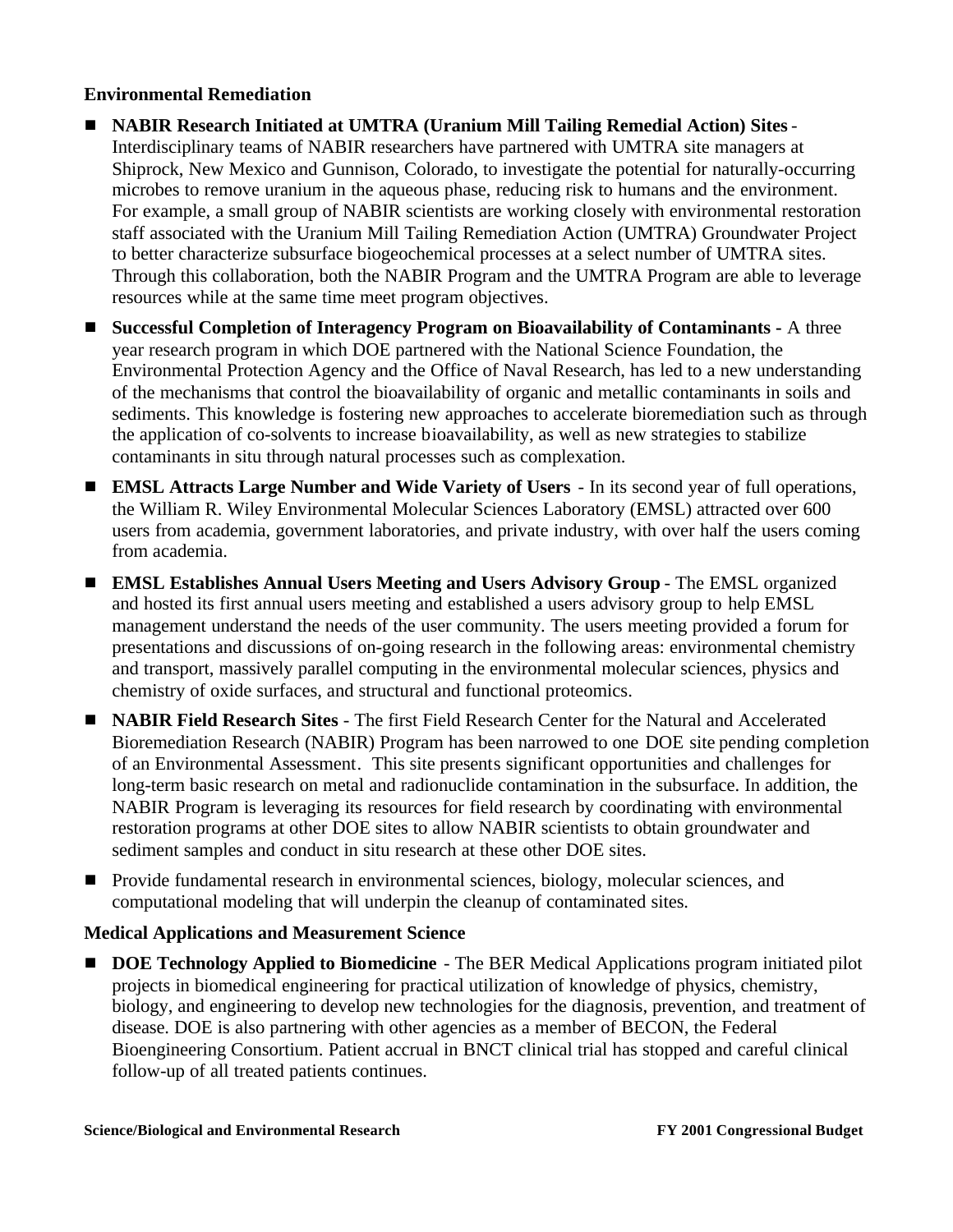- **High Tech Imaging Systems Used to Study Addiction** A new Brookhaven National Laboratory study demonstrated that cocaine addicted rats, when treated with an epilepsy drug, gamma vinylgamma-aminobutyric acid (GVG), reduced their intake of cocaine and didn't exhibit the ability to acquire or express behaviors associated with its addiction. Also positron emission tomography (PET) radiotracer studies in primates clearly demonstrated that GVG prevents the dopamine surge that cocaine normally causes. These promising results in animals indicate that GVG may prove to be an effective pharmaceutical treatment for cocaine addiction, and it may be useful for the treatment of other addictions.
- **Toxic Drug Effects on Brain Localized** Brain PET imaging studies show that methamphetamine is toxic to the brain and this is associated with long term memory and motor impairment. Studies are in progress to determine if recovery occurs on drug withdrawal.

The BER program continues its commitment to and dependence on research scientists at our nation's universities. University-based scientists are an integral part of research programs across the entire range of the BER portfolio. These scientists are funded through individual peer-reviewed grants and as members of peer-reviewed research teams involving both national laboratory and university scientists.

University-based scientists are the principal users of BER user facilities for structural biology, at the Environmental Molecular Sciences Laboratory, and the Natural and Accelerated Bioremediation Research (NABIR) Program's Field Research Center. University scientists also form the core of the Atmospheric Radiation Measurement (ARM) science team that networks with the broader academic community as well as with scientists at other agencies, such as the National Aeronautics and Space Administration and the National Oceanic and Atmospheric Administration. In addition, university-based scientists are funded through their response to Requests for Applications across the entire BER program including genomics, structural biology, low dose radiation research, global change research, microbial cell project, bioremediation research, medical imaging, radiopharmaceutical development, and biomedical engineering. Furthermore, university scientists work in close partnership with scientists at national laboratories in many BER programs including genomics, the Climate Change Technology Initiative (CCTI), and biomedical engineering.

## **Scientific Facilities Utilization**

The Biological and Environmental Research request includes \$52,665,000 to maintain support of the Department's scientific user facilities. Facilities used for structural biology research, such as beam lines at the synchrotron light sources and research reactors are included. The request also includes operation of the William R. Wiley Environmental Molecular Sciences Laboratory where the research activities will underpin long-term environmental remediation. This funding will provide for the operation of the facilities, assuring access for scientists in universities, federal laboratories, and industry. It will also leverage both federally and privately sponsored research.

### **New Research Programs in the Life and Medical Sciences**

The FY 2001 budget includes funds for a new research program, the Microbial Cell project. This project capitalizes on DOE's pioneering and leadership role in high throughput genomic DNA sequencing; its longstanding support of microbial biochemistry, metabolism and physiology; its support of national user facilities for determining protein structures; and the capabilities of its national laboratories in computational analysis and instrumentation research. The goal of the Microbial Cell project is to develop a comprehensive understanding of the complete workings of a microbial cell, from the DNA sequence, to the identification of all the genes, to the production of all the proteins whose assembly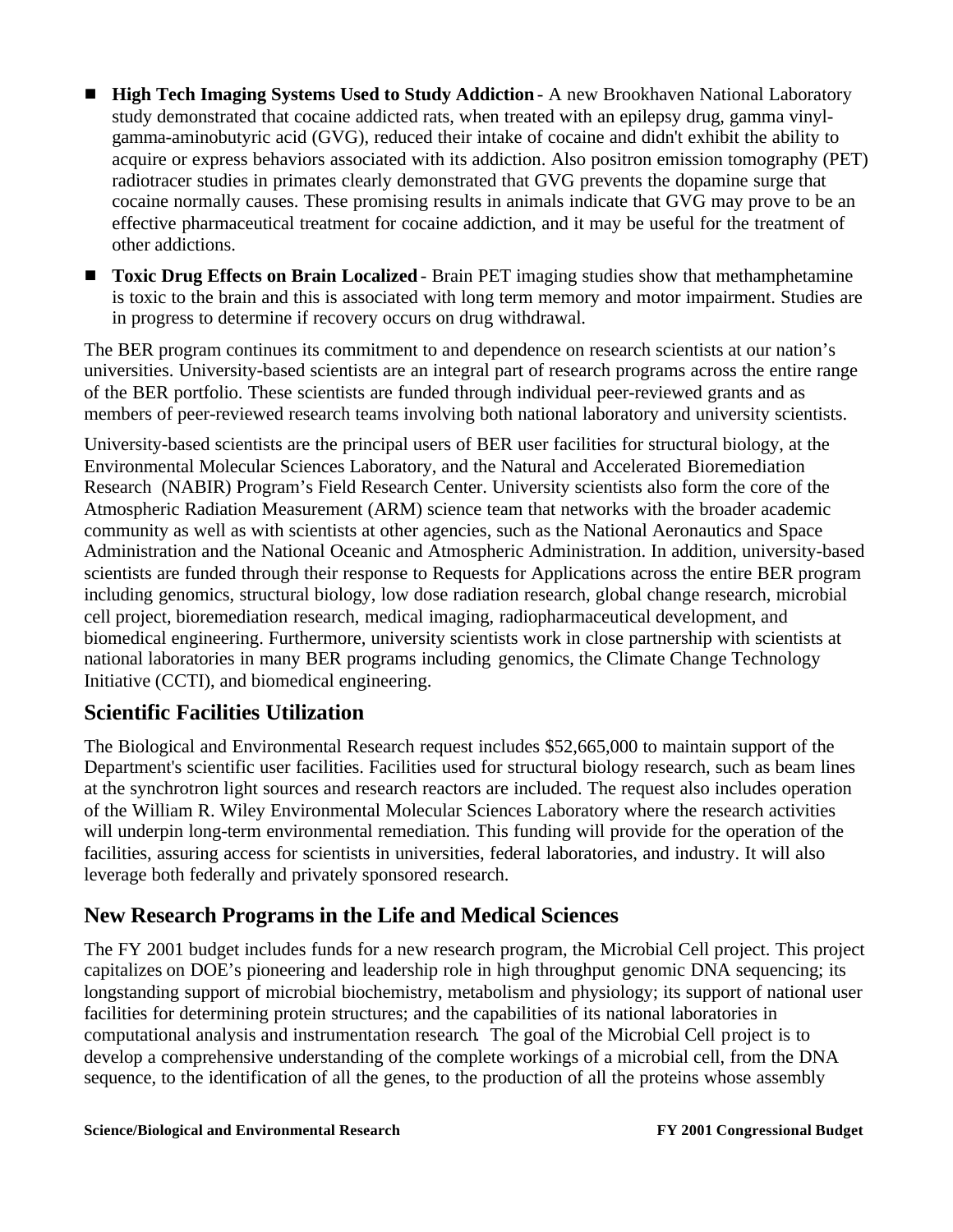instructions are contained in the genes, to the complex interaction of the genes and proteins in a cell that give the microbe its life and its unique characteristics and behaviors.

The key scientific challenges are far greater than "simply" understanding how individual genes and proteins work. We need to understand how genes and proteins are regulated in a coordinated manner and how they are integrated into a functional, interactive cell. This project will challenge scientists to go beyond the leveraging of tools and technologies for high throughput DNA sequencing and will require high throughput approaches for determining the structure and function of proteins, computational biology and bioinformatics resources, the development and use of sophisticated imaging and analytical sensing technologies, and approaches for modeling and analyzing complex systems.

This information will address DOE needs in energy use and production, bioremediation, and carbon sequestration and will provide exciting, new, and previously unavailable information to the entire biological community.

The FY 2001 budget also includes an increase for a recently initiated research program in Biomedical Engineering. The Biomedical Engineering program will nurture collaborations between the DOE National Laboratories and leading medical schools and teaching hospitals. These collaborations will leverage the Laboratories' unique resources and expertise in the biological, physical, chemical, engineering, and computing sciences to provide innovative and high-risk solutions to medical application problems dealing with the diagnosis, prevention, and treatment of disease. The program is a natural extension of the nuclear medicine field that BER originated and has supported for over half a century.

Recently, the National Institutes of Health (NIH) has recognized the potential of BER to contribute to the advancement of bioengineering research and has accepted BER as a member of the Bioengineering Consortium (BECON). BECON also involved all the individual NIH institutes and the NSF with the goal of fostering new basic understandings, collaborations, and transdisciplinary training in bioengineering.

The BER Biomedical Engineering program will be coordinated with BECON activities and will utilize the BECON expertise to validate the medical relevance of cutting-edge technological advances in the National Laboratories involving, e.g., biological therapies, materials, processes, implants, devices, and information systems. Awards will be made following competitive solicitations that stress lab-academic partnerships.

### **Climate Change Technology Initiative**

The FY 2001 budget contains two-carbon related programs; each is coordinated with several offices and agencies. The first is the Climate Change Technology Initiative (CCTI). The second is the U.S. Global Change Research Program (US/GCRP). US/GCRP research focuses on developing the fundamental understanding of the comprehensive climate system and the global and regional manifestations of climate change. CCTI focuses on the underpinning fundamental science that will enable mitigation and adaptation to climate change. The two complementary programs are described in "A U.S. Carbon Cycle Science Plan," a report proposed by the US/GCRP and the "Carbon Sequestration Research and Development Report" developed by the CCTI. All research in the CCTI is peer-reviewed fundamental scientific research that expands upon core research activities.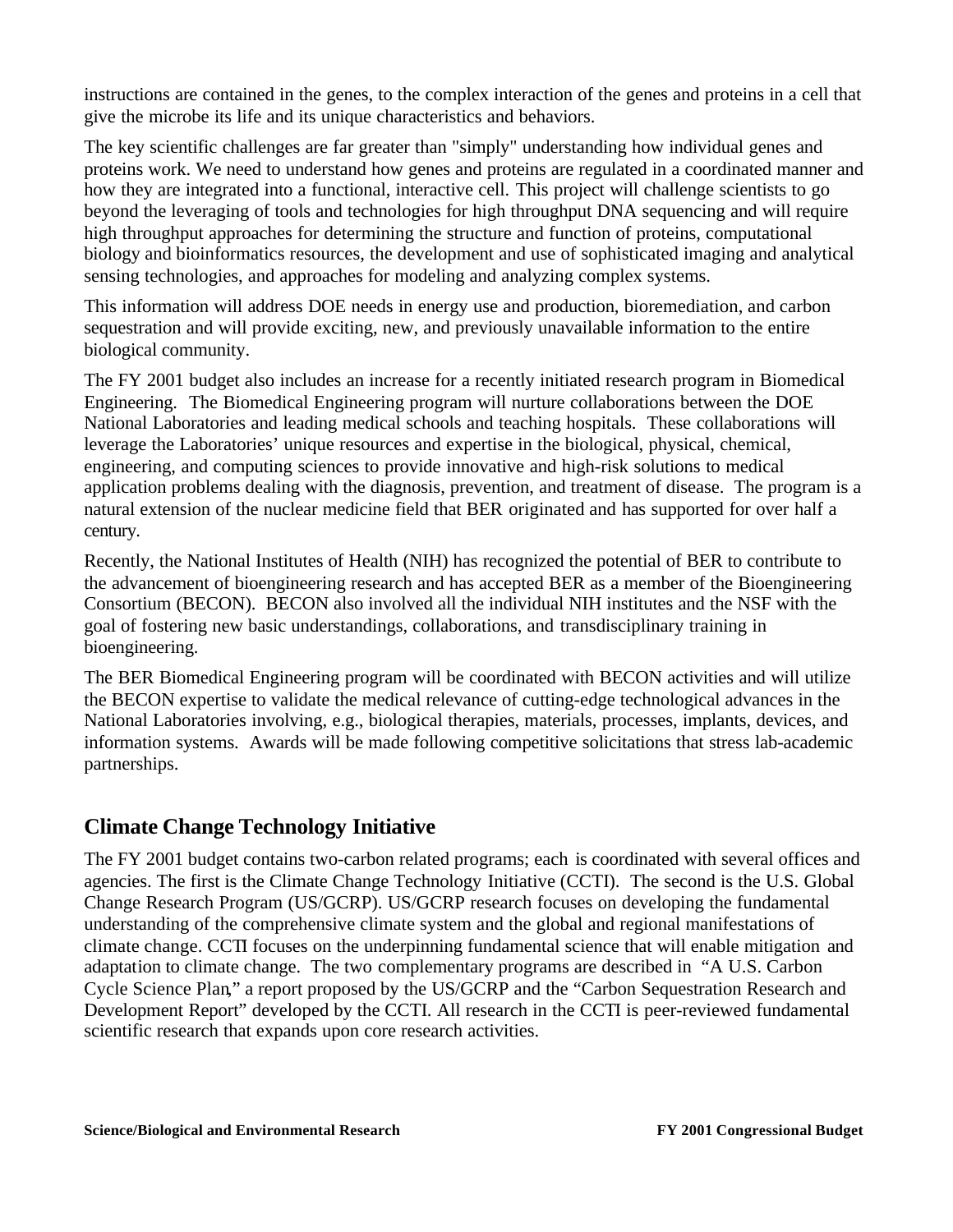The component of CCTI conducted by the Office of Science is research on carbon management science. This includes the following three areas: sequestration science, science for efficient technologies and fundamental science to advance all low/no carbon energy sources. Research begun in the last two years that support advances in low/no carbon energy technologies are closely coordinated with DOE's technology programs and will provide the knowledge base for new advanced technologies to reduce carbon dioxide emissions. These activities will impact the Office of Energy Efficiency and Renewable Energy (EE) and the energy and transportation industry by providing options for increased efficiency and reduced energy consumption in manufacturing with improved sensors, controls, and processes. Other aspects of these research projects impact the Office of Fossil Energy (FE) by providing a foundation for effective and safe underground sequestration. The Office of Fossil Energy was an equal partner with the Office of Science in the development of the "Carbon Sequestration Research and Development Report."

The Office of Science has long-standing programs in fundamental research that already impact these three categories. In FY 2001, \$19,504,000 is being requested by BES and \$16,257,000 by BER specifically for the CCTI. Research begun under this initiative is complementary to work in several other research programs at DOE and at other agencies. Ongoing CCTI research includes two new centers for carbon sequestration, the sequencing of the DNA of several microbes critical to biological sequestration, and over 50 single investigator and interdisciplinary projects at universities and national laboratories. Research projects span a broad array of disciplines, including ecological, biological, and geological studies of sequestration science; chemical and biological studies of alternative energy sources; new concepts in light weight energy efficient materials; and more efficient combustion and conversion processes.

## **Funding of Contractor Security Clearances**

In FY 1999, the Department divided the responsibility for obtaining and maintaining security clearances. The Office of Security Affairs, which was responsible for funding all Federal and contractor employee clearances, now pays only for clearances of Federal employees, both at headquarters and the field. Program organizations are now responsible for contractor clearances, using program funds. This change in policy enables program managers to make the decisions as to how many and what level clearances are necessary for effective program execution. In this way, it is hoped that any backlog of essential clearances that are impeding program success can be cleared up by those managers most directly involved. The Office of Science is budgeting \$90,000 for estimated contractor security clearances in FY 2000 and FY 2001 within this decision unit.

### **Workforce Development**

Workforce development is an integral and essential element of the BER mission to help ensure a science-trained workforce, including researchers, engineers, science educators, and technicians. BER research programs and projects at the national laboratories and in the private sector actively integrate undergraduate and graduate students and postdoctoral investigators into the work. This "hands-on" approach is essential for the development of the next generation of scientists, engineers, and science educators. Specific fellowship programs are also sponsored by BER to target emerging areas of need. A total of 1,530 graduate students and post-doctoral investigators were supported at universities and at national laboratories in FY 1999. BER will continue its support for graduate students and post doctoral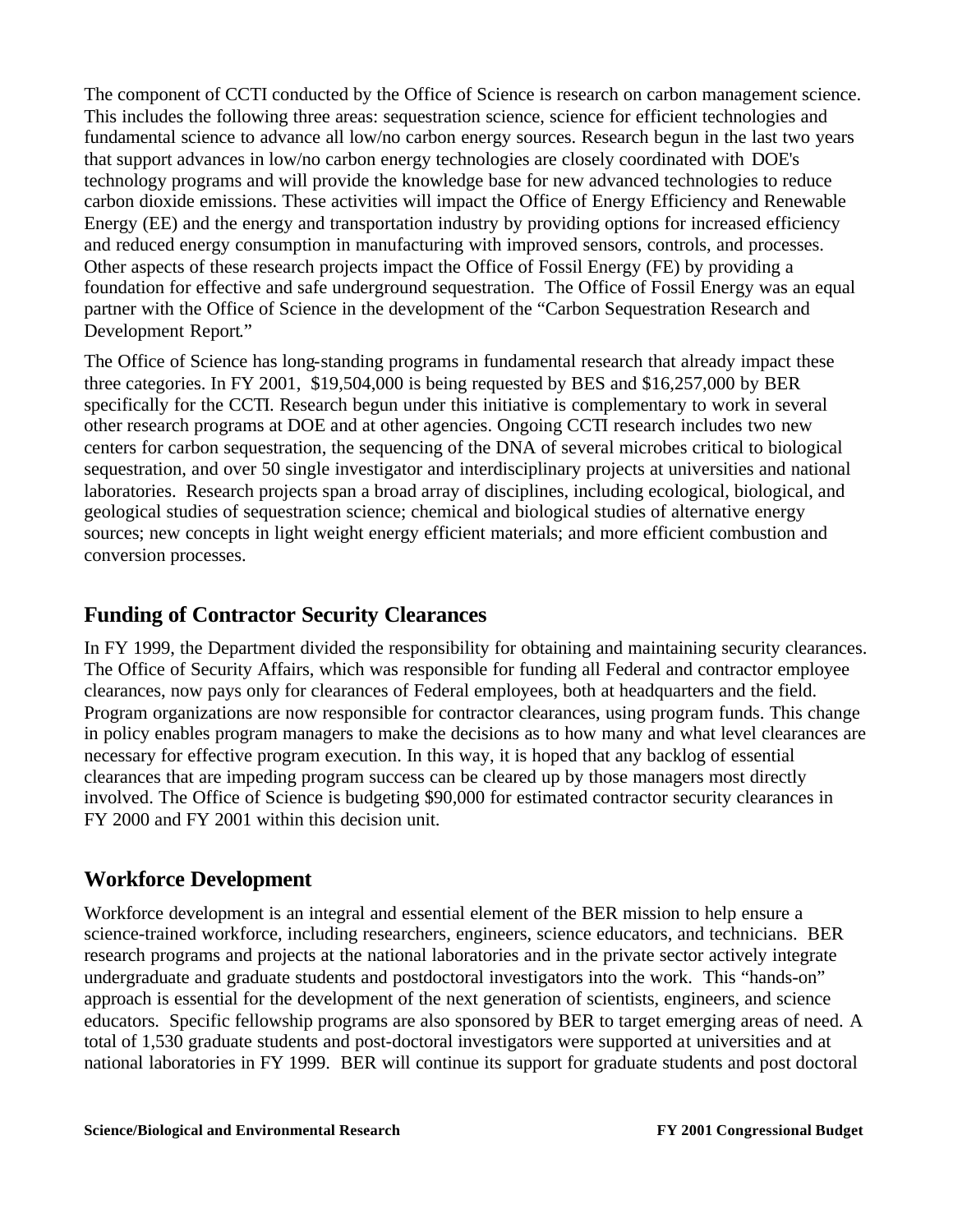investigators in FY 2000 and FY 2001. The actual number of graduate students and post doctoral investigators is estimated to remain at the FY 1999 level.

Graduate students and post-doctoral investigators use Office of Science user facilities such as the structural biology experimental stations at beam lines at the synchrotron light sources and the William R. Wiley Environmental Molecular Sciences Laboratory (EMSL). Using these unique research tools enables the graduate students and post-doctoral investigators to participate in and conduct leading edge research. Approximately half of all of the facility users are graduate students and post-doctoral investigators. The graduate students and post doctoral investigators are supported by resources from a wide variety of sponsors, including BER, other Departmental research programs, other federal agencies, and U.S. and international private institutions. Graduate students and post-doctoral investigators at the synchrotron light sources are included in the Basic Energy Sciences (BES) user facility statistics and are not included here. A total of 500 graduate students and post-doctoral investigators were supported at the EMSL in FY 1999.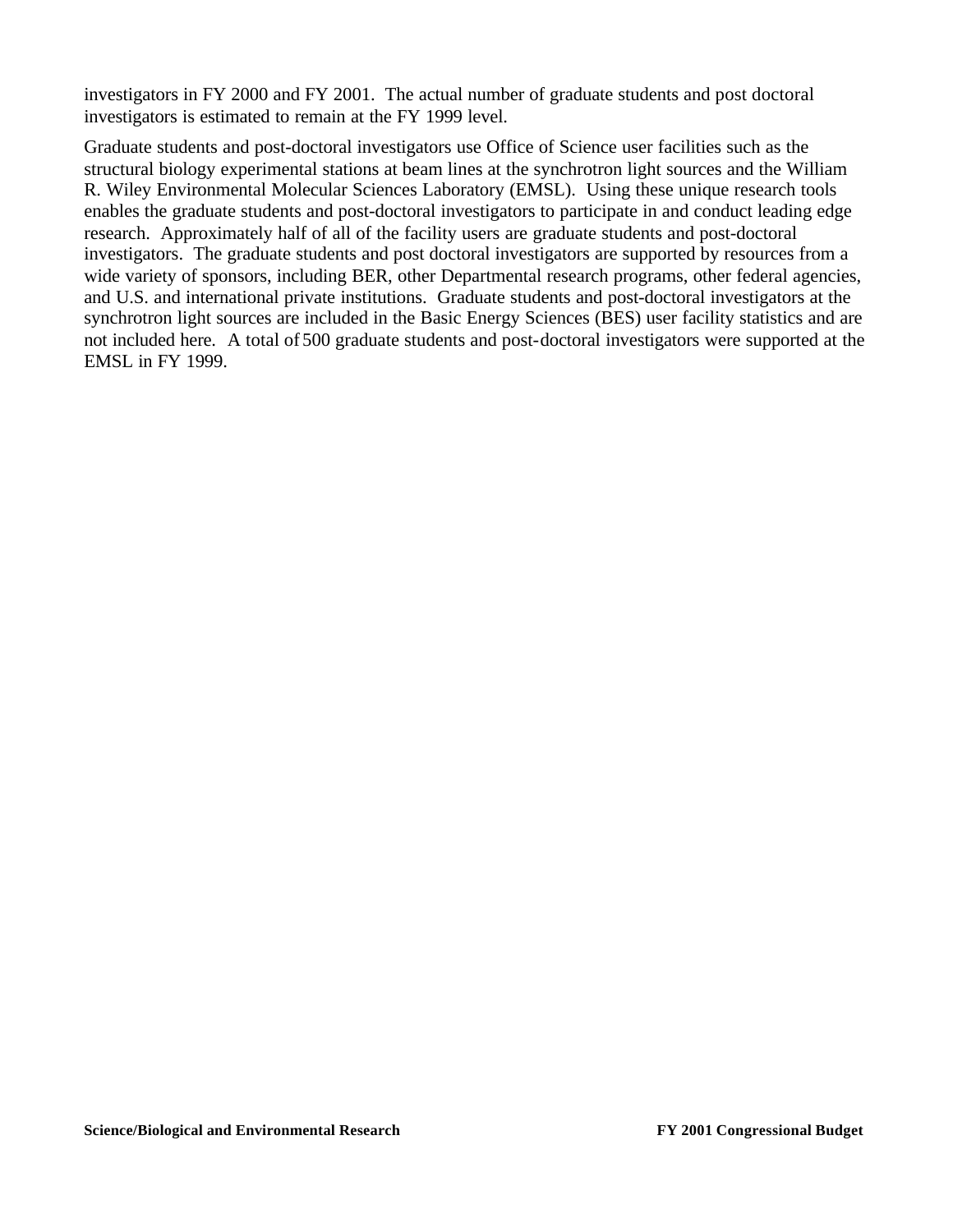## **Funding Profile**

|                                                    | (dollars in thousands) |               |             |               |                   |  |
|----------------------------------------------------|------------------------|---------------|-------------|---------------|-------------------|--|
|                                                    | FY 1999                | FY 2000       |             | FY 2000       |                   |  |
|                                                    | Current                | Original      | FY 2000     | Current       | FY 2001           |  |
|                                                    | Appropriation          | Appropriation | Adjustments | Appropriation | Request           |  |
| <b>Biological and Environmental</b><br>Research    |                        |               |             |               |                   |  |
| Life Sciences                                      | 173,379                | 173,264       | $-2,687$    | 170,577       | 188,906           |  |
| Environmental Processes                            | 114,530                | 130,568       | $-3,452$    | 127,116       | 131,509           |  |
| Environmental Remediation                          | 64,775                 | 65,757        | -906        | 64,851        | 63,536            |  |
| Medical Applications and<br>Measurement Science    | 73,206                 | 71,911        | $-1,569$    | 70,342        | 58,809            |  |
| Subtotal, Biological and<br>Environmental Research | 425,890                | 441,500       | $-8,614$    | 432,886       | 442,760           |  |
| Construction                                       | 0                      | 0             | 0           | $\Omega$      | 2,500             |  |
| Subtotal, Biological and<br>Environmental Research | 425,890                | 441,500       | $-8,614$    | 432,886       | 445,260           |  |
| Use of Prior Year Balances                         | $-3,798^a$             | 0             | 0           | $\Omega$      | 0                 |  |
| General Reduction                                  | 0                      | $-3,878$      | 3,878       | 0             | 0                 |  |
| Contractor Travel                                  | $\Omega$               | $-2,133$      | 2,133       | $\Omega$      | 0                 |  |
| Omnibus Rescission                                 | $\Omega$               | $-2,603$      | 2,603       | 0             | 0                 |  |
| Total, Biological and<br>Environmental Research    | 422,092 <sup>b</sup>   | 432,886       | $\Omega$    | 432,886       | $445,260^{\circ}$ |  |

#### **Public Law Authorization:**

 $\overline{a}$ 

Public Law 95-91, "Department of Energy Organization Act" Public Law 103-62, "Government Performance Results Act of 1993"

<sup>&</sup>lt;sup>a</sup> Share of Science general reduction for use of prior year balances assigned to this program. The total reduction is applied at the appropriation level.

<sup>&</sup>lt;sup>b</sup> Excludes \$10,187,000 which was transferred to the SBIR program and \$611,000 which was transferred to the STTR program.

 $\textdegree$  Includes \$1,200,000 for Waste Management activities at Pacific Northwest National Laboratory that was previously budgeted in FY 2000 by the Environmental Management program.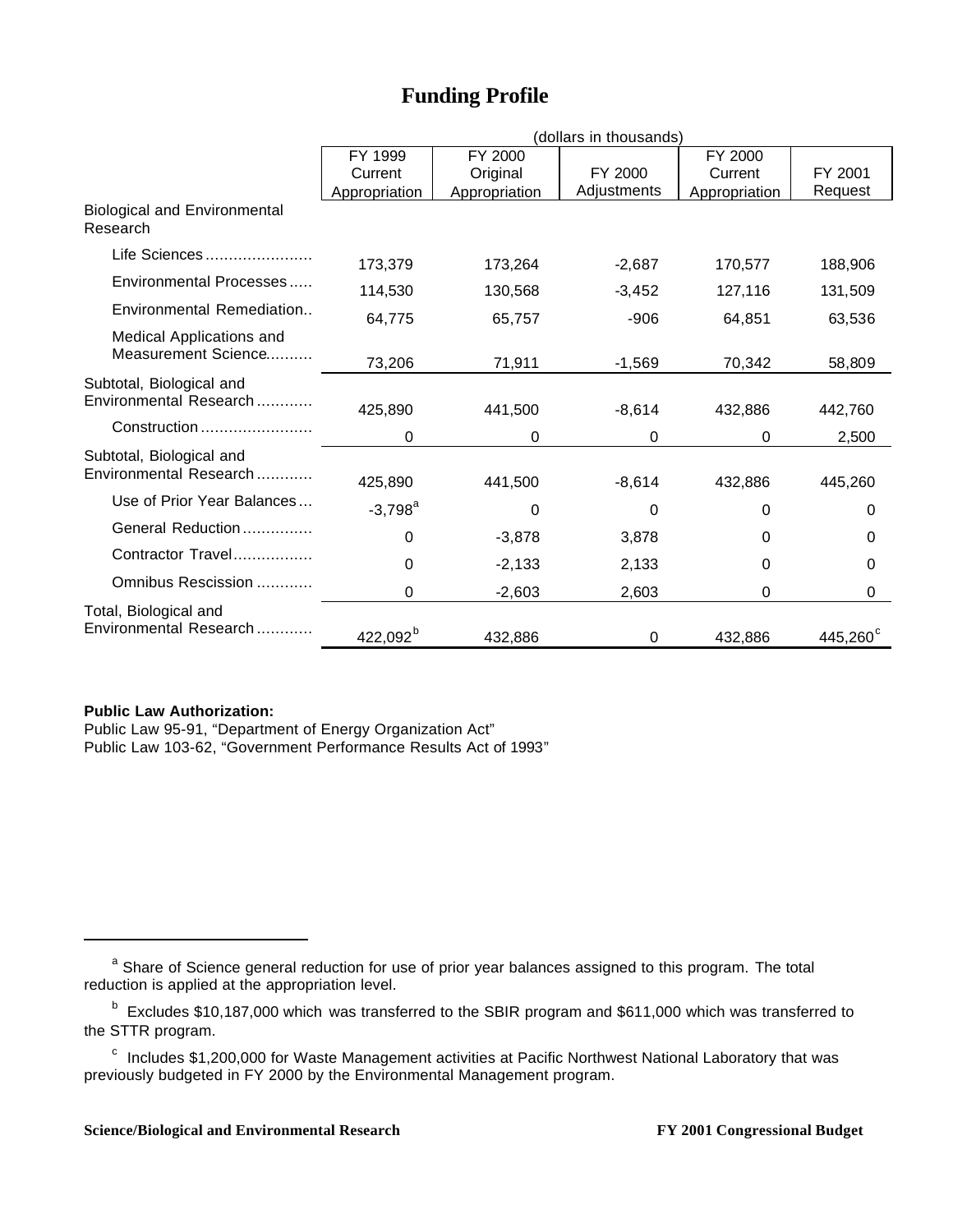|                                                 | (dollars in thousands) |         |                   |           |           |
|-------------------------------------------------|------------------------|---------|-------------------|-----------|-----------|
|                                                 | FY 1999                | FY 2000 | FY 2001           | \$ Change | % Change  |
| Albuquerque Operations Office                   |                        |         |                   |           |           |
|                                                 | 22,362                 | 19,280  | 17,971            | $-1,309$  | $-6.8%$   |
|                                                 | 3,537                  | 1,490   | 3,091             | $+1,601$  | $+107.4%$ |
|                                                 | 3,575                  | 2,800   | 1,550             | $-1,250$  | -44.6%    |
|                                                 | 29,474                 | 23,570  | 22,612            | $-958$    | $-4.1%$   |
| <b>Chicago Operations Office</b>                |                        |         |                   |           |           |
|                                                 | 900                    | 660     | 525               | $-135$    | $-20.5%$  |
|                                                 | 10,198                 | 9,040   | 20,780            | $+11,740$ | +129.9%   |
|                                                 | 23,413                 | 19,163  | 16,758            | $-2,405$  | $-12.6%$  |
|                                                 | 91,244                 | 59,572  | 47,108            | $-12,464$ | $-20.9%$  |
|                                                 | 125,755                | 88,435  | 85,171            | $-3,264$  | $-3.7%$   |
| Idaho Operations Office                         |                        |         |                   |           |           |
| Idaho National Engineering & Environmental Lab  | 2,084                  | 1,761   | 1,489             | $-272$    | $-15.4%$  |
| <b>Oakland Operations Office</b>                |                        |         |                   |           |           |
| Lawrence Berkeley National Laboratory           | 39,163                 | 43,581  | 40,532            | $-3,049$  | $-7.0%$   |
| Lawrence Livermore National Laboratory          | 41,127                 | 40,110  | 38,875            | $-1,235$  | $-3.1%$   |
|                                                 | 2,771                  | 2,450   | 3,500             | $+1,050$  | +42.9%    |
|                                                 | 68,606                 | 46,704  | 37,871            | $-8,833$  | $-18.9%$  |
|                                                 | 151,667                | 132,845 | 120,778           | $-12,067$ | $-9.1%$   |
| Oak Ridge Operations Office                     |                        |         |                   |           |           |
| Oak Ridge Inst. For Science & Education         | 3,553                  | 3,593   | 4,079             | +486      | $+13.5%$  |
| Oak Ridge National Laboratory                   | 28,062                 | 25,988  | 29,144            | $+3,156$  | $+12.1%$  |
|                                                 | 366                    | 314     | 132               | $-182$    | $-58.0%$  |
| Thomas Jefferson National Accelerator Facility  | 260                    | 0       | 0                 | 0         | 0.0%      |
|                                                 | 32,241                 | 29,895  | 33,355            | $+3,460$  | $+11.6%$  |
| <b>Richland Operations Office</b>               |                        |         |                   |           |           |
|                                                 | 79,879                 | 64,339  | 65,312            | +973      | $+1.5%$   |
|                                                 | 4,790                  | 92,041  | 116,543           | $+24,502$ | $+26.6%$  |
| Subtotal, Biological and Environmental Research | 425,890                | 432,886 | 445,260           | $+12,374$ | $+2.9%$   |
|                                                 | $-3,798^a$             | 0       | 0                 | 0         | $0.0\%$   |
| Total, Biological and Environmental Research    | $422,092^{\circ}$      | 432,886 | $445,260^{\circ}$ | $+12,374$ | $+2.9%$   |

## **Funding By Site**

<sup>a</sup> Share of Science general reduction for use of prior year balances assigned to this program. The total reduction is applied at the appropriation level.

<sup>&</sup>lt;sup>b</sup> Excludes \$10,187,000 which was transferred to the SBIR program and \$611,000 which was transferred to the STTR program.

<sup>&</sup>lt;sup>c</sup> Includes \$1,200,000 in FY 2001 for Waste Management activities at Pacific Northwest National Laboratory that was previously budgeted in FY 2000 by the Environmental Management program.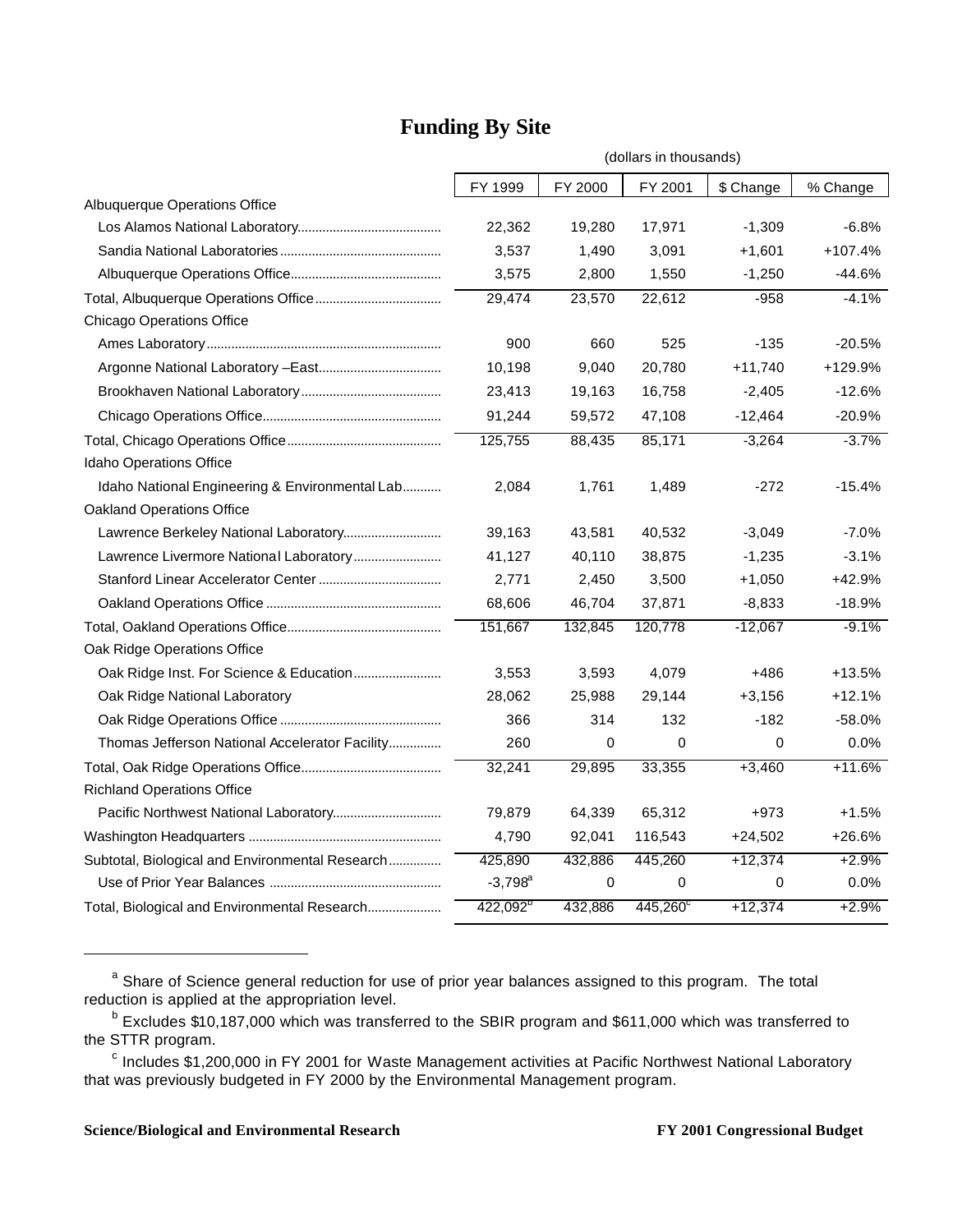## **Site Description**

### **Ames Laboratory**

Ames Laboratory is a Multiprogram Laboratory located on 10 acres in Ames, Iowa. At Ames, BER supports research into new biological imaging techniques such as fluorescence spectroscopy to study environmental carcinogens.

### **Argonne National Laboratory**

Argonne National Laboratory (ANL) in Argonne, Illinois, is a Multiprogram Laboratory located on a 1,700 acre site in suburban Chicago. ANL has a satellite site located in Idaho Falls, Idaho. At ANL, BER supports the operation of a high-throughput national user facility for protein crystallography at the Advanced Photon Source, and research in protein structure relating to the process of photosynthesis. In support of Global Change research, ANL coordinates the operation and development of the Southern Great Plains ARM site. The principal scientist for the Atmospheric Chemistry program is at ANL, providing broad scientific integration to the program. Research is conducted to understand the molecular control of genes and gene pathways in both microbes and mammalian cells and molecular factors that control cell responses to low doses of radiation. ANL, in conjunction with ORNL and PNNL and six universities, co-hosts a terrestrial carbon sequestration research center.

### **Brookhaven National Laboratory**

Brookhaven National Laboratory (BNL) is a Multiprogram Laboratory located on a 5,200 acre site in Upton, New York. BER supports the operation of beam lines for protein crystallography at the National Synchrotron Light Source for use by the national biological research community, research in biological structural determination, research and operation of the protein structure database, and research into new instrumentation for detecting x-rays and neutrons. Research is also conducted on the molecular mechanisms of cell responses to low doses of radiation.

The Boron Neutron Capture Therapy (BNCT) program supports early clinical trials of this concept for treatment of brain cancers that do not respond to conventional treatment. The nuclear medicine program supports research into novel techniques for imaging brain function in normal and diseased states.

Global change activities at BNL include the operation of the ARM External Data resource that provides ARM investigators with data from non-ARM sources, including satellite and ground-based systems. BNL scientists form an important part of the science team in the Atmospheric Sciences program, providing special expertise in atmospheric field campaigns and aerosol research. BNL scientists play a leadership role in the development of, and experimentation at, the Free Air Carbon Dioxide Enhancement (FACE) at the Duke Forest.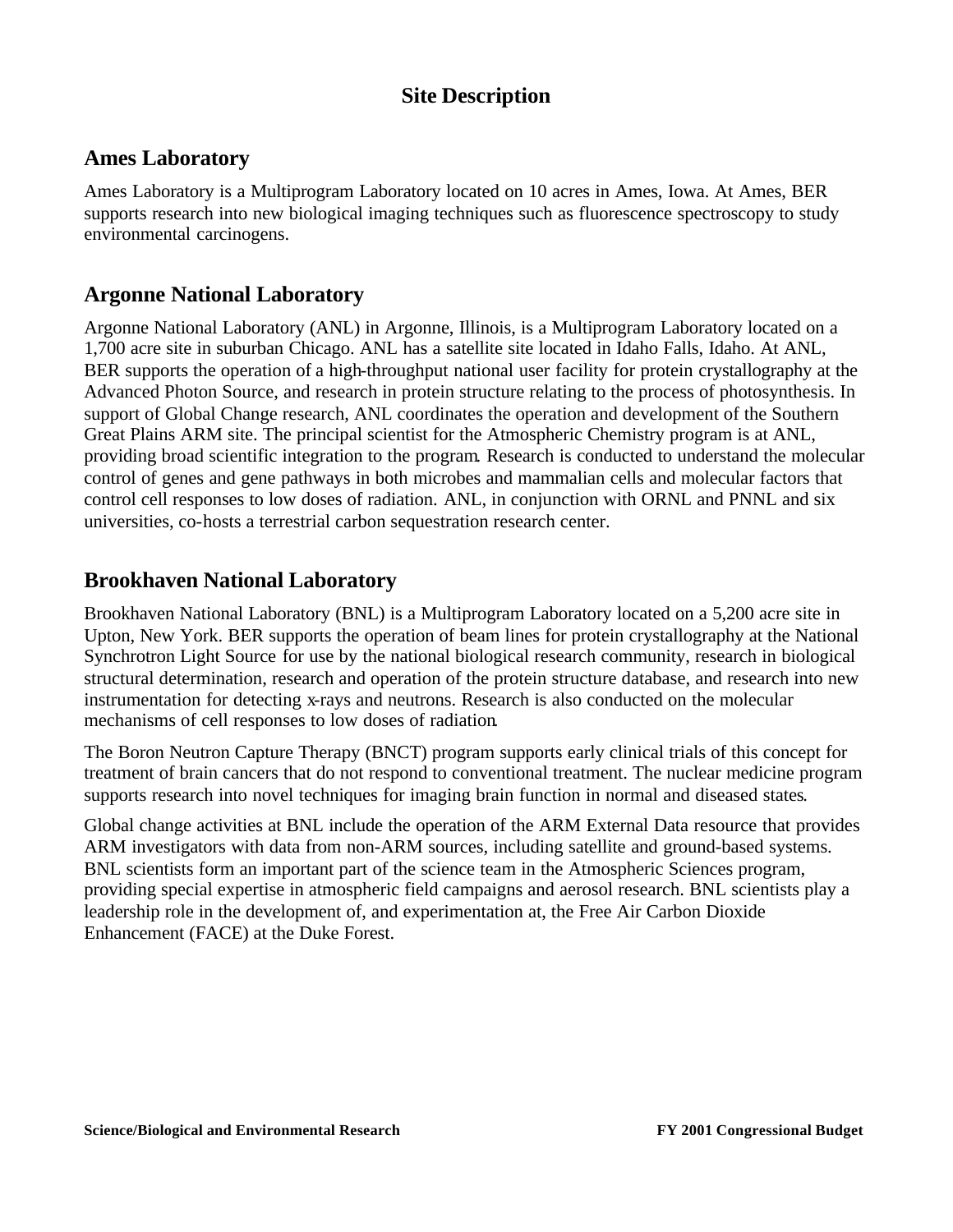## **Idaho National Engineering and Environmental Laboratory**

Idaho National Engineering and Environmental Laboratory is a Multiprogram Laboratory located on 572,000 acres in Idaho Falls, Idaho. BER supports research into boron chemistry, radiation dosimetry, analytical chemistry of boron in tissues, and engineering of new systems for application of this treatment technique for brain and other tumors. Research into the analytical chemistry of complex environmental and biological systems using the technique of mass spectrometry is also supported.

## **Lawrence Berkeley National Laboratory**

Lawrence Berkeley National Laboratory (LBNL) is a Multiprogram Laboratory located in Berkeley, California. The Laboratory is on a 200 acre site adjacent to the Berkeley campus of the University of California. LBNL is one of the major national laboratory partners that comprise the Joint Genome Institute (JGI) whose principal goals are high throughput human DNA sequencing and studies on the biological functions associated with newly sequenced human DNA. A significant component of the JGI's sequencing goal is the development and integration of instrumentation, automation, biological resources, and data management and analysis tools into a state-of-the-art DNA sequencing assembly line that is highly efficient and cost effective. The laboratory also conducts research on the molecular mechanisms of cell responses to low doses of radiation and on the use of model organisms to understand and characterize the human genome.

LBNL operates beam lines for determination of protein structure at the Advanced Light Source for use by the national biological research community, research into new detectors for x-rays, and research into the structure of membrane and other proteins.

Research is conducted into the use of accelerators to produce neutrons for boron neutron capture therapy, an alternative treatment for highly malignant brain tumors. The nuclear medicine program supports research into novel radiopharmaceutical for medical research and studies of novel instrumentation for imaging of living systems for medical diagnosis.

LBNL supports the Natural and Accelerated Bioremediation Research (NABIR) program and the field geophysical - biophysical research capabilities for NABIR field sites. BER supports research into new technologies for characterization of complex environmental contamination. LBNL also develops scalable implementation technologies that will allow widely used climate models to run effectively and efficiently on massively parallel processing supercomputers.

LBNL co-hosts, with LLNL and six universities, an ocean carbon sequestration research center.

### **Lawrence Livermore National Laboratory**

Lawrence Livermore National Laboratory (LLNL) is a Multiprogram Laboratory located on a 821 acre site in Livermore, California. LLNL is one of the major national laboratory partners that comprise the Joint Genome Institute (JGI) whose principal goals are high throughput human DNA sequencing and studies on the biological functions associated with newly sequenced human DNA. A significant component of the JGI's sequencing goal, is the development and integration of instrumentation, automation, biological resources, and data management and analysis tools into a state-of-the-art DNA sequencing assembly line that is highly efficient and cost effective. LLNL also conducts research on the molecular mechanisms of cell responses to low doses of radiation, on the use of model organisms to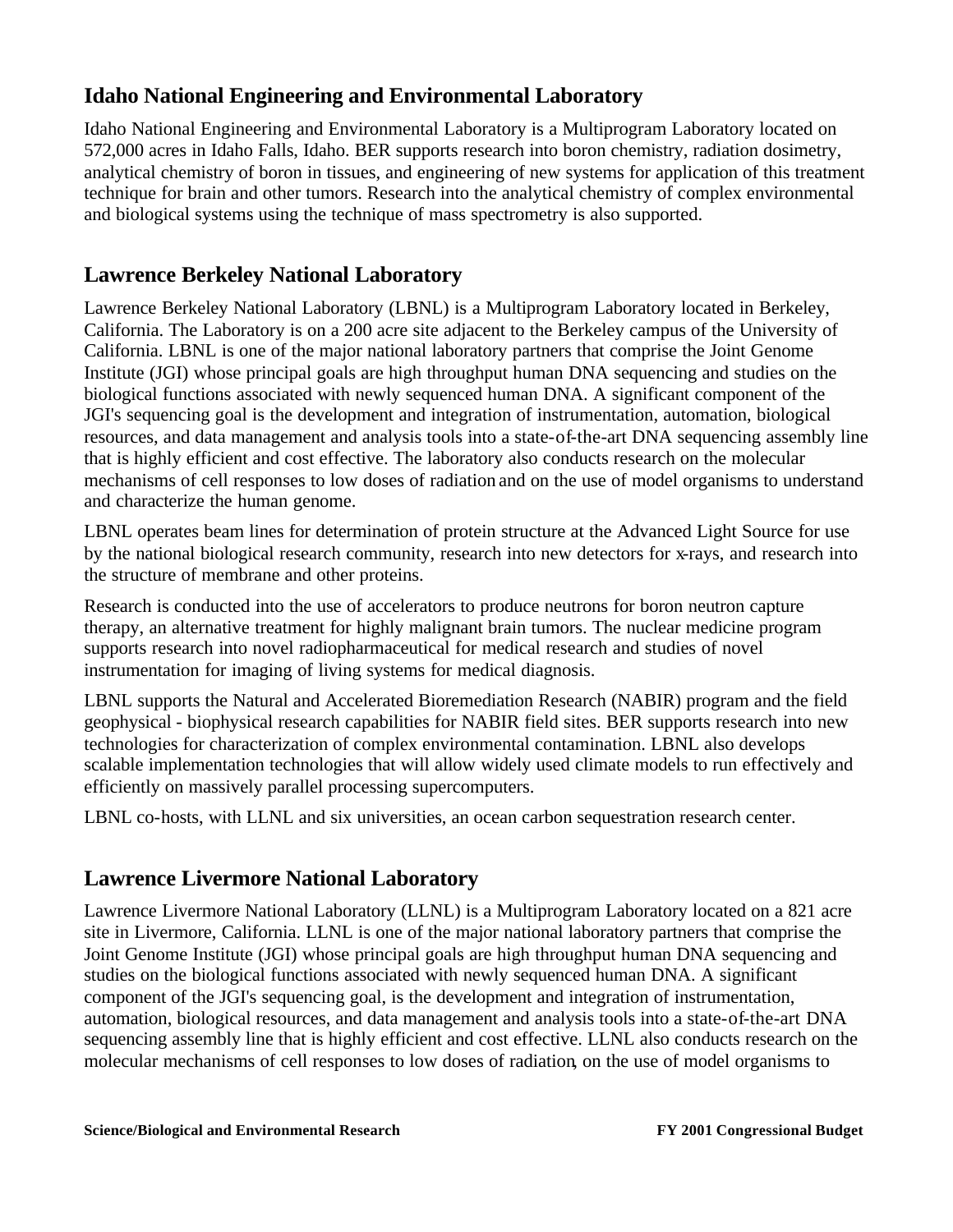understand and characterize the human genome, and on the development of new technologies for determining the structures of many more proteins than is currently possible.

Through the Program for Climate Model Diagnostics and Intercomparison, LLNL provides the international leadership to understand and improve climate models.

LLNL co-hosts, with LBNL and six universities, an ocean carbon sequestration research center.

## **Los Alamos National Laboratory**

Los Alamos National Laboratory (LANL) is a Multiprogram Laboratory located on a 27,000 acre site in Los Alamos, New Mexico. LANL is one of the major national laboratory partners that comprise the Joint Genome Institute (JGI) whose principal goals are high throughput human DNA sequencing and studies on the biological functions associated with newly sequenced human DNA. A significant component of the JGI's sequencing goal is the development and integration of instrumentation, automation, biological resources, and data management and analysis tools into a state-of-the-art DNA sequencing assembly line that is highly efficient and cost effective. LANL also conducts research on the molecular mechanisms of cell responses to low doses of radiation and to understand the molecular control of genes and gene pathways in microbes. Activities in structural biology include the operation of an experimental station for protein crystallography at the Los Alamos Neutron Science Center for use by the national biological research community and research into new techniques for determination of the structure of proteins.

LANL coordinates the operation and development of the Tropical Western Pacific ARM site. LANL also has a crucial role in the development, optimization, and validation of coupled atmospheric and oceanic general circulation models on massively parallel computers.

LANL also conducts research into advanced medical imaging technologies for studying brain function and research into new techniques for rapid characterization and sorting of mixtures of cells and cell fragments.

## **Oak Ridge Institute for Science and Education**

Oak Ridge Institute for Science and Education (ORISE) is located on a 150 acre site in Oak Ridge, Tennessee. ORISE coordinates several research fellowship programs for BER. ORISE also coordinates activities associated with the peer review of all BER-funded science.

ORISE conducts research into modeling radiation dosages for novel clinical diagnostic and therapeutic procedures.

## **Oak Ridge National Laboratory**

Oak Ridge National Laboratory (ORNL) is a Multiprogram Laboratory located on a 24,000 acre site in Oak Ridge, Tennessee. ORNL has a leadership role in research focused on the ecological aspects of global environmental change. The Throughput Displacement Experiment at the Walker Branch Watershed is a unique resource for long term ecological experiments. ORNL is the home of the newest FACE experiment supported by BER. ORNL also houses the ARM archive, providing data to ARM scientists and to the general scientific community. ORNL scientists provide improvement in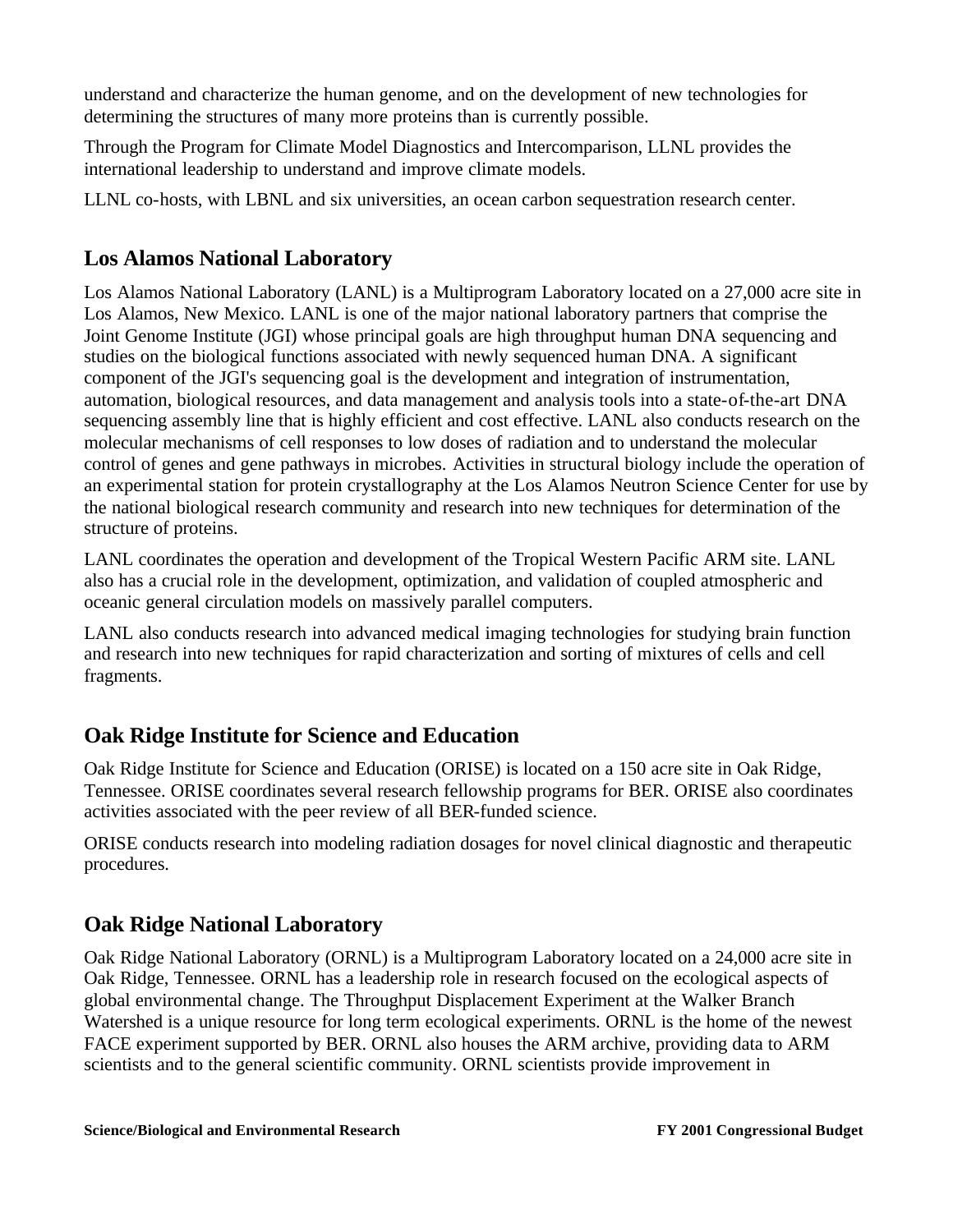formulations and numerical methods necessary to improve climate models. ORNL scientists make important contributions to the NABIR program, providing special leadership in microbiology applied in the field.

ORNL conducts research on widely used data analysis tools and information resources that can be automated to provide information on the biological function of newly discovered genes identified in high throughput DNA sequencing projects. The laboratory also conducts research on the use of model organisms to understand and characterize the human genome and on the molecular mechanisms of cell responses to low doses of radiation.

ORNL conducts research into the application of radioactively labeled monoclonal antibodies in medical diagnosis and therapy, particularly of cancer, as well as research into new instrumentation for the analytical chemistry of complex environmental contamination using new types of biosensors.

ORNL recently has upgraded the High Flux Isotope Reactor (HFIR) to include a cold neutron source that will have high impact on the field of structural biology. BER is developing a station for Small Angle Neutron Scattering at HFIR to serve this research community.

ORNL, in conjunction with ANL and PNNL and six universities, co-hosts a terrestrial carbon sequestration research center.

## **Pacific Northwest National Laboratory**

Pacific Northwest National Laboratory (PNNL) is a Multiprogram Laboratory located on 640 acres at the Department's Hanford site in Richland, Washington. PNNL is home to the William R. Wiley Environmental Molecular Sciences Laboratory (EMSL). PNNL and EMSL scientists play important roles in both supporting the NABIR program and in performing NABIR research.

PNNL operates the unique ultrahigh field mass spectrometry and nuclear magnetic resonance spectrometry instruments at the Environmental Molecular Sciences Laboratory for use by the national biological research community.

PNNL provides the lead scientist for the Environmental Meteorology Program, the G-1 research aircraft, and expertise in field campaigns. PNNL provides the planning and interface for the Climate Change Prediction Program with other climate modeling programs. The ARM program office is located at PNNL, as is the ARM chief scientist and the project manager for the ARM data system; this provides invaluable logistical, technical, and scientific expertise for the program. PNNL is developing the Second Generation Model for predicting the benefits and costs of policy actions with respect to global climate change.

PNNL conducts research into new instrumentation for microscopic imaging of biological systems and for characterization of complex radioactive contaminants by highly automated instruments.

PNNL also conducts research on the molecular mechanisms of cell responses to low doses of radiation.

PNNL, in conjunction with ANL and ORNL and six universities, co-hosts a terrestrial carbon sequestration research center.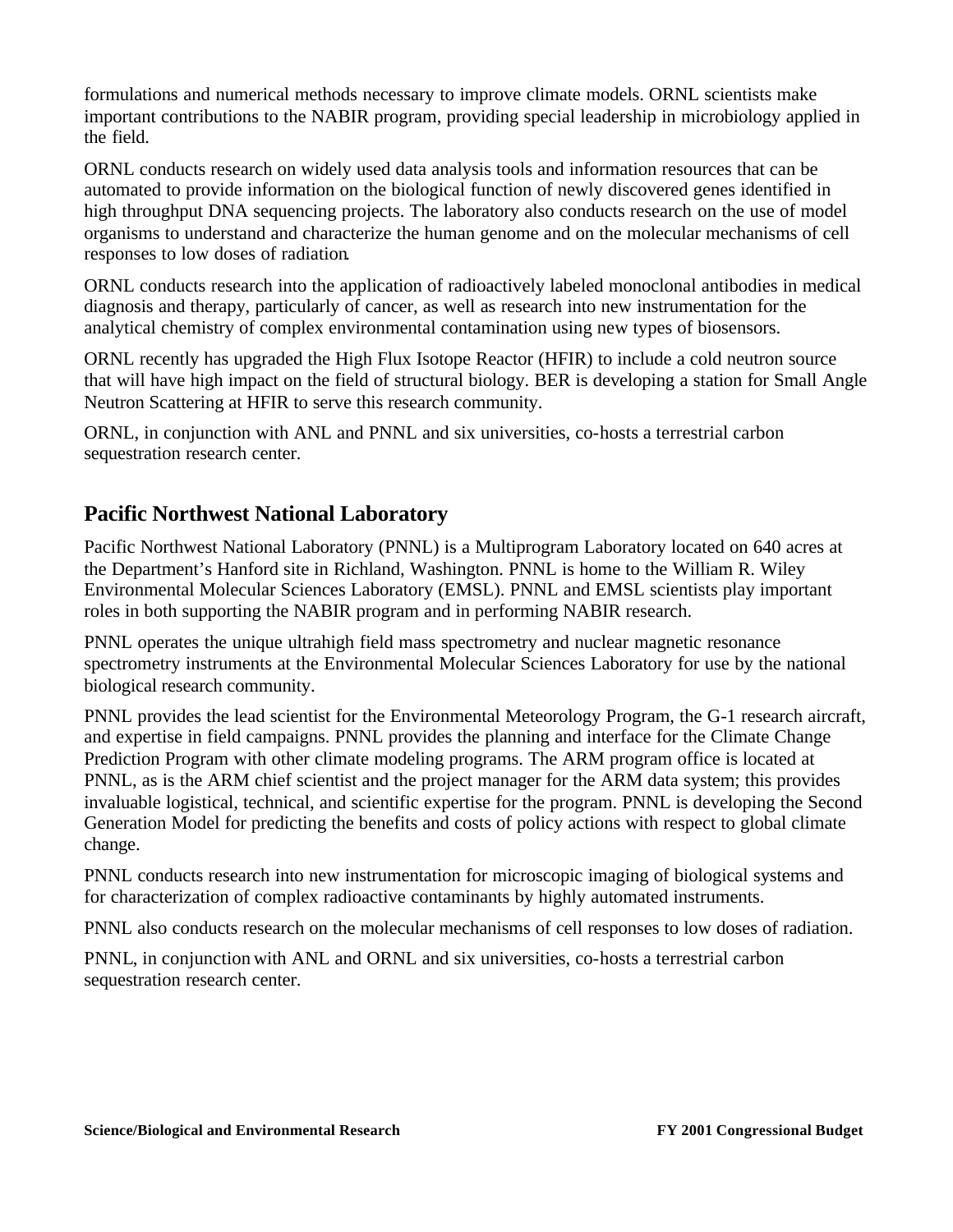## **Sandia National Laboratories**

Sandia National Laboratories (SNL) is a Multiprogram Laboratory, with a total of 3,700 acres, located in Albuquerque, New Mexico, with sites in Livermore, California, and Tonapah, Nevada. SNL coordinates the operation and development of the North Slope of Alaska ARM site. The chief scientist for the ARM-UAV program is at SNL, and SNL takes the lead role in coordinating and executing ARM-UAV missions.

To support environmental cleanup, SNL conducts research into novel sensors for analytical chemistry of contaminated environments.

## **Stanford Linear Accelerator Center**

Stanford Linear Accelerator Center (SLAC) is a program-dedicated laboratory (High Energy Physics) located on 426 acres in Menlo Park, California, and is the home of the Stanford Synchroton Radiation Laboratory (SSRL). The Stanford Synchrotron Radiation Laboratory was built in 1974 to utilize the intense x-ray beams from the SPEAR storage ring that was built for particle physics by the SLAC laboratory. Over the years, the SSRL grew to be one of the main innovators in the production and use of synchrotron radiation with the development of wigglers and undulators that form the basis of all third generation synchrotron sources. The facility is now comprised of 25 experimental stations and is used each year by over 700 researchers from industry, government laboratories and universities. Through the Stanford Linear Accelerator Center, BER (in coordination with the National Institutes of Health) is funding the operation of Stanford Synchrotron Radiation Laboratory beam lines for structural biology. This program involves synchrotron radiation-based research and technology developments in structural molecular biology that focus on protein crystallography, x-ray small angle scattering diffraction, and xray absorption spectroscopy for determining the structures of complex proteins of many biological consequences.

## **All Other Sites**

The BER program funds research at over 340 institutions, including colleges/universities, private industry, and other federal and private research institutions located in 47 states. Also included are funds for research awaiting distribution pending completion of peer review results.

BER supports a broad range of peer-reviewed research at America's universities, including institutions that traditionally serve minority communities. Research opportunities are announced through public solicitations in the Federal Register for research applications from universities and the private sector.

Life Sciences research is conducted at a large number of universities in all aspects of the program. Research is conducted in support of high throughput human DNA sequencing at the JGI, on the sequencing of entire microbial genomes with value to the DOE mission, to understand the molecular control of genes and gene pathways in microbes, on the use of model organisms to understand and characterize the human genome, and on the molecular mechanisms of cell responses to low doses of radiation.

In structural biology, universities provide new imaging detectors for x-rays, research in computational structural biology directed at the understanding of protein folding, and research into new techniques such as x-ray microscopy.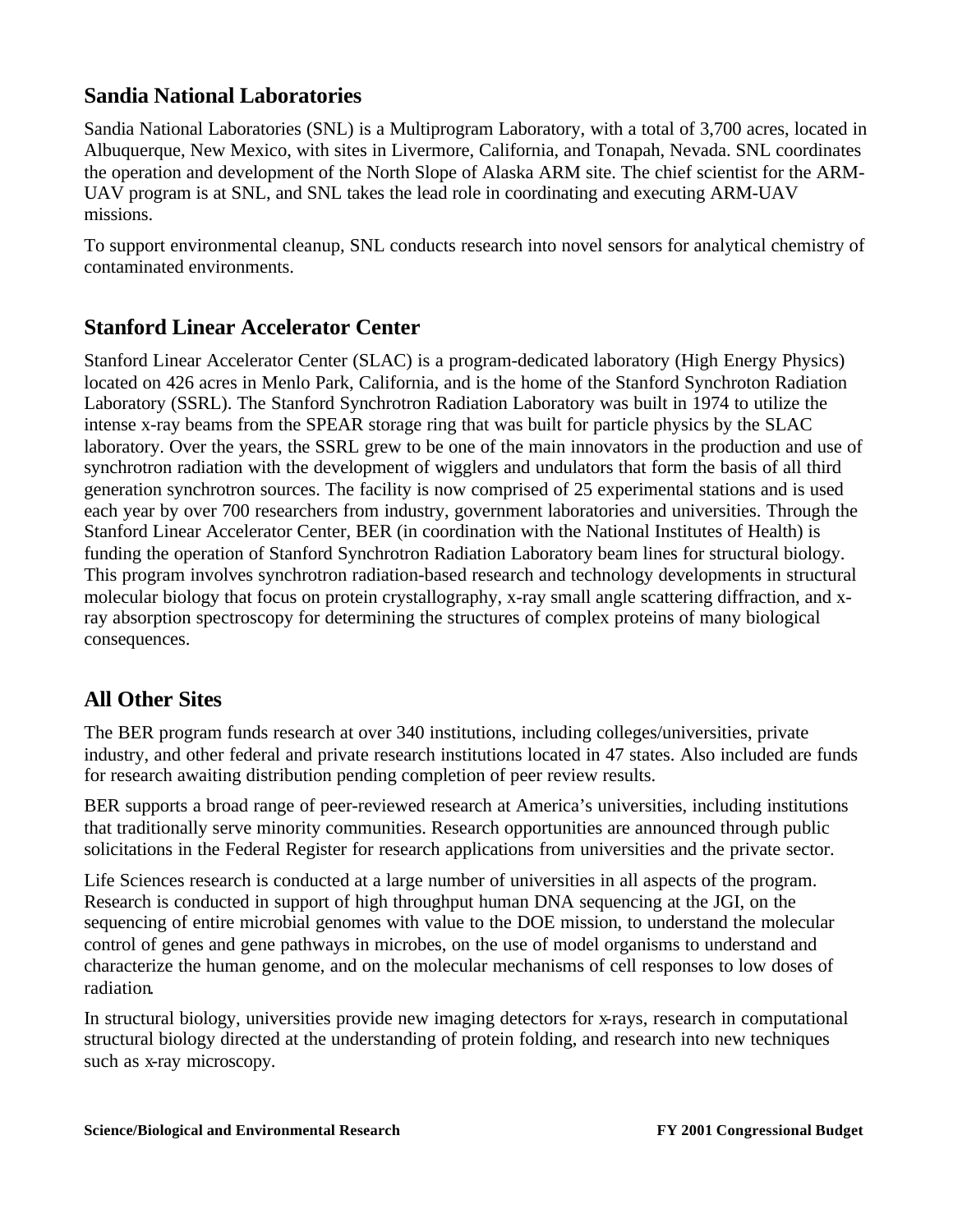Peer reviewed projects are supported in each element of the Environmental Processes subprogram, with very active science teams, in particular, in the Atmospheric Chemistry Program and the ARM programs. Academic investigators are essential to the Integrated Assessment portfolio.

NABIR research grants are awarded following the peer review of applications received in response to solicitations published in the federal register. Academic and private sector investigators are performing research in areas that include mechanistic studies of bioremediation of actinide and transition metal contamination, the structure of microbial communities in the presence of uranium and other such contaminants, gene function in microorganisms with degradative properties, geochemical and enzymatic processes in microbial reduction of metals, and the use of tracers to monitor and predict metabolic degradative activity.

In nuclear medicine, universities conduct research into new types of radiopharmaceutical, particularly those based on application of concepts from genomics and structural biology. Emphasis is placed on radiopharmaceuticals that will be of use in advanced imaging techniques such as positron emission tomography. Research is supported into new instrumentation for medical imaging. The Boron Neutron Capture Therapy program supports studies of novel boron compounds for use in treating brain cancer, early clinical trials of the technique, and new instrumentation based on accelerators that could be used in hospitals and clinics. The Measurement Science program supports research into novel types of biosensors for application in analytical chemistry of contaminated environments.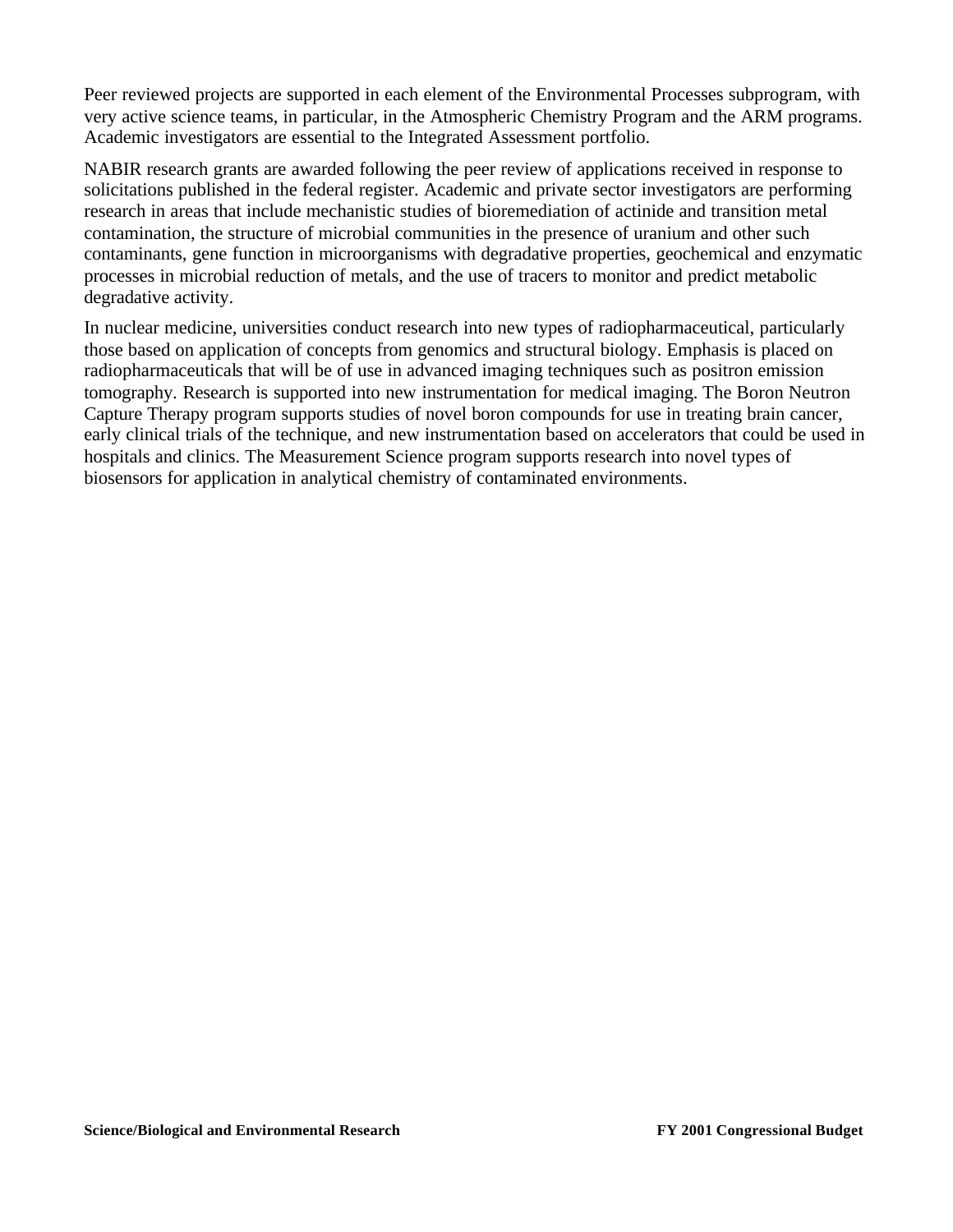# **Life Sciences**

### **Mission Supporting Goals and Objectives**

Research is focused on utilizing unique DOE resources and facilities to develop fundamental biological information and advanced technologies for understanding and mitigating the potential health effects of energy development, energy use, and waste cleanup. Research is conducted in five areas: structural biology, cellular biology, molecular biology, human genome, and health effects. The research:

- **Develops and supports user facility infrastructure for the Nation's structural biologists; combines** computer science, structural biology, and genome research for analyses and predictions of gene products at the individual protein and genomic levels; and develops new technologies and methodologies to understand the dynamic processes of protein-protein interactions at the cellular dimension that are unique to living organisms.
- Determines if low dose and low dose-rate radiation present a health risk to people that is the same as or greater than the health risk resulting from the oxidative by-products of normal physiological processes, providing a better scientific basis for achieving acceptable levels of human health protection.
- **EXECUTE:** Determines the genomic DNA sequences of microbes with potential uses in energy, waste cleanup, and carbon management and uses that information to determine how microbes can be modified and/or exploited for DOE mission needs.
- **E** Contributes to the International Human Genome Project by developing and applying new technologies and resources to map and determine the sequence of the subunits of DNA found in a typical human cell, to analyze and interpret DNA sequence data, and to study the ethical, legal, and social implications (ELSI) of information and data resulting from the genome project. Research emphasis is on high throughput, production sequencing of human DNA, rapid entry of data into public databases, and identifying the functions for a portion of the 100,000 genes that make up the human genome.
- Integrates and exploits information and technologies from genome, structural biology, and molecular biology research with human health research to understand the network of genes and proteins—that is the complex relationships between genes, the proteins they encode, and the biological functions of these proteins in the context of the whole organism.

## **Climate Change Technology Initiative**

The Life Sciences subprogram's support of microbial genome research also underpins the Climate Change Technology Initiative. Knowing the genomic sequence of microbes that produce methane and hydrogen, will enable the identification of the key genetic and protein components of the organisms that regulate these gases. Understanding more fully how the enzymes and organisms operate, we will be able to evaluate their potential use to produce methane or hydrogen from either fossil fuels or other carbonaceous sources, including biomass or even some waste products. Recently discovered extremophile organisms could be used to engineer biological entities that could ingest a feedstock like methane, sequester the carbon dioxide, and produce hydrogen.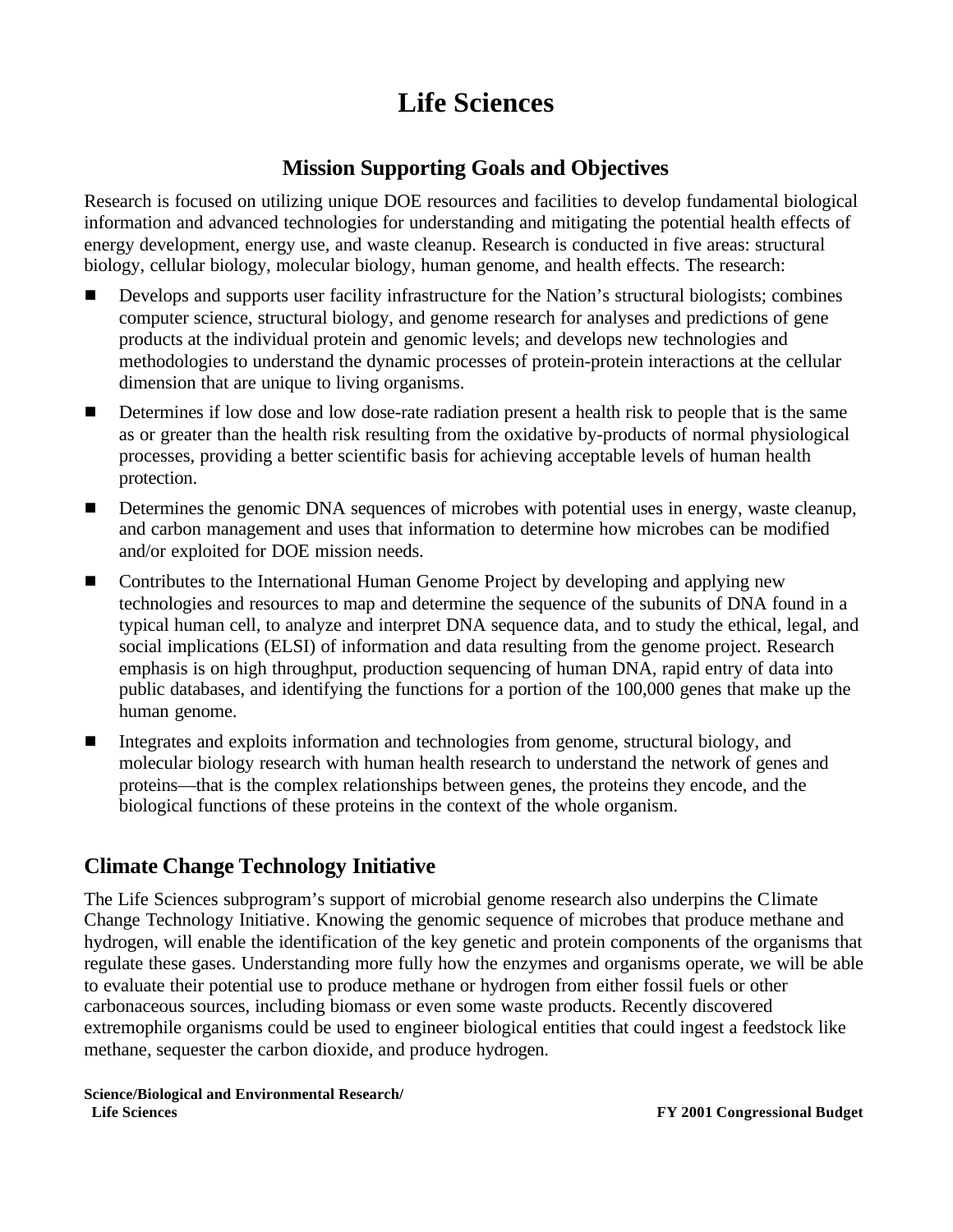## **Microbial Cell Project**

The goal of the Microbial Cell Project is to develop a comprehensive understanding of the complete workings of a microbial cell, from the DNA sequence, to the identification of all the genes, to the production of all the proteins whose assembly instructions are contained in the genes, to the complex interaction of the genes and proteins in a cell that give the microbe its life and its unique characteristics and behaviors. This information can be used to address DOE needs in energy use and production, bioremediation, and carbon sequestration and will provide exciting, new, and previously unavailable information to the entire biological community.

## **Performance Measures**

- <sup>g</sup> Microbial Genomics/Climate Change Technology Initiative : Complete the genetic sequencing of at least two additional microbes that produce methane or hydrogen from carbonaceous sources or that could be used to sequester carbon dioxide.
- High Throughput DNA Sequencing: By the end of FY 2001, the DOE Joint Genome Institute (JGI) will complete the sequencing and submission to public databases of 100 million finished and 250 million high quality draft base pairs of DNA, including both human and mouse.
- Develop program plan and make initial awards in Microbial Cell Project.

|                                | (dollars in thousands) |         |         |           |          |  |  |
|--------------------------------|------------------------|---------|---------|-----------|----------|--|--|
|                                | FY 1999                | FY 2000 | FY 2001 | \$ Change | % Change |  |  |
|                                | 26,900                 | 27.474  | 35.645  | $+8.171$  | $+29.7%$ |  |  |
| Molecular and Cellular Biology | 35,572                 | 31.376  | 44,029  | $+12.653$ | $+40.3%$ |  |  |
| Human Genome                   | 90,679                 | 88.886  | 90,270  | $+1.384$  | $+1.6%$  |  |  |
|                                | 20.228                 | 18.328  | 14.476  | $-3.852$  | $-21.0%$ |  |  |
|                                | $0^{\mathsf{a}}$       | 4.513   | 4.486   | $-27$     | $-0.6%$  |  |  |
| Total, Life Sciences           | 173.379                | 170,577 | 188.906 | $+18.329$ | $+10.7%$ |  |  |

### **Funding Schedule**

<sup>&</sup>lt;sup>a</sup> Excludes \$4,060,000 which has been transferred to the SBIR program and \$243,000 which has been transferred to the STTR program.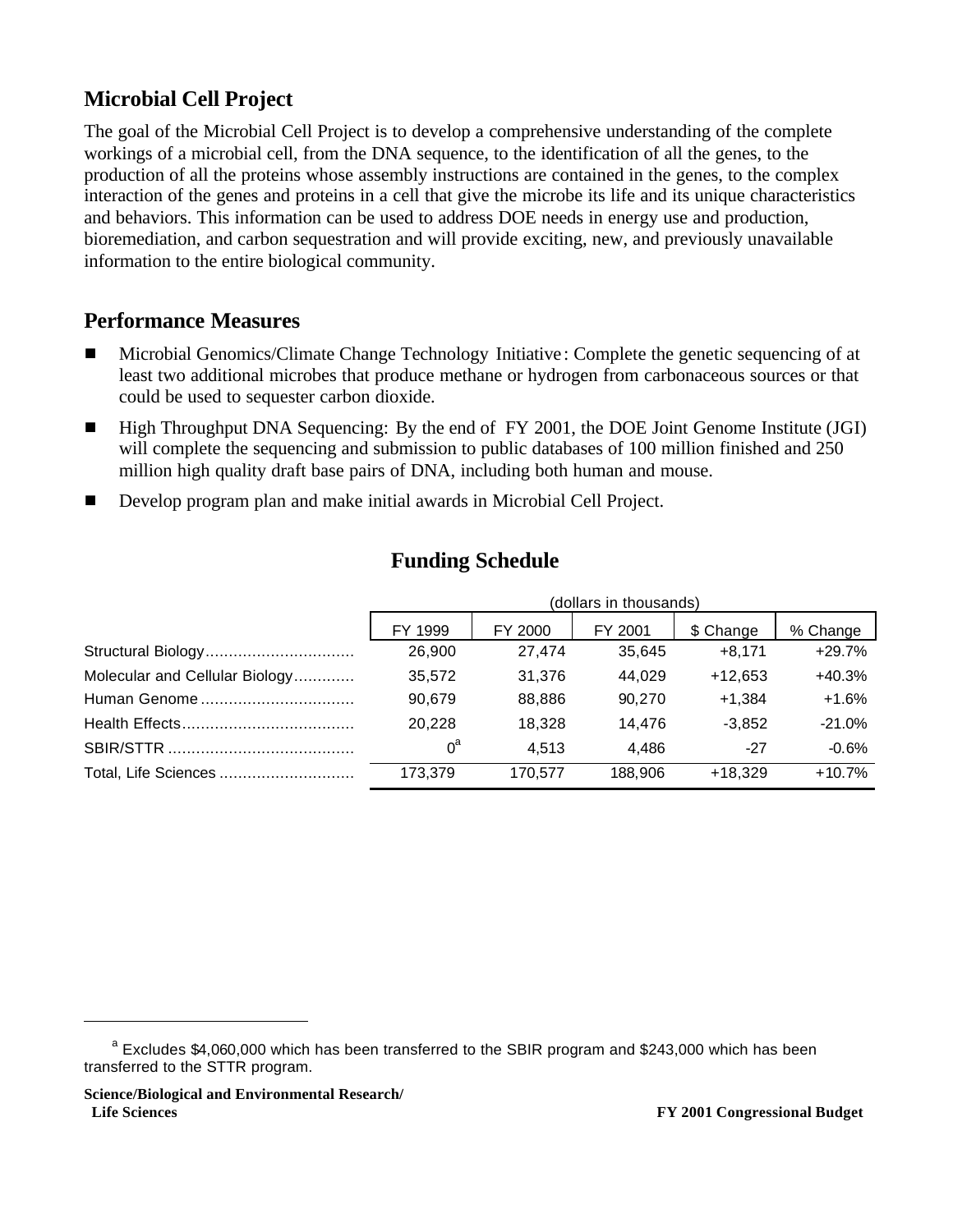### **Detailed Program Justification**

| (dollars in thousands) |                             |  |  |  |
|------------------------|-----------------------------|--|--|--|
|                        | FY 1999   FY 2000   FY 2001 |  |  |  |

#### **Structural Biology**

Infrastructure support and development for the Nation's structural biologists. Continue to coordinate with the National Institutes of Health and the National Science Foundation on the development and operation of experimental stations at DOE national user facilities such as the synchrotrons and neutron beam sources. Operate the neutron protein crystallography station at the Los Alamos Neutron Science Center (LANSCE). Initiate development of a new station for small angle neutron scattering at the High Flux Isotope Reactor at ORNL and support improvements in beamlines at SSRL. Support a protein database for threedimensional protein structures. University-based scientists are the principal users of these user facilities. GPP funds (\$3,000,000) will be used to complete a Laboratory Module at the Advanced Photon Source at Argonne National Laboratory. Initiated in FY 2000 with \$3,000,000 from the National Institutes of Health's Institute of General Medical Sciences (NIGMS), the module is part of an NIGMS/DOE partnership to advance the field of structural biology. The estimated total federal cost of this laboratory module is \$6,000,000. The Laboratory Module will provide space for four additional beamlines needed by the structural biology user community. In FY 2001, \$4,500,000 is included for a major item of equipment, the DNA Repair Protein Complex Beamline project (Total Estimated Cost \$4,500,000) at the Advanced Light Source at Lawrence Berkeley National Laboratory. This beamline will have novel features that include the ability to conduct both high resolution (2 Angstrom) and low resolution (2000 Angstrom) studies on important biomolecules using the same beamline. It will meet a rapidly growing need in the structural biology user community to provide unique information on functionally important conformation changes in and the regulation of assembly of multiprotein complexes................................................................ 15,471 16,000 23,500 n Basic research in structural biology cuts across basic biology, molecular biology (including genomics), computational biology, and instrumentation development. Robust computational processes will be developed to predict the three-dimensional architecture and dynamic behavior of individual proteins and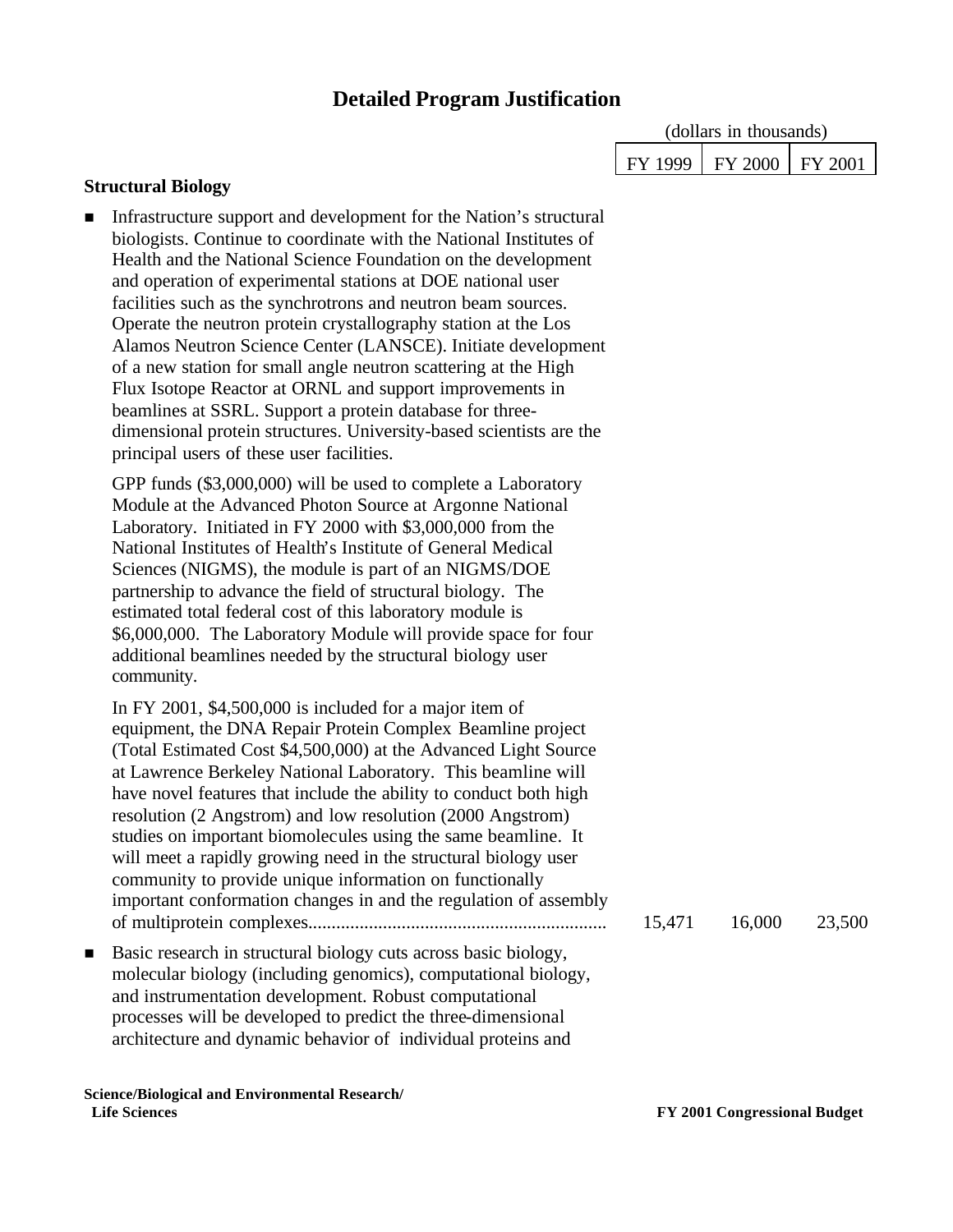|                                                                                                                                                                                                                                                                                                                                                                                                                                                                                                                                                                                                                                                                                                                                                                                                                                                                                                                                                                                                                                                                                                                                                                                                                                                                                                                                                                                                                                                                                                                                                                                                                                                                                                                                                                                                                                                                                                                                                                                                                                                                                                                                                                                                                                                                                                    |         | (dollars in thousands) |         |
|----------------------------------------------------------------------------------------------------------------------------------------------------------------------------------------------------------------------------------------------------------------------------------------------------------------------------------------------------------------------------------------------------------------------------------------------------------------------------------------------------------------------------------------------------------------------------------------------------------------------------------------------------------------------------------------------------------------------------------------------------------------------------------------------------------------------------------------------------------------------------------------------------------------------------------------------------------------------------------------------------------------------------------------------------------------------------------------------------------------------------------------------------------------------------------------------------------------------------------------------------------------------------------------------------------------------------------------------------------------------------------------------------------------------------------------------------------------------------------------------------------------------------------------------------------------------------------------------------------------------------------------------------------------------------------------------------------------------------------------------------------------------------------------------------------------------------------------------------------------------------------------------------------------------------------------------------------------------------------------------------------------------------------------------------------------------------------------------------------------------------------------------------------------------------------------------------------------------------------------------------------------------------------------------------|---------|------------------------|---------|
|                                                                                                                                                                                                                                                                                                                                                                                                                                                                                                                                                                                                                                                                                                                                                                                                                                                                                                                                                                                                                                                                                                                                                                                                                                                                                                                                                                                                                                                                                                                                                                                                                                                                                                                                                                                                                                                                                                                                                                                                                                                                                                                                                                                                                                                                                                    | FY 1999 | FY 2000                | FY 2001 |
| protein complexes involved in the recognition and repair of DNA<br>damage or the bioremediation of metals and radionuclides. New<br>technologies and methodologies will be developed to understand<br>the dynamic processes of protein-protein interactions and gene                                                                                                                                                                                                                                                                                                                                                                                                                                                                                                                                                                                                                                                                                                                                                                                                                                                                                                                                                                                                                                                                                                                                                                                                                                                                                                                                                                                                                                                                                                                                                                                                                                                                                                                                                                                                                                                                                                                                                                                                                               | 11,429  | 11,474                 | 12,145  |
|                                                                                                                                                                                                                                                                                                                                                                                                                                                                                                                                                                                                                                                                                                                                                                                                                                                                                                                                                                                                                                                                                                                                                                                                                                                                                                                                                                                                                                                                                                                                                                                                                                                                                                                                                                                                                                                                                                                                                                                                                                                                                                                                                                                                                                                                                                    | 26,900  | 27,474                 | 35,645  |
| <b>Molecular and Cellular Biology</b>                                                                                                                                                                                                                                                                                                                                                                                                                                                                                                                                                                                                                                                                                                                                                                                                                                                                                                                                                                                                                                                                                                                                                                                                                                                                                                                                                                                                                                                                                                                                                                                                                                                                                                                                                                                                                                                                                                                                                                                                                                                                                                                                                                                                                                                              |         |                        |         |
| The field of microbial genomics continues to be one of the most<br>exciting, high profile, and rapidly growing fields in biology today,<br>expanding from the DOE-initiated program through other federal<br>agencies and private industry. The BER Microbial Genome<br>Program has supported the complete genomic sequencing of 15 of<br>the approximately 50 bacteria whose DNA has been sequenced.<br>The sequencing of more than 40 additional microbes is in<br>progress in the scientific community. The broad impacts of this<br>research emphasize a central principle of the BER genome<br>programs – complete genomic sequences yield answers to<br>fundamental questions in biology. Microbes are being sequenced<br>and characterized in several parts of the BER program with<br>potential impacts across several DOE missions including: the<br>Climate Change Technology research (methane or hydrogen<br>producing microbes or microbes involved in carbon dioxide<br>sequestration), microbes for cleaning up the environment,<br>alternative fuel sources (methane production or energy from<br>biomass), and microbes that produce industrially useful enzymes.<br>As the number of complete and in-progress microbial genomes<br>grows, the microbial genome program is shifting its emphasis<br>from a predominant focus on genomic sequencing to a broader<br>emphasis on the use and discovery of new knowledge from<br>microbes whose genomic DNA sequences have been determined.<br>The program is closely coordinated with CCTI and the new<br>Microbial Cell program, prividing them basic sequence<br>information. The program will begin to place an increased<br>emphasis on (1) identifying a broader array of potentially useful<br>microbes, especially from DOE relevant sites, such as waste sites;<br>and (2) new strategies for determining the DNA sequence of<br>microbes for which the complete sequence of a very closely<br>related microbe is already known, to avoid the need for costly and<br>time consuming sequencing of many important microbes from<br>scratch. A new emphasis will be placed on the development of<br>high throughput technologies to determine the function of the<br>thousands of new genes that have been and continue to be |         |                        |         |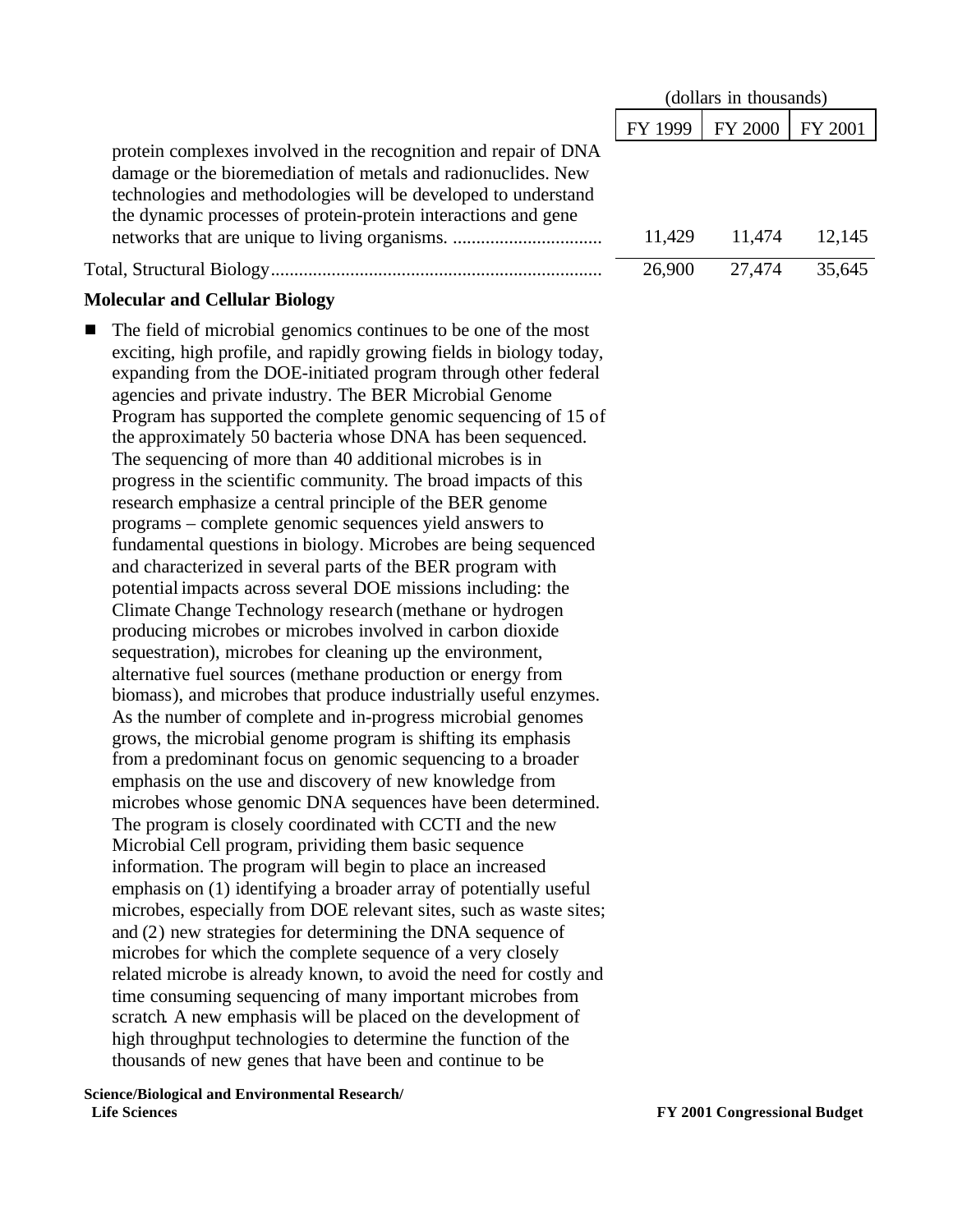|                |                                                                                                                                                                                                                                                                                                                                                                                                                                                                                                                                                                                                                                                                                                                                                                                                                                                                                                                                                                                                                                                                                                                                                                                                                        |         | (dollars in thousands) |         |
|----------------|------------------------------------------------------------------------------------------------------------------------------------------------------------------------------------------------------------------------------------------------------------------------------------------------------------------------------------------------------------------------------------------------------------------------------------------------------------------------------------------------------------------------------------------------------------------------------------------------------------------------------------------------------------------------------------------------------------------------------------------------------------------------------------------------------------------------------------------------------------------------------------------------------------------------------------------------------------------------------------------------------------------------------------------------------------------------------------------------------------------------------------------------------------------------------------------------------------------------|---------|------------------------|---------|
|                |                                                                                                                                                                                                                                                                                                                                                                                                                                                                                                                                                                                                                                                                                                                                                                                                                                                                                                                                                                                                                                                                                                                                                                                                                        | FY 1999 | FY 2000                | FY 2001 |
|                | discovered as part of the determination of the complete DNA<br>sequence of microbes. Between one quarter and one third of all<br>genes identified through DNA sequencing are new genes whose<br>functions are not known. To fully leverage the biological<br>capabilities of a microbe for clean up, fuel production, etc., the<br>function of most or all of that microbe's genes needs to be<br>known. Together with the microbial genes whose functions we<br>already know, these new genes represent a treasure chest of<br>biological potential that can be used or modified to address DOE                                                                                                                                                                                                                                                                                                                                                                                                                                                                                                                                                                                                                       | 9,633   | 8,594                  | 14,117  |
| ■              | The Climate Change Technology Initiative (CCTI) continues to<br>determine the DNA sequence of microbes that produce methane<br>or hydrogen from carbonaceous sources or that could be used to<br>sequester carbon dioxide. The genomic sequence of five<br>microbes involved in carbon management will have been<br>determined by FY 2001. Research to characterize key reaction<br>pathways or regulatory networks in these microbes, that focus on<br>the development of practical uses for microbes within the CCTI,<br>will be emphasized. Together, with the new, high-throughput<br>technologies that will be developed to determine the function of<br>new genes discovered from the sequencing of a microbe's DNA,<br>the information on the DNA sequence, key reaction pathways,<br>and regulatory networks will be used to address the fuel                                                                                                                                                                                                                                                                                                                                                                  | 2,434   | 5,841                  | 7,495   |
| $\blacksquare$ | The Microbial Cell Project – Understand the complete workings of<br>a microbial cell and use this information to address DOE needs in<br>energy use and production, bioremediation, and carbon<br>sequestration. The Microbial Cell Project represents a<br>fundamental shift in our approach to biology. Instead of looking<br>from the outside of an organism in, starting with its behavior and<br>features and finding the responsible genes, we will start with the<br>complete DNA sequence or parts list and work from the inside<br>out to identify and understand the structures, functions, and<br>interactions of an organism's entire complement of genes and<br>gene products. Develop a comprehensive understanding of the<br>complete workings of a microbial cell by: deciphering the<br>individual gene sequence; understanding how the sequence is<br>controlled; understanding the production of the genes' protein<br>products; and understanding the complex interaction of all the<br>genes and proteins in a cell. Identify and characterize a minimum<br>set of genes, proteins, and metabolic capabilities that are both<br>necessary and sufficient for the microbe to survive. Characterize |         |                        |         |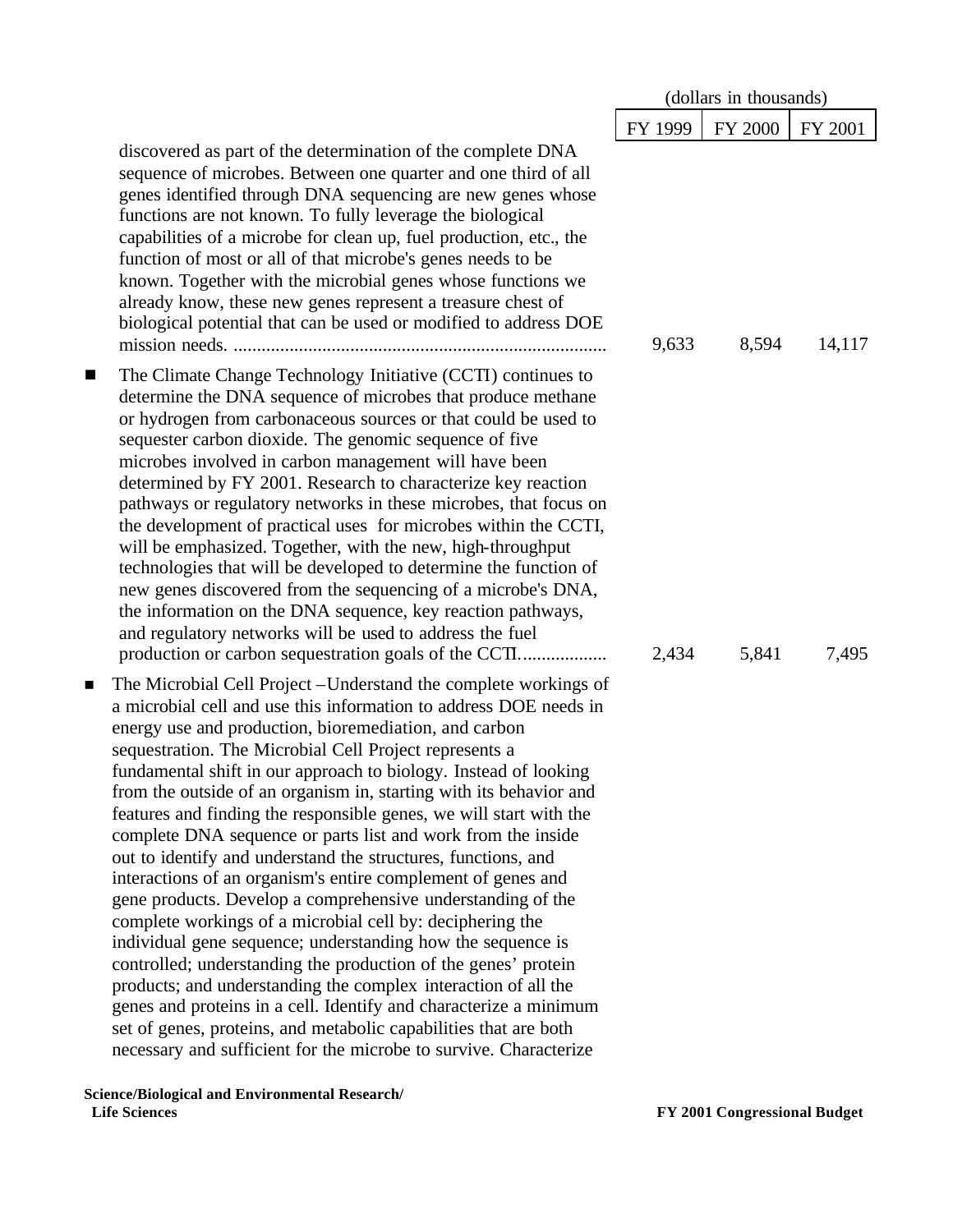|                                                                                                                                                                                                                                                                                                                                                                                                                                                                                                                                                                                                                                                                                                                                                                                                                                                                                                                                                                                                                                                                                                                                                                                                                                                            | (dollars in thousands) |                  |                |
|------------------------------------------------------------------------------------------------------------------------------------------------------------------------------------------------------------------------------------------------------------------------------------------------------------------------------------------------------------------------------------------------------------------------------------------------------------------------------------------------------------------------------------------------------------------------------------------------------------------------------------------------------------------------------------------------------------------------------------------------------------------------------------------------------------------------------------------------------------------------------------------------------------------------------------------------------------------------------------------------------------------------------------------------------------------------------------------------------------------------------------------------------------------------------------------------------------------------------------------------------------|------------------------|------------------|----------------|
|                                                                                                                                                                                                                                                                                                                                                                                                                                                                                                                                                                                                                                                                                                                                                                                                                                                                                                                                                                                                                                                                                                                                                                                                                                                            | FY 1999                | <b>FY 2000</b>   | FY 2001        |
| the cell machinery and regulatory pathways responsible for<br>making, transporting, and using all of the products needed for a<br>microbe to survive. Use microbes to address DOE mission needs,<br>e.g., degradation or sequestration of hazardous wastes; efficient<br>degradation of cellulose for producing food stocks and fuels. Key<br>scientific challenges include understanding how individual genes<br>and proteins work; how they are regulated in a coordinated<br>manner; and how they are integrated into functional, interactive<br>cells. Key technical challenges include the use and continued<br>development of tools for high throughput DNA sequencing,<br>protein structure determination, computational biology and<br>bioinformatics, sophisticated imaging and analytical sensing<br>technologies, and complex systems analysis. Initially the<br>Microbial Cell Project will focus on genomic DNA sequencing,<br>comparative genomic DNA sequence analysis, protein structure<br>determination, computational analysis of protein structure,<br>analysis of metabolic pathways, computational models of<br>regulatory pathways, analysis of protein-protein interactions, and<br>imaging protein distributions and interactions | $\theta$               | $\boldsymbol{0}$ | 9,735          |
| Congressional direction for FY 1999 for the Institute for<br>$\blacksquare$<br>Molecular Biology and Medicine, University of Scranton,                                                                                                                                                                                                                                                                                                                                                                                                                                                                                                                                                                                                                                                                                                                                                                                                                                                                                                                                                                                                                                                                                                                     | 10,189                 | $\overline{0}$   | $\overline{0}$ |
| Molecular biology research, as a general research area, comes to<br>$\blacksquare$<br>an end and is replaced by microbial genome research. Funding<br>continues for the Human Frontiers Science Program, an<br>international program of collaborative research to understand<br>brain function and biological function at the molecular level<br>supported by the U.S. government through the DOE, the National<br>Institutes of Health, the National Science Foundation, and the<br>National Aeronautics and Space Administration.                                                                                                                                                                                                                                                                                                                                                                                                                                                                                                                                                                                                                                                                                                                        | 1,000                  | 1,000            | 1,000          |
| The low dose radiation research program supports basic research<br>$\blacksquare$<br>to determine if low dose and low dose-rate radiation present a<br>health risk to people that is the same as or greater than the health<br>risk resulting from the oxidative by-products of normal<br>physiological processes. This information is a key determinant in<br>decisions that are made to protect people from adverse health<br>risks from exposure to radiation. Research is funded as part of a<br>collaborative and highly coordinated program with the Office of<br>Environmental Management. Information resulting from the<br>program is made broadly available to scientists, the public,<br>regulators, and Congress through interactive scientific meetings,<br>web sites, and educational materials. Research conducted in this<br>Science/Biological and Environmental Research/                                                                                                                                                                                                                                                                                                                                                                |                        |                  |                |

 **Life Sciences FY 2001 Congressional Budget**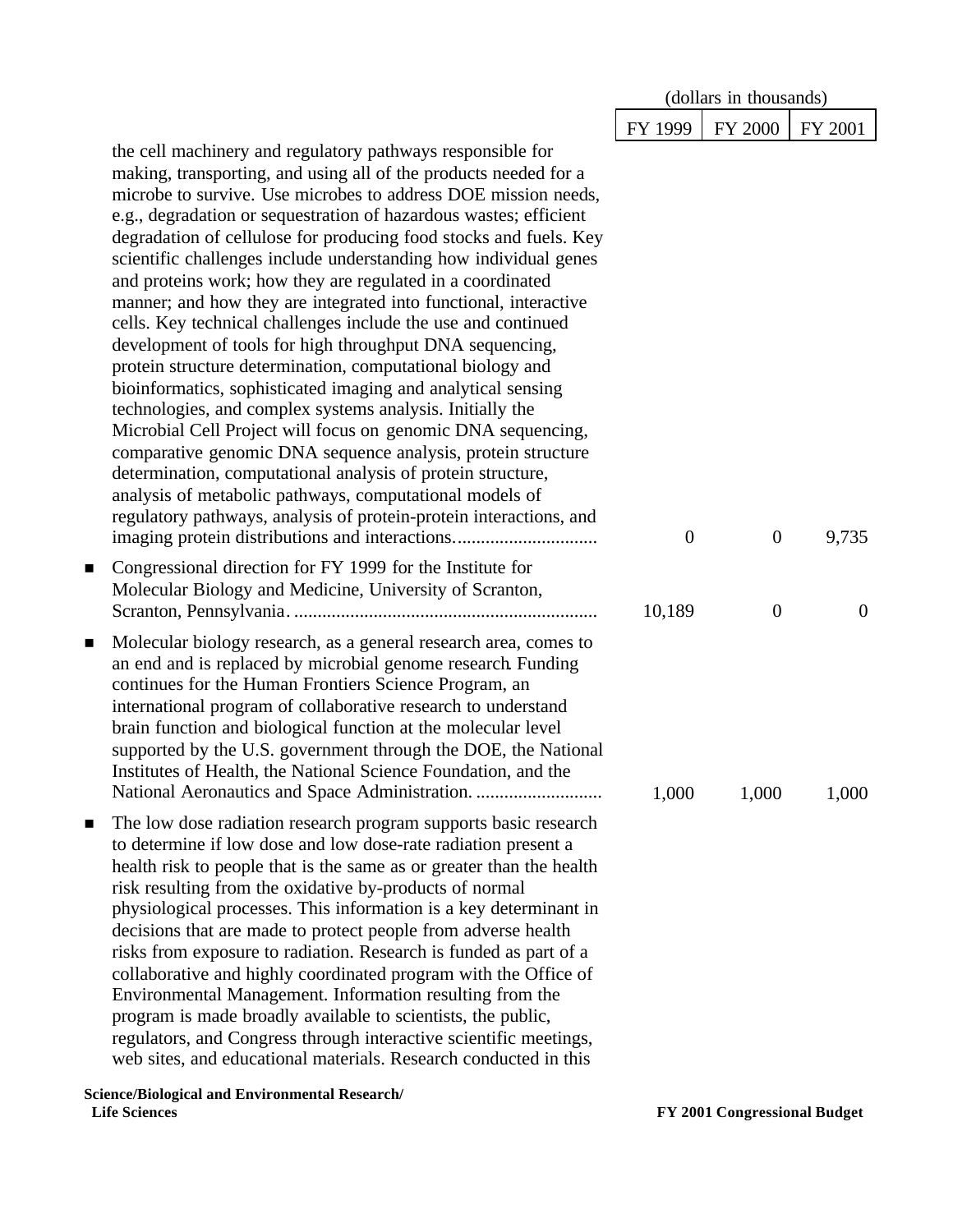|                                                                                                                                                                                                                                                                                                                                                                                                                                                                                                                                                                                                                                                                                                                                                                                                                                | (dollars in thousands) |                |          |
|--------------------------------------------------------------------------------------------------------------------------------------------------------------------------------------------------------------------------------------------------------------------------------------------------------------------------------------------------------------------------------------------------------------------------------------------------------------------------------------------------------------------------------------------------------------------------------------------------------------------------------------------------------------------------------------------------------------------------------------------------------------------------------------------------------------------------------|------------------------|----------------|----------|
|                                                                                                                                                                                                                                                                                                                                                                                                                                                                                                                                                                                                                                                                                                                                                                                                                                | FY 1999                | <b>FY 2000</b> | FY 2001  |
| Program will help determine health risks from exposures to low<br>levels of radiation, information that is critical to adequately and<br>appropriately protect people and to make the most effective use of<br>our national resources. This information will provide a better<br>scientific basis for remediating contaminated DOE sites and<br>achieving acceptable levels of human health protection, both for<br>cleanup workers and the public, in a more cost-effective manner<br>that could save billions of dollars. University scientists,<br>competing for funds in response to requests for applications,<br>conduct a substantial fraction of the research in this program. In<br>FY 2000, the research was funded within Cellular Biology and<br>Health Effects. In FY 2001, the research has been consolidated in | 8,000                  | 14,203         | 11,682   |
| Congressional direction in FY 2000 for a Study of Avian<br>$\blacksquare$                                                                                                                                                                                                                                                                                                                                                                                                                                                                                                                                                                                                                                                                                                                                                      | $\theta$               | 94             | $\Omega$ |
| Congressional direction in FY 2000 for a review of the Hiroshima<br>п                                                                                                                                                                                                                                                                                                                                                                                                                                                                                                                                                                                                                                                                                                                                                          | $\overline{0}$         | 1,644          | $\theta$ |
| Cellular biology research, as a general research area, comes to an<br>$\blacksquare$<br>end and is replaced by the low dose radiation research program                                                                                                                                                                                                                                                                                                                                                                                                                                                                                                                                                                                                                                                                         | 4,316                  | $\theta$       | $\theta$ |
|                                                                                                                                                                                                                                                                                                                                                                                                                                                                                                                                                                                                                                                                                                                                                                                                                                | 35,572                 | 31,376         | 44,029   |

#### **Human Genome**

■ The Joint Genome Institute (JGI) and its Production Sequencing Facility (PSF) are primarily focused on high throughput sequencing of DNA. The JGI, a virtual institute initially formed from the combined strengths and expertise of DOE Human Genome Centers at the Los Alamos, Lawrence Livermore, and Lawrence Berkeley National Laboratories, is expanded to include other National Laboratories that diversify and strengthen its overall capabilities. FY 2001 is the fourth year of a major five year scale-up of DNA sequencing capacity at the PSF. In FY 2000 the PSF will have completed draft sequences of human chromosomes 5, 16, and 19 as part of its commitment to the International Human Genome Project. In FY 2001 the PSF will make substantial progress towards finishing the high quality sequence of those three chromosomes to international "Bermuda" quality standards. University scientists, working with the JGI, play a key role in completing DOE's share of determining the human DNA sequence. The PSF will initiate draft sequencing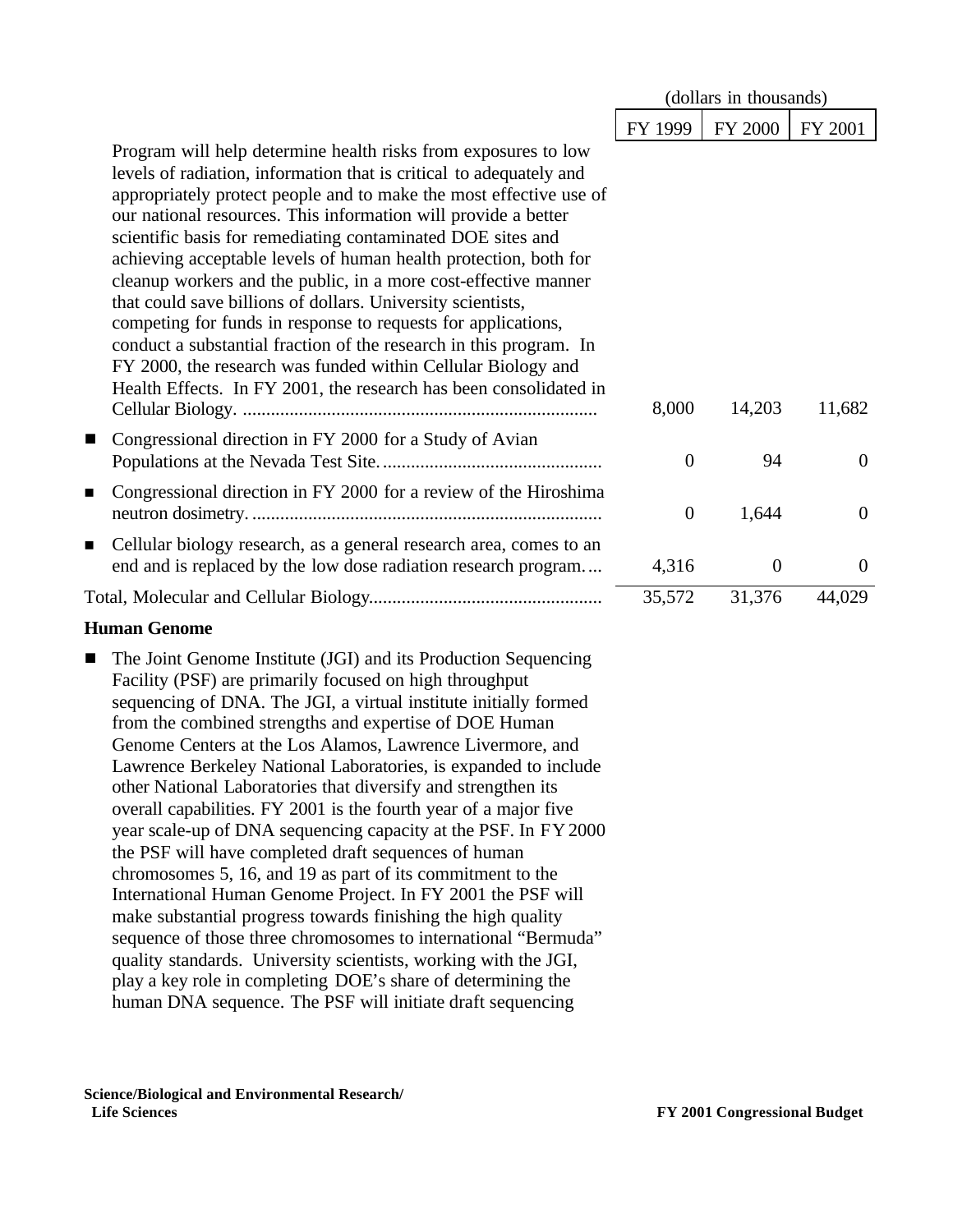|                                                                                                                                                                                                                                                                                                                                                                                                                                                                                                                                                                                                                                                                                                                                                                                                                                                                                                                                                                                                                                                                                        | (dollars in thousands) |                |         |
|----------------------------------------------------------------------------------------------------------------------------------------------------------------------------------------------------------------------------------------------------------------------------------------------------------------------------------------------------------------------------------------------------------------------------------------------------------------------------------------------------------------------------------------------------------------------------------------------------------------------------------------------------------------------------------------------------------------------------------------------------------------------------------------------------------------------------------------------------------------------------------------------------------------------------------------------------------------------------------------------------------------------------------------------------------------------------------------|------------------------|----------------|---------|
|                                                                                                                                                                                                                                                                                                                                                                                                                                                                                                                                                                                                                                                                                                                                                                                                                                                                                                                                                                                                                                                                                        | FY 1999                | <b>FY 2000</b> | FY 2001 |
| of regions of the mouse genome that are comparable to these<br>three human chromosomes. This comparative information is<br>critical to understanding gene function, networks, and regulation.                                                                                                                                                                                                                                                                                                                                                                                                                                                                                                                                                                                                                                                                                                                                                                                                                                                                                          | 50,000                 | 59,500         | 59,500  |
| Research continues to develop the tools and resources needed by<br>$\blacksquare$<br>the scientific, medical, and private sector communities to fully<br>exploit the information contained in the first complete human<br>DNA sequence. Unimaginable amounts of DNA sequencing, at<br>dramatically increased speed and reduced cost, will be required in<br>the future for medical and commercial purposes. Research is<br>conducted to further improve the reagents used in DNA<br>sequencing and analysis; to decrease the costs of sequencing; to<br>increase the speed of DNA sequencing; and to improve strategies<br>for sequencing the "difficult regions" at the ends and middle of<br>chromosomes. Use of sequence information to understand human<br>biology and disease will require new strategies and tools capable<br>of high throughput, genome-wide experimental and analytic<br>approaches. Research is conducted to develop high throughput<br>approaches for analyzing gene regulation and function. A table<br>follows displaying both DOE and NIH genome funding. | 38,119                 | 26,719         | 28,218  |
| The Ethical Legal and Societal Issues (ELSI) program continues<br>п<br>to broaden its emphasis on research related to the uses, impacts,<br>and implications of genetic information in the workplace and the                                                                                                                                                                                                                                                                                                                                                                                                                                                                                                                                                                                                                                                                                                                                                                                                                                                                           | 2,560                  | 2,667          | 2,552   |
|                                                                                                                                                                                                                                                                                                                                                                                                                                                                                                                                                                                                                                                                                                                                                                                                                                                                                                                                                                                                                                                                                        | 90,679                 | 88,886         | 90,270  |

#### U.S. Human Genome Project Funding

| (dollars in millions) |         |         |         |  |  |  |
|-----------------------|---------|---------|---------|--|--|--|
| <b>Prior Years</b>    | FY 1999 | FY 2000 | FY 2001 |  |  |  |
| 542.5                 | 90.7    | 88.9    | 90.3    |  |  |  |
| 1.452.4               | 264.9   | 336.0   | TBD     |  |  |  |
| 1.994.9               | 355.6   | 424.9   | TBD     |  |  |  |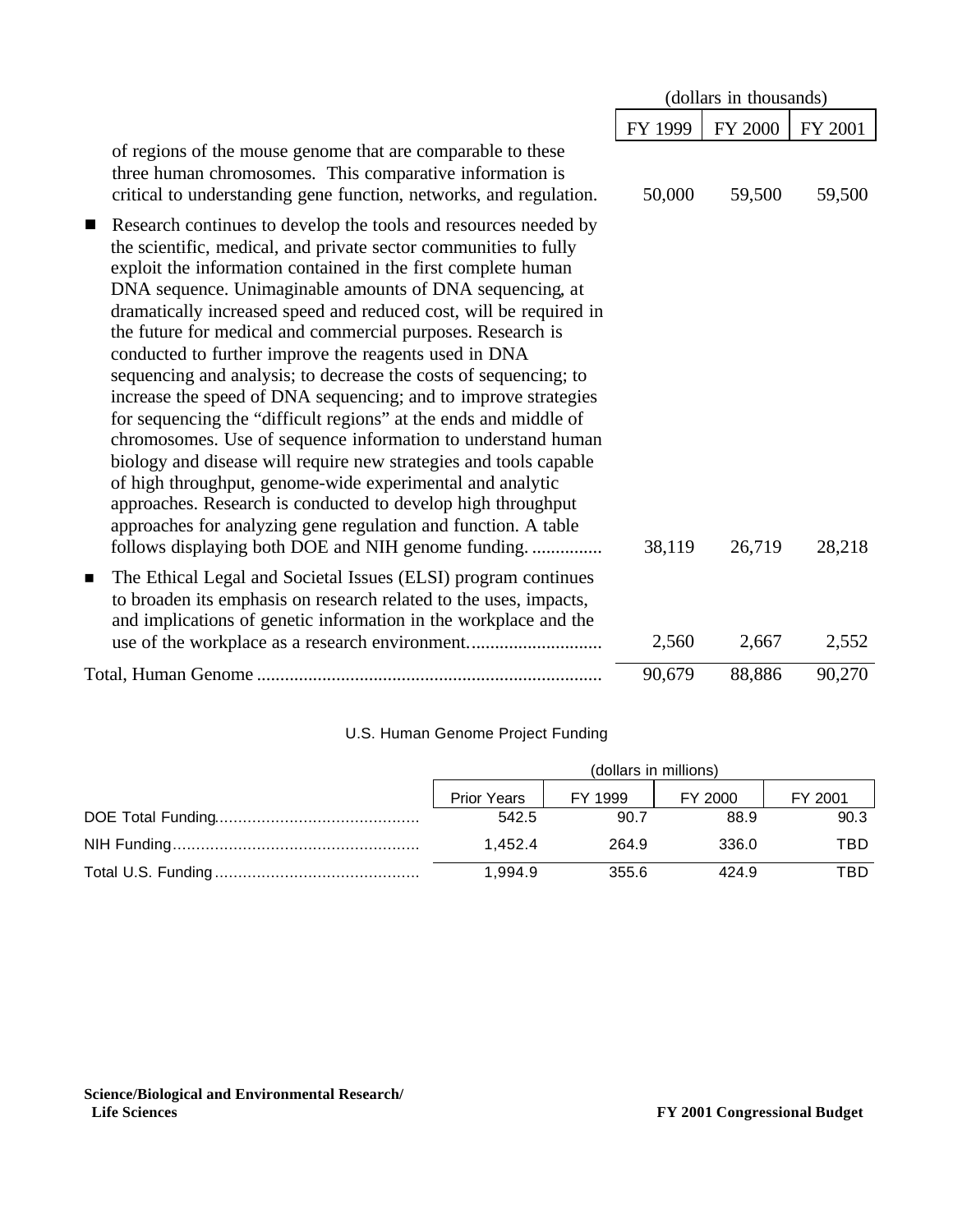|                                                                                                                                                                                                                                                                                                                                                                                                                                                                                                                                                                                                                | (dollars in thousands) |                |          |
|----------------------------------------------------------------------------------------------------------------------------------------------------------------------------------------------------------------------------------------------------------------------------------------------------------------------------------------------------------------------------------------------------------------------------------------------------------------------------------------------------------------------------------------------------------------------------------------------------------------|------------------------|----------------|----------|
|                                                                                                                                                                                                                                                                                                                                                                                                                                                                                                                                                                                                                | FY 1999                | FY 2000        | FY 2001  |
| <b>Health Effects</b>                                                                                                                                                                                                                                                                                                                                                                                                                                                                                                                                                                                          |                        |                |          |
| Low dose radiation research (consolidated in Cellular Biology in<br>п<br>FY 2001) was also funded in Health Effects in FY 2000. The low<br>dose radiation research program, provides information that is a<br>key determinant in decisions made to protect people from adverse<br>health risks from exposure to radiation. This information will<br>provide a better scientific basis for remediating contaminated<br>DOE sites and achieving acceptable levels of human health<br>protection, both for cleanup workers and the public, in a more<br>cost-effective manner that could save billions of dollars | $\theta$               | 2,321          | $\theta$ |
| Model organism research capitalizes on our understanding and the<br>$\blacksquare$<br>manipulability of the genomes of organisms, including yeast,<br>nematode, fruitfly, Zebra fish, and mouse, to speed understanding<br>of human genome organization, regulation, and function. This<br>research is a key link between human genomic sequencing, that<br>provides a complete parts list for the human genome, and the<br>development of information (a high-tech owner's manual) that is<br>useful in understanding normal human development and disease                                                    | 9,337                  | 11,501         | 11,027   |
| Technology development research results in new approaches,<br>ш<br>tools, or technologies for determining the structures of many more<br>proteins than is currently possible. This research is closely<br>coordinated with structural biology and genomic (both human and                                                                                                                                                                                                                                                                                                                                      | 3,000                  | 4,506          | 3,449    |
| Biological research, as a general research area, comes to an end<br>$\blacksquare$<br>and is replaced by low dose radiation, model organisms, and                                                                                                                                                                                                                                                                                                                                                                                                                                                              | 7,891                  | $\overline{0}$ | $\theta$ |
| Total, Health Effects.                                                                                                                                                                                                                                                                                                                                                                                                                                                                                                                                                                                         | 20,228                 | 18,328         | 14,476   |
| <b>SBIR/STTR</b>                                                                                                                                                                                                                                                                                                                                                                                                                                                                                                                                                                                               |                        |                |          |
| In FY 1999, \$4,060,000 and \$244,000 were transferred to the<br>SBIR and STTR programs, respectively. The FY 2000 and<br>FY 2001 amounts are the estimated requirements for the                                                                                                                                                                                                                                                                                                                                                                                                                               |                        |                |          |
|                                                                                                                                                                                                                                                                                                                                                                                                                                                                                                                                                                                                                | $\overline{0}$         | 4,513          | 4,486    |
|                                                                                                                                                                                                                                                                                                                                                                                                                                                                                                                                                                                                                | 173,379                | 170,577        | 188,906  |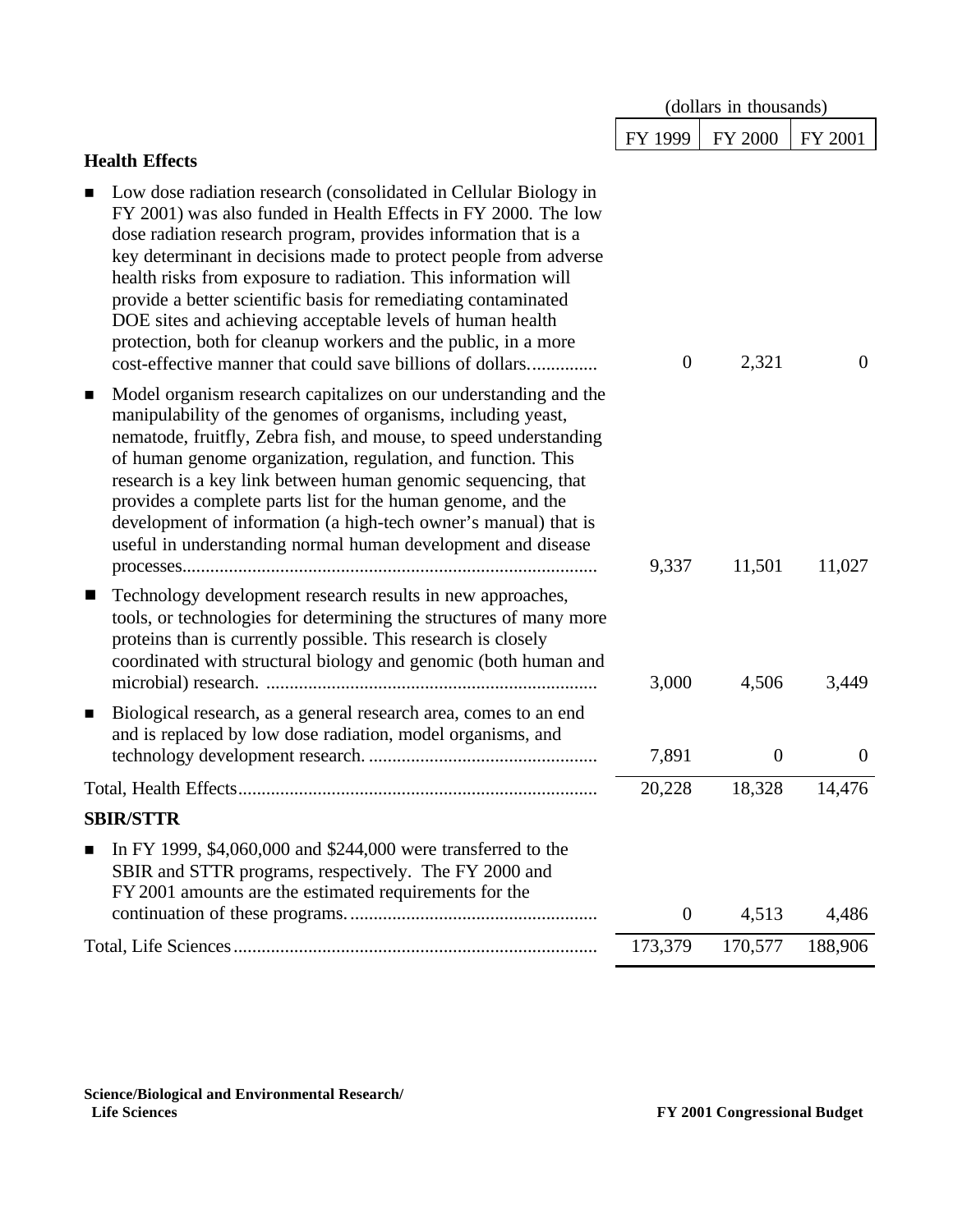## **Explanation of Funding Changes From FY 2000 to FY 2001**

|                                                                                                                                                                                                                                        | FY 2001 vs. |
|----------------------------------------------------------------------------------------------------------------------------------------------------------------------------------------------------------------------------------------|-------------|
|                                                                                                                                                                                                                                        | FY 2000     |
| <b>Structural Biology</b>                                                                                                                                                                                                              | (5000)      |
| Increased GPP funding for completion of a Laboratory Module to house four<br>structural biology beamlines at the Advanced Photon Source at Argonne National                                                                            | $+3,000$    |
| Increased funding for a Major Item of Equipment, a DNA repair protein complex<br>$\blacksquare$<br>beamline, at the Advanced Light Source at Lawrence Berkeley National                                                                | $+4,500$    |
| Increased basic research to understand the structures of protein complexes<br>$\blacksquare$<br>involved in the recognition and repair of DNA damage and in the bioprocessing of                                                       | $+671$      |
|                                                                                                                                                                                                                                        | $+8,171$    |
| <b>Molecular and Cellular Biology</b>                                                                                                                                                                                                  |             |
| Increased technology development research that develops high throughput<br>approaches for understanding the functions of newly discovered microbial genes.                                                                             | $+5,523$    |
| Increased CCTI research to identify and characterize genes and proteins involved<br>$\blacksquare$                                                                                                                                     | $+1,654$    |
| New research program, Microbial Cell Project, to understand the complete<br>$\blacksquare$<br>workings of a microbial cell from DNA sequence to the function and interactions                                                          |             |
|                                                                                                                                                                                                                                        | $+9,735$    |
| Decrease research to understand the health impacts of low doses of radiation.<br>ш                                                                                                                                                     | $-2,521$    |
| Congressional direction in FY 2000 for a Study of Avian Populations at the<br>■                                                                                                                                                        | -94         |
| Neutron dosimetry research requested by Congress in FY 2000 is completed                                                                                                                                                               | $-1,644$    |
|                                                                                                                                                                                                                                        | $+12,653$   |
| <b>Human Genome</b>                                                                                                                                                                                                                    |             |
| Increased basic research in long-term DNA sequencing technology because<br>■<br>completion of the DNA sequence increases the need for faster, cheaper DNA<br>sequencing technology to understand individual sequence variation and the | $+1,499$    |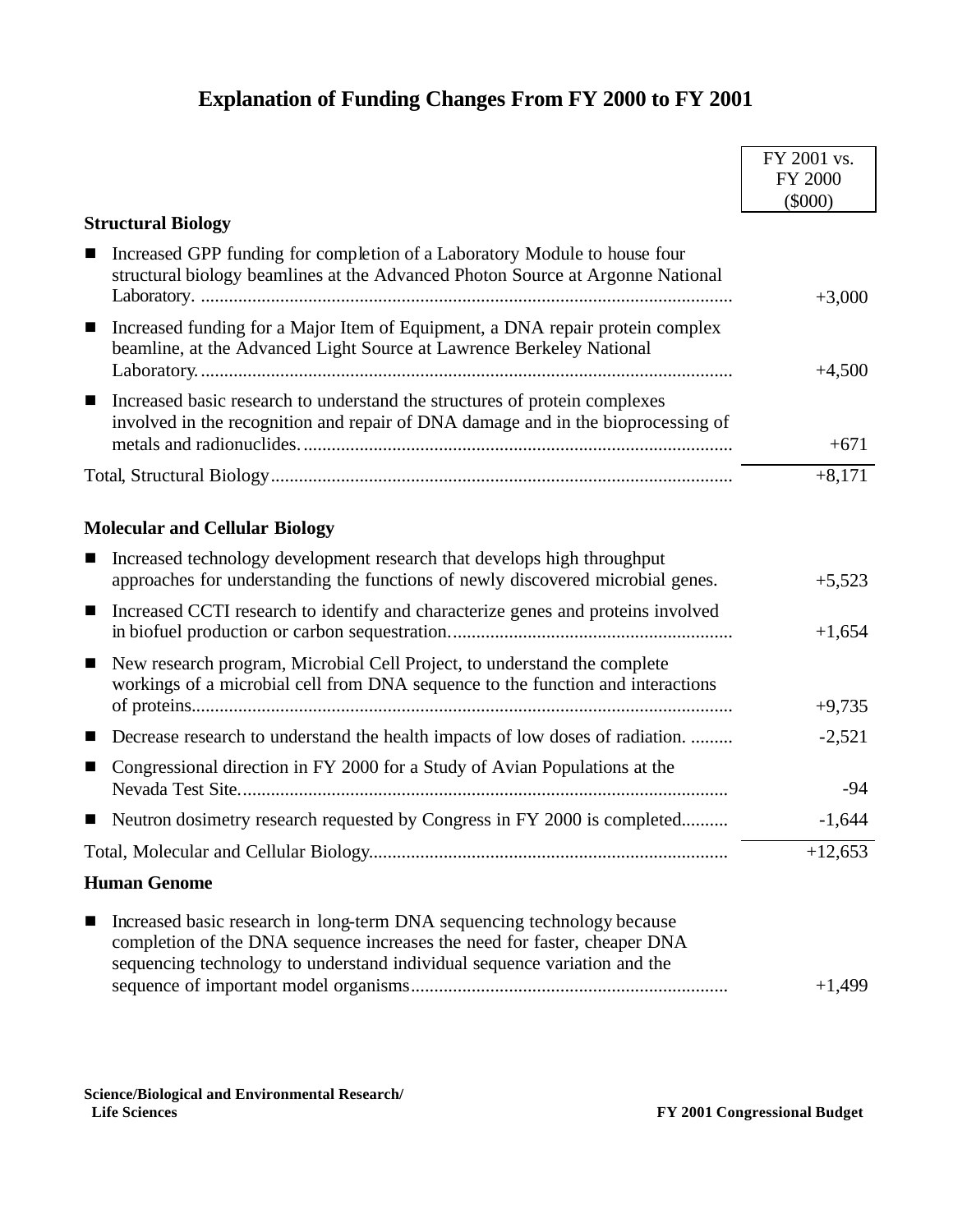|                                                                                                                                                                                                                                                                      | FY 2001 vs.    |
|----------------------------------------------------------------------------------------------------------------------------------------------------------------------------------------------------------------------------------------------------------------------|----------------|
|                                                                                                                                                                                                                                                                      | <b>FY 2000</b> |
|                                                                                                                                                                                                                                                                      | $(\$000)$      |
| Continue Ethical Legal and Societal Issues (ELSI) program at approximately same                                                                                                                                                                                      |                |
|                                                                                                                                                                                                                                                                      | $-115$         |
|                                                                                                                                                                                                                                                                      | $+1,384$       |
| <b>Health Effects</b>                                                                                                                                                                                                                                                |                |
| Decrease because research to understand the health impacts of low doses of                                                                                                                                                                                           | $-2,321$       |
| Decrease due to transition of several projects in model organisms research, that<br>$\blacksquare$<br>develop new strategies for understanding the function of newly required human                                                                                  |                |
|                                                                                                                                                                                                                                                                      | $-474$         |
| Decrease technology development research for developing high throughput<br>$\blacksquare$<br>approaches that determine protein structure, to allow for growth in higher priority<br>areas as a first step in the phase-out of this research program as NIH begins to |                |
|                                                                                                                                                                                                                                                                      | $-1,057$       |
|                                                                                                                                                                                                                                                                      | $-3,852$       |
| <b>SBIR/STTR</b>                                                                                                                                                                                                                                                     |                |
|                                                                                                                                                                                                                                                                      | $-27$          |
|                                                                                                                                                                                                                                                                      | $+18,329$      |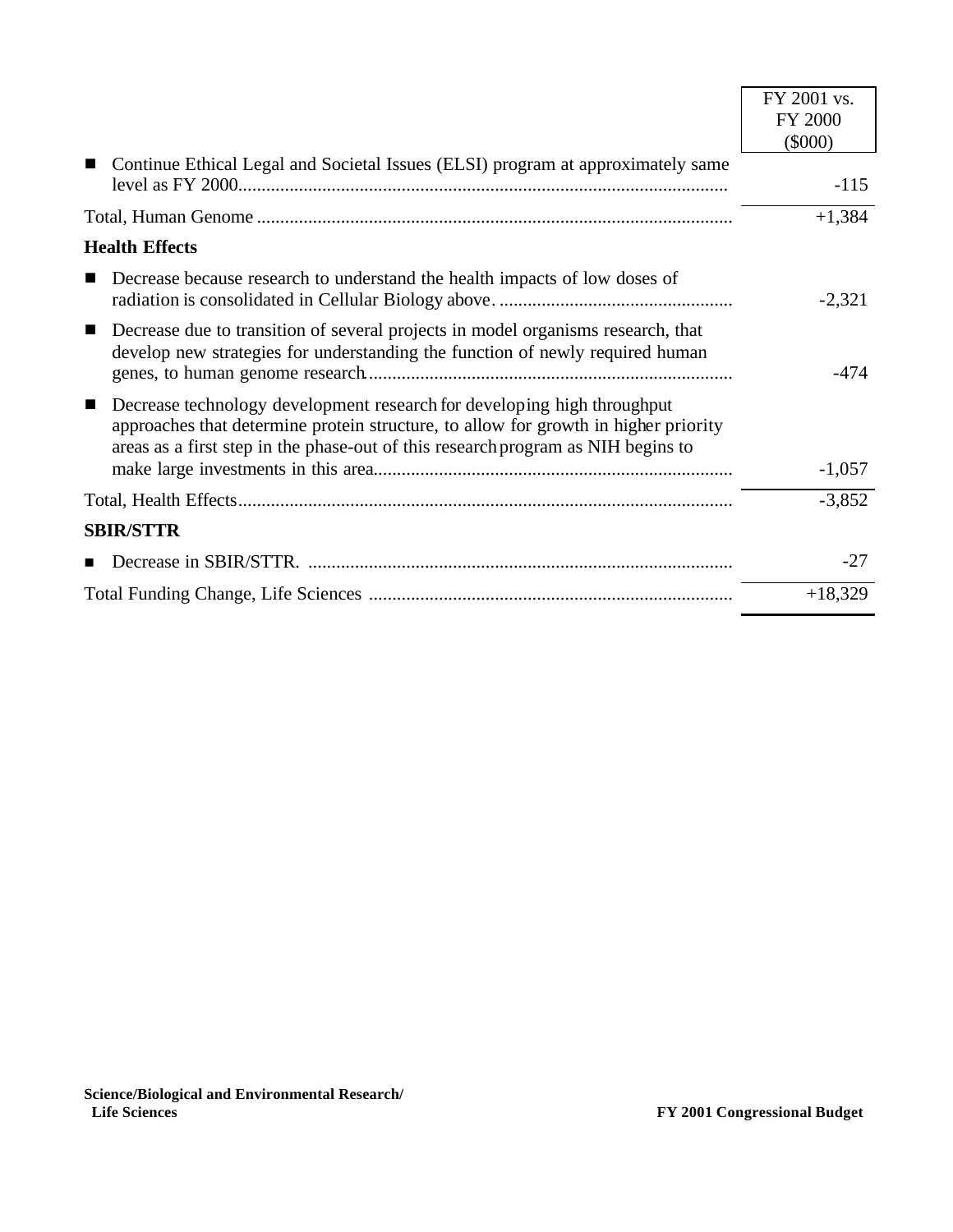## **Environmental Processes**

### **Mission Supporting Goals and Objectives**

There are four contributing areas to the overall research program on environmental processes: Climate and Hydrology; Atmospheric Chemistry and Carbon Cycle; Ecological Processes; and Human Interactions. Research is focused on understanding the basic chemical, physical, and biological processes of the Earth's atmosphere, land, and oceans and how these processes may be affected by energy production and use, primarily the emission of carbon dioxide from fossil fuel combustion. A major part of the research is designed to provide the data that will enable an objective assessment of the potential for, and consequences of, global warming. The program is comprehensive with an emphasis on understanding the radiation balance from the surface of the Earth to the top of the atmosphere (including the role of clouds) and on enhancing the quantitative models necessary to predict possible climate change at the global and regional scales. The components of the Atmospheric Radiation Measurement (ARM) program continue to work in an integrated fashion to produce the experimental and modeling results that will be necessary to resolve the greatest uncertainty in climate prediction - the role of clouds and solar radiation. Climate modeling using massively-parallel supercomputers will simulate climate change, predict climate, and evaluate model uncertainties due to changes in atmospheric concentrations of greenhouses gases on decade to century time scales. The Atmospheric Science program acquires data to understand the atmospheric processes that control the transport, transformation, and fate of energy-related chemicals and particulate matter. Emphasis is placed on processes relating to new air quality standards for tropospheric ozone and particulate matter and relationships between air quality and climate change. The Carbon Cycle program is designed to study the natural carbon cycle, including quantifying the role of the terrestrial biosphere as a sink or source of carbon dioxide. The program on Ecosystem Research is designed to provide information on the effects of atmospheric and climate changes on terrestrial organisms and ecosystems, including the potential direct effects of increasing atmospheric carbon dioxide levels. The Environmental Processes subprogram includes funding for DOE's contribution to the U.S. Global Change Research Program that was codified by Congress in the Global Change Research Act of 1990 and for part of the Office of Science activities under the Climate Change Technology Initiative.

### **Climate Change Technology Initiative**

The Atmospheric Chemistry and Carbon Cycle category supports basic research that promotes an understanding of the role that the terrestrial biosphere, atmospheric chemistry and transport, and human activities play in determining the composition and quality of the atmosphere. Complementing the activities in support of the U.S. Global Change Research Program, science for the Climate Change Technology Initiative (CCTI) seeks the understanding necessary to exploit the biosphere's natural processes to enhance the sequestration of atmospheric carbon dioxide. It also seeks the understanding necessary to assess the environmental implications of purposeful enhancement and/or disposal of carbon in the terrestrial biosphere and the ocean. The CCTI includes research to identify and understand the environmental and biological factors or processes that limit the sequestration of carbon in these systems, and to develop approaches for overcoming such limitations to enhance sequestration. The research includes studies on ocean carbon sequestration, especially the role of marine microorganisms and by terrestrial ecosystems.

**Science/Biological and Environmental Research/ Environmental Processes FY 2001 Congressional Budget**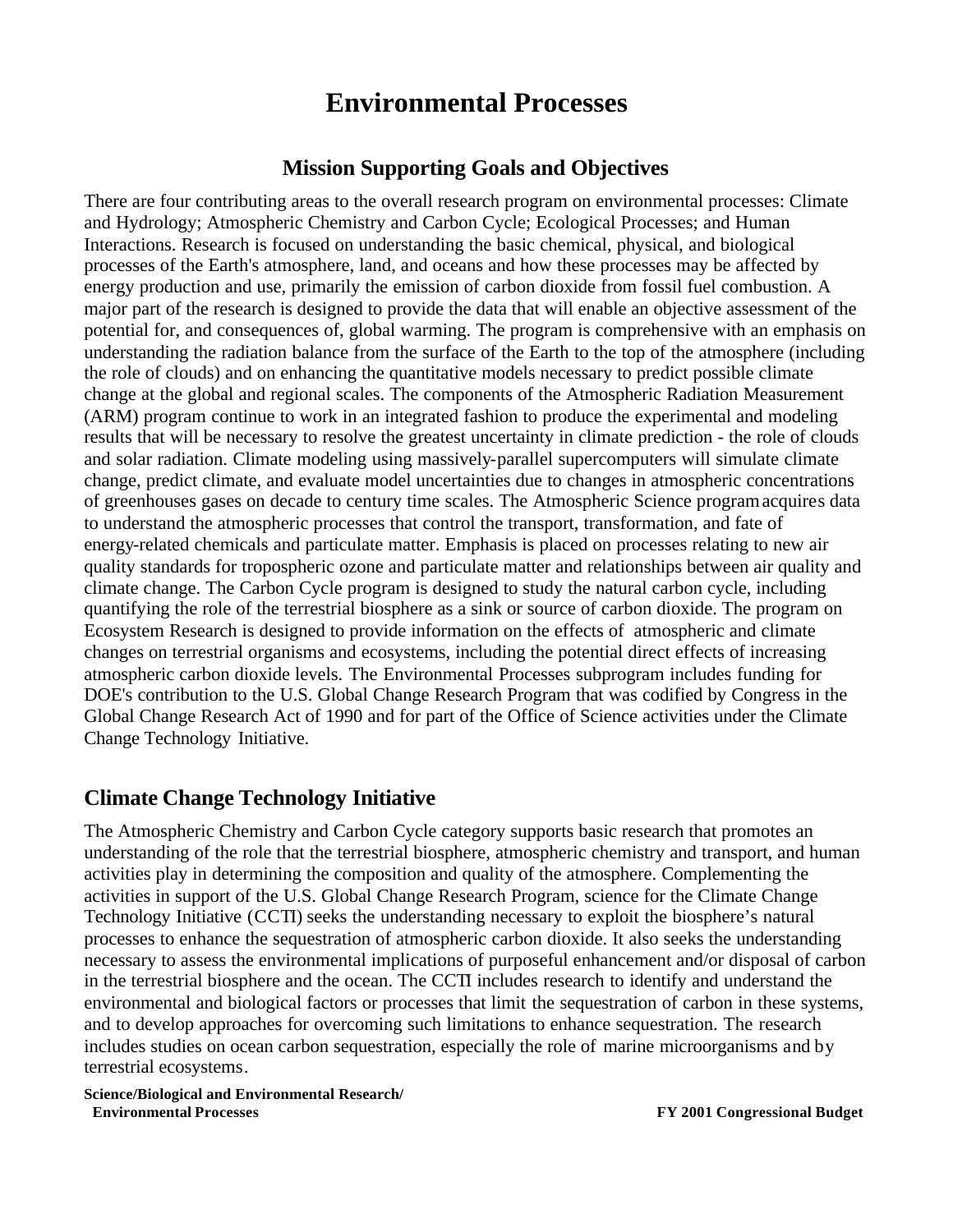## **Performance Measures**

- **Five Intensive Operations Periods (IOPs) will be conducted on schedule at the Atmospheric** Radiation Measurement (ARM) Southern Great Plains site. Data will be obtained from the second station on the North Slop of Alaska as planned. The third station in the Tropical Western Pacific, on Christmas Island, will become operational on schedule and within budget in accordance with the program plan.
- Compare initial results from the six Free-Air Carbon Dioxide Enrichment (FACE) experiments, summarizing the direct effects of elevated atmospheric carbon dioxide levels on the growth, productivity, species interactions, water use efficiency, and carbon sequestration of terrestrial plants.

|                                  | (dollars in thousands) |         |         |           |          |
|----------------------------------|------------------------|---------|---------|-----------|----------|
|                                  | FY 1999                | FY 2000 | FY 2001 | \$ Change | % Change |
| Climate and Hydrology            | 65,839                 | 67.213  | 72.309  | $+5.096$  | $+7.6%$  |
| Atmospheric Chemistry and Carbon | 26,952                 | 34.979  | 35.644  | +665      | $+1.9%$  |
| Ecological Processes             | 13,691                 | 11.924  | 12.010  | $+86$     | $+0.7%$  |
| Human Interaction                | 8.048                  | 9.614   | 8.170   | $-1.444$  | $-15.0%$ |
|                                  | $0^a$                  | 3,386   | 3,376   | $-10$     | $-0.3%$  |
| Total, Environmental Processes   | 114,530                | 127,116 | 131,509 | +4,393    | $+3.5%$  |

### **Funding Schedule**

## **Detailed Program Justification**

| (dollars in thousands) |                             |  |  |  |
|------------------------|-----------------------------|--|--|--|
|                        | FY 1999   FY 2000   FY 2001 |  |  |  |

#### **Climate and Hydrology**

 $\overline{a}$ 

■ **Climate Modeling:** Improved simulations provide the scientific basis for predicting climate and its implications for future decades. Develop next generation coupled atmosphere-ocean general circulation models with improved resolution to approximately 200 km grid size. Additionally, develop improved climate observational databases for testing and verifying the models. Support will continue for needed computational resources

**Science/Biological and Environmental Research/ Environmental Processes FY 2001 Congressional Budget**

<sup>&</sup>lt;sup>a</sup> Excludes \$2,800,000 which has been transferred to the SBIR program and \$169,000 which has been transferred to the STTR program.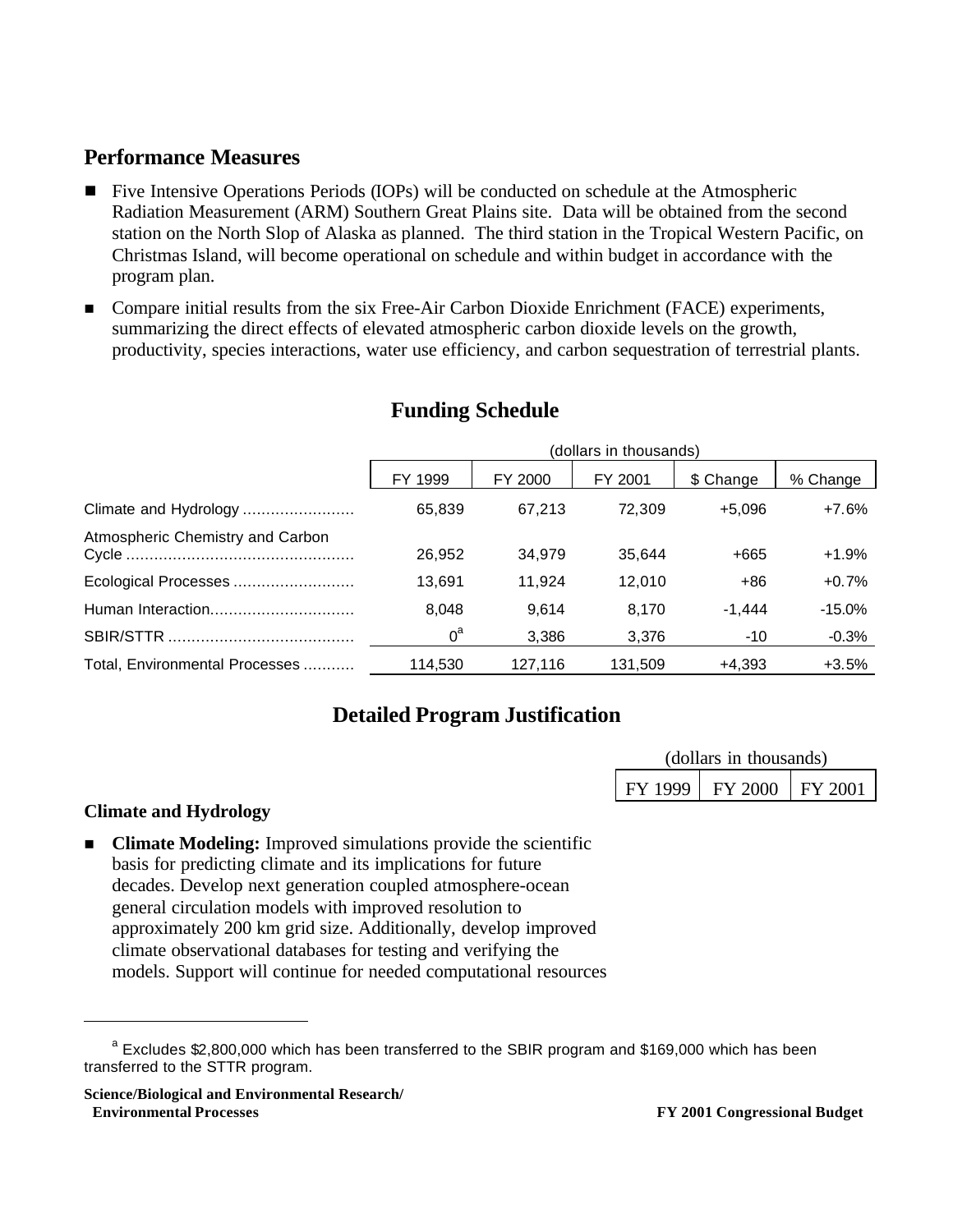|                                                                                                                                                                                                                                                                                                                                                                                                                                                                                                                                                                                                                                                                                                                                                                                                                                                                                                                                                                                                                                                                                                                                                                                                                                            |         | (dollars in thousands) |         |
|--------------------------------------------------------------------------------------------------------------------------------------------------------------------------------------------------------------------------------------------------------------------------------------------------------------------------------------------------------------------------------------------------------------------------------------------------------------------------------------------------------------------------------------------------------------------------------------------------------------------------------------------------------------------------------------------------------------------------------------------------------------------------------------------------------------------------------------------------------------------------------------------------------------------------------------------------------------------------------------------------------------------------------------------------------------------------------------------------------------------------------------------------------------------------------------------------------------------------------------------|---------|------------------------|---------|
|                                                                                                                                                                                                                                                                                                                                                                                                                                                                                                                                                                                                                                                                                                                                                                                                                                                                                                                                                                                                                                                                                                                                                                                                                                            | FY 1999 | <b>FY 2000</b>         | FY 2001 |
| on the supercomputers at the LANL Advanced Computing<br>Laboratory. Increased budget will support the following: Analyze,<br>develop, and implement methods to downscale global climate<br>model simulations to smaller scales for regional studies of<br>environmental changes using a hierarchy of applied and<br>engineering models. Develop and employ technologies that can<br>quickly and efficiently work with large and distributed and<br>archived sets of both observational and modeling data to produce<br>data sets suitable for study of regional changes in climate and<br>their impacts. Two multi-institutional teams involving national<br>laboratories and universities will be established to access the<br>primary data archive and computational facilities. With its<br>partners in the multi-agency U.S. Global Change Research<br>Program, DOE will continue to fund two multi-institutional<br>model development consortia for research on fully<br>coupled comprehensive models for simulating multi-decade and<br>multi-century changes of the global environment at regional<br>resolution. Included in these activities is implementation of<br>collaboratory technology to facilitate interaction and speed | 22,092  | 23,845                 | 27,962  |
| <b>Atmospheric Radiation Measurement (ARM): The</b><br>ш<br>Atmospheric Radiation Measurement (ARM) infrastructure<br>program develops, supports, and maintains the three ARM sites<br>and associated instrumentation. Continue operation of over two<br>hundred instruments at the Southern Great Plains site. Begin<br>limited operations of the third Tropical Western Pacific station.<br>Provide data to scientific community through the ARM Archive                                                                                                                                                                                                                                                                                                                                                                                                                                                                                                                                                                                                                                                                                                                                                                                 | 28,454  | 27,371                 | 27,371  |
| <b>Atmospheric Radiation Measurement (ARM): ARM research</b><br>ш<br>will support about 50 principal investigators working on cloud<br>physics and on solar and infrared radiation interactions with water<br>vapor and aerosols. University scientists form the core of the<br>ARM science team that networks with the broader academic<br>community as well as with scientists at other agencies, such as<br>NASA and NOAA. More than 75 peer reviewed papers and twice<br>that number of conference papers will be published. Realignment<br>of the ARM Science Team to bring more emphasis on use of<br>ARM observations to develop parameterizations and approaches<br>useful to GCMs will be entering its second cycle. ARM Fellows<br>established at the National Center for Atmospheric Research and<br>at the European Center for Medium-range Weather Forecasting<br>will increase ARM's involvement with centers that focus on the                                                                                                                                                                                                                                                                                              |         |                        |         |

**Science/Biological and Environmental Research/**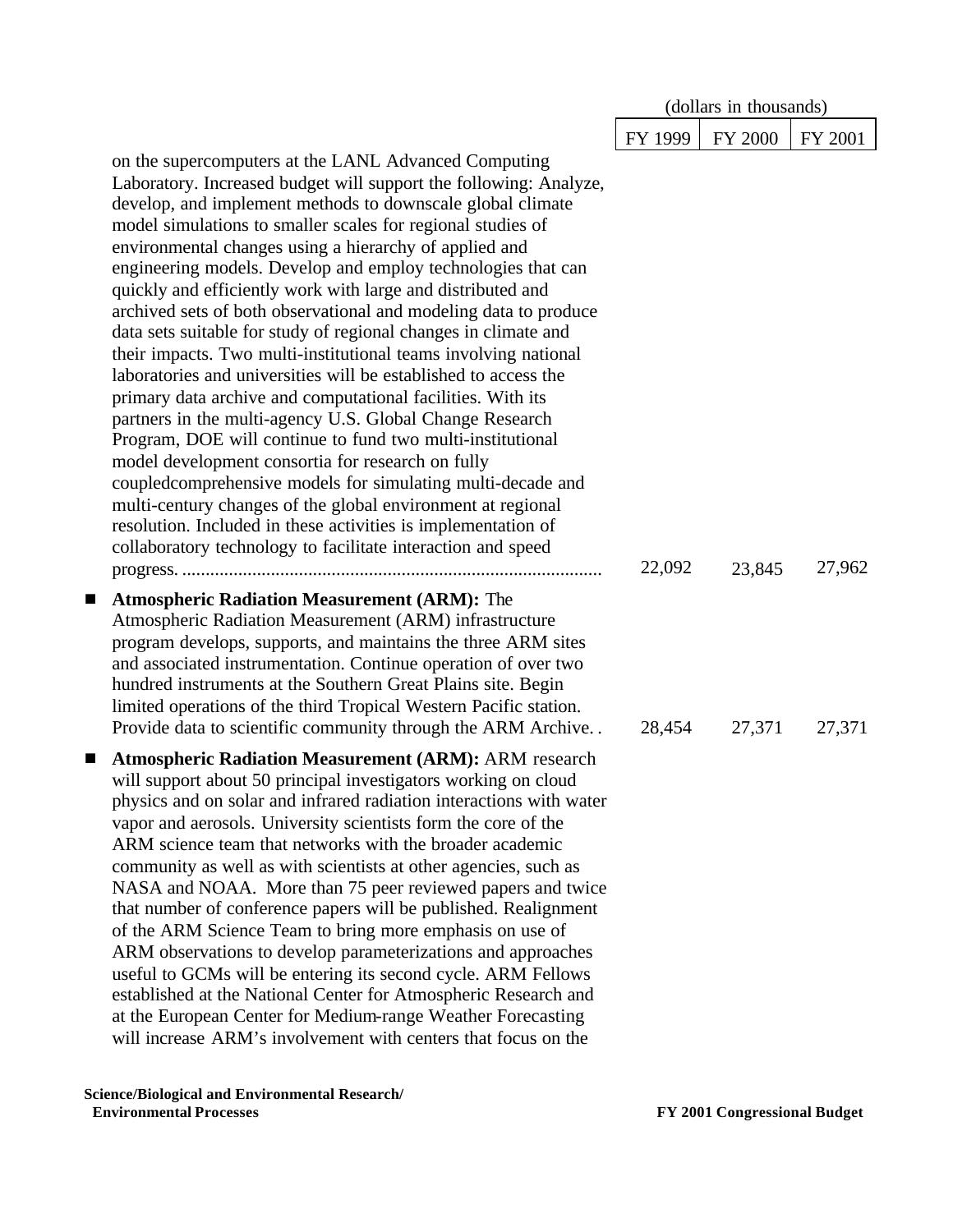|                                                                                                                                                                                                                                                                                                                                                                                                                           |         | (dollars in thousands) |         |
|---------------------------------------------------------------------------------------------------------------------------------------------------------------------------------------------------------------------------------------------------------------------------------------------------------------------------------------------------------------------------------------------------------------------------|---------|------------------------|---------|
|                                                                                                                                                                                                                                                                                                                                                                                                                           | FY 1999 | <b>FY 2000</b>         | FY 2001 |
| development and testing of climate models. Enhance interactions<br>with prominent climate modeling centers, including those<br>supported by the NSF and by NOAA. Formal coordination of<br>ARM Science Team activities will be implemented through the<br>established working groups. Additional field studies will focus on                                                                                              | 12,425  | 13,145                 | 14,093  |
| <b>Atmospheric Radiation Measurement (ARM)/Unmanned</b><br>$\blacksquare$<br><b>Aerial Vehicles (UAV):</b> One mission will be executed in concert<br>with the ARM International Water Vapor Project to aid in the<br>testing and evaluation of ground measurement of water vapor<br>profiles. Data analysis from the absorption experiment conducted<br>in FY 2000 will be assessed to determine if further missions are | 2,868   | 2,852                  | 2,883   |
|                                                                                                                                                                                                                                                                                                                                                                                                                           | 65,839  | 67,213                 | 72,309  |
|                                                                                                                                                                                                                                                                                                                                                                                                                           |         |                        |         |

#### **Atmospheric Chemistry and Carbon Cycle**

**Science/Biological and Environmental Research/** Atmospheric Science programs acquire data to understand the atmospheric processes that control the transport, transformation, and fate of energy-related chemicals and particulate matter. Emphasis is placed on processes relating to new air quality standards for tropospheric ozone and particulate matter and relationships between air quality and climate change. Field and laboratory studies are conducted in both atmospheric chemistry and environmental meteorology and acquired data are used to develop and validate predictive models for energy-related processes. Included are studies of chemical and physical processes affecting air pollutants such as sulfur and nitrogen oxides, tropospheric ozone, etc., gas-to-particle conversion processes, and the deposition and resuspension of associated aerosols, and studies to improve understanding of the meteorological processes that control the dispersion of energyrelated chemicals and particulates in or released to the atmosphere. Much of this effort involves multi-agency collaboration. University scientists play key roles in this research program. ......................................................................................... 14,307 12,641 12,318 ■ Continue supporting the existing AmeriFlux Program, and implement flux and carbon process measurements at 10 additional locations. The flux measurements will be linked to North American atmospheric measurement campaigns examining atmosphere-biosphere  $CO<sub>2</sub>$  exchange relationships.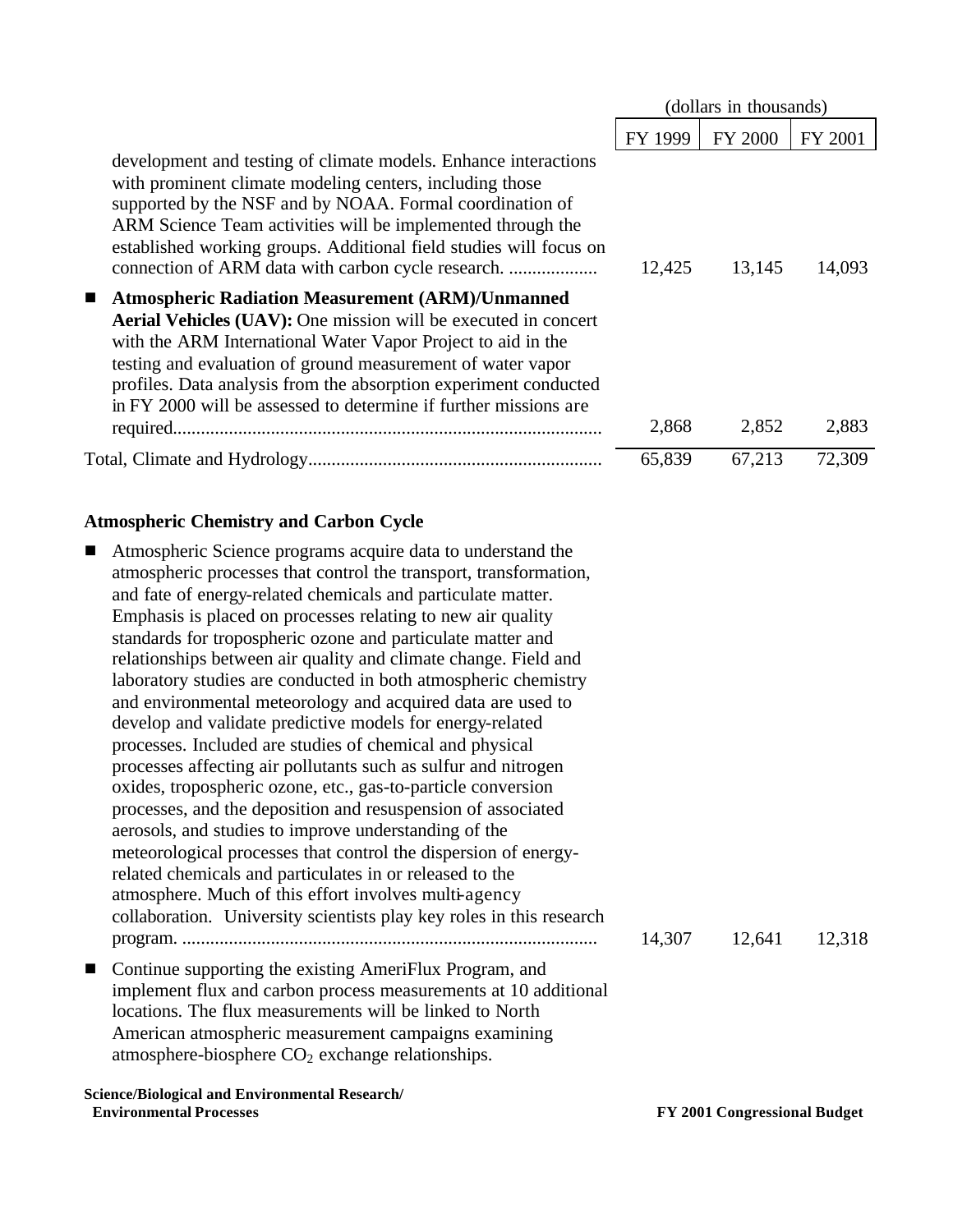|                                                                                                                                                                                                                                                                                                                                                                                                                                                                                                                                                                                                                                                                                                                                                                                                                                                                                                                                                                                                                                                                                                                                                                                                                                                           |         | (dollars in thousands) |                |
|-----------------------------------------------------------------------------------------------------------------------------------------------------------------------------------------------------------------------------------------------------------------------------------------------------------------------------------------------------------------------------------------------------------------------------------------------------------------------------------------------------------------------------------------------------------------------------------------------------------------------------------------------------------------------------------------------------------------------------------------------------------------------------------------------------------------------------------------------------------------------------------------------------------------------------------------------------------------------------------------------------------------------------------------------------------------------------------------------------------------------------------------------------------------------------------------------------------------------------------------------------------|---------|------------------------|----------------|
|                                                                                                                                                                                                                                                                                                                                                                                                                                                                                                                                                                                                                                                                                                                                                                                                                                                                                                                                                                                                                                                                                                                                                                                                                                                           | FY 1999 | FY 2000                | FY 2001        |
| An expected outcome of these coordinated studies is an improved<br>estimate of the strength of the terrestrial carbon sinks. AmeriFlux<br>network operations will continue to measure net exchange of<br>$CO2$ and other greenhouse gases. Net ecosystem carbon uptake is<br>estimated from the flux measurements, and the systems also<br>provide unique data on water vapor exchange and energy balance<br>of ecosystems. Refinement and testing of carbon cycle models<br>will continue, and both mechanistically based and carbon<br>accounting models will be used to estimate potential carbon<br>sequestration for different linkages with biogeochemicalcycles<br>and climate variation. Using tools of microbiology, linkages<br>between carbon and nitrogen cycles in marine microbes will be<br>investigated in partnership with other institutions conducting                                                                                                                                                                                                                                                                                                                                                                                 | 8,752   | 14,118                 | 14,564         |
| Congresssional direction in FY 1999 and 2000 for the National<br>п                                                                                                                                                                                                                                                                                                                                                                                                                                                                                                                                                                                                                                                                                                                                                                                                                                                                                                                                                                                                                                                                                                                                                                                        | 971     | 1,405                  | $\overline{0}$ |
| Under the Climate Change Technology Initiative, enhance support<br>ш<br>of two carbon sequestration research centers. One center which is<br>led by ORNL, PNNL, and ANL, and involving six collaboratory<br>universities, focuses on terrestrial sequestration (\$3,000,000).<br>The other center, which is led by LBNL and LLNL, and involves<br>collaboration with six universities and research institutions,<br>focuses on ocean sequestration $(\$2,000,000)$ . The centers develop<br>the information needed to develop ways of enhancing the natural<br>sequestration of carbon in terrestrial soils and vegetation and in<br>the deep ocean. Support research on cellular and biogeochemical<br>processes that control the rate and magnitude of carbon<br>sequestration in terrestrial and oceanic systems, including the<br>identification of pathways and processes that could be modified to<br>enhance the net flow of carbon from the atmosphere to both<br>terrestrial plants and, ultimately, to soils, and to the ocean surface<br>and, ultimately, to the deep ocean. Also support research needed<br>to assess the environmental implications of enhancing carbon<br>sequestration and storage in the ocean and in terrestrial systems | 2,922   | 6,815                  | 8,762          |
| Total, Atmospheric Chemistry and Carbon Cycle                                                                                                                                                                                                                                                                                                                                                                                                                                                                                                                                                                                                                                                                                                                                                                                                                                                                                                                                                                                                                                                                                                                                                                                                             | 26,952  | 34,979                 | 35,644         |
| <b>Ecological Processes</b>                                                                                                                                                                                                                                                                                                                                                                                                                                                                                                                                                                                                                                                                                                                                                                                                                                                                                                                                                                                                                                                                                                                                                                                                                               |         |                        |                |
| Continue the five Free-Air Carbon Dioxide Enrichment (FACE)<br>experiments to improve understanding of the direct effects of<br>elevated carbon dioxide and other atmospheric changes on the<br>structure of functioning of various types of terrestrial                                                                                                                                                                                                                                                                                                                                                                                                                                                                                                                                                                                                                                                                                                                                                                                                                                                                                                                                                                                                  |         |                        |                |
| Science/Biological and Environmental Research/                                                                                                                                                                                                                                                                                                                                                                                                                                                                                                                                                                                                                                                                                                                                                                                                                                                                                                                                                                                                                                                                                                                                                                                                            |         |                        |                |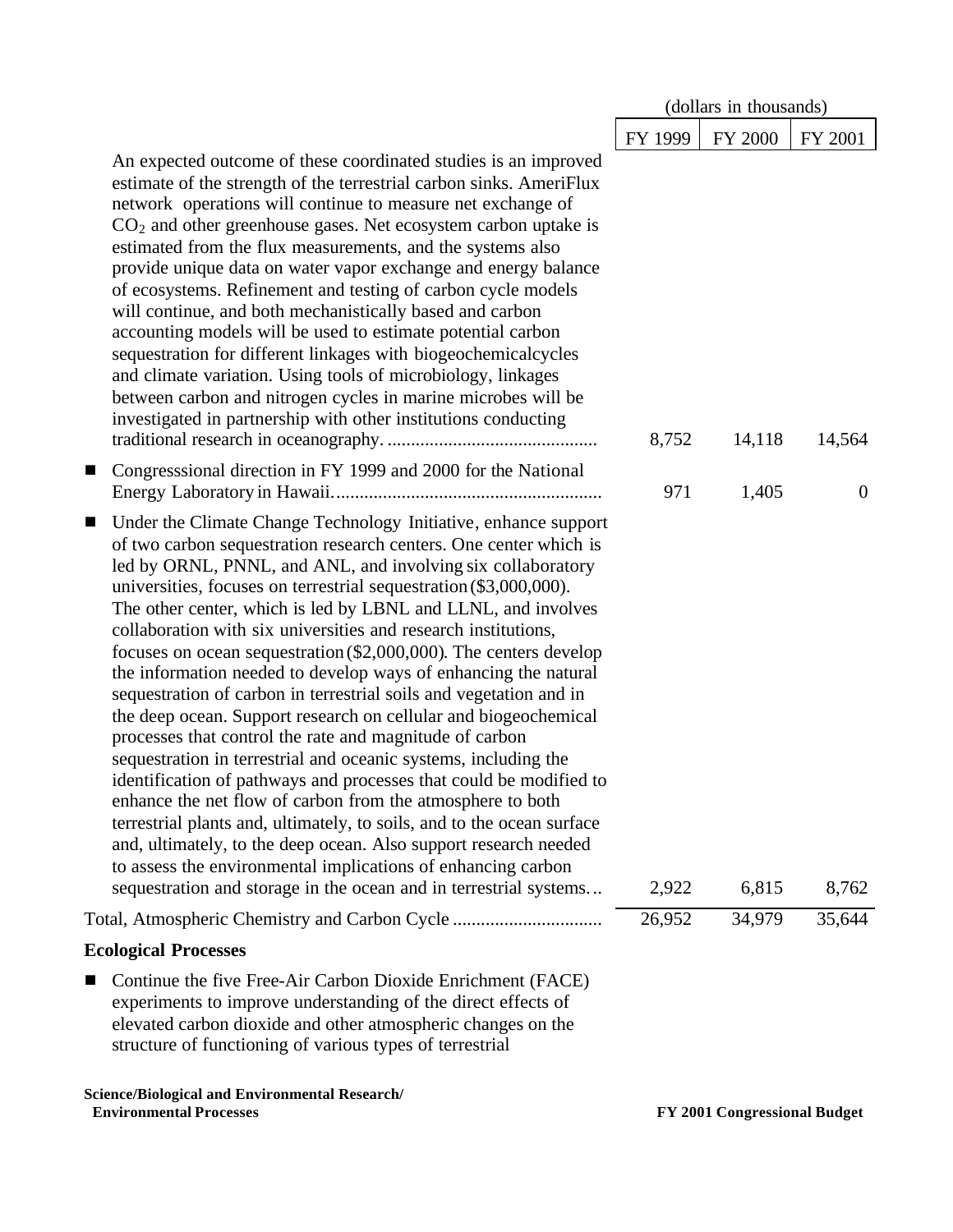|                                                                                                                                                                                                                                                                                                                                                                                                                                                                                                                                                                                                                                                                                                                                                                                                                                                                                                                                                    |                  | (dollars in thousands) |                |
|----------------------------------------------------------------------------------------------------------------------------------------------------------------------------------------------------------------------------------------------------------------------------------------------------------------------------------------------------------------------------------------------------------------------------------------------------------------------------------------------------------------------------------------------------------------------------------------------------------------------------------------------------------------------------------------------------------------------------------------------------------------------------------------------------------------------------------------------------------------------------------------------------------------------------------------------------|------------------|------------------------|----------------|
|                                                                                                                                                                                                                                                                                                                                                                                                                                                                                                                                                                                                                                                                                                                                                                                                                                                                                                                                                    | FY 1999          | FY 2000                | FY 2001        |
| ecosystems, including coniferous and deciduous forests,<br>grasslands, and desert. Continue the long-term experimental<br>investigation on the Walker Branch Watershed in Tennessee to<br>improve understanding of the direct and indirect effects of<br>alterations in annual average precipitation on the functioning and<br>structure of a southeastern deciduous forest ecosystem.                                                                                                                                                                                                                                                                                                                                                                                                                                                                                                                                                             | 13,691           | 11,924                 | 12,010         |
| <b>Human Interactions</b>                                                                                                                                                                                                                                                                                                                                                                                                                                                                                                                                                                                                                                                                                                                                                                                                                                                                                                                          |                  |                        |                |
| The Integrated Assessment program, with a strong academic<br>ш<br>involvement, continues to support research that will lead to better<br>estimates of the costs and benefits of possible actions to mitigate<br>global climate change. New emphasis in improving the integrated<br>assessment models is on including other greenhouse gases other<br>than carbon dioxide, carbon sequestration, and international trade.<br>The Information and Integration program stores, evaluates, and<br>quality-assures a broad range of global environmental change<br>data and disseminates these to the broad research community.<br>Included is the Quality Systems Science Center for the tri-lateral<br>(Mexico, United States, and Canada) North American Strategy for<br>Troposheric Ozone (NARSTO), a public partnership for<br>atmospheric research in support of air quality management.<br>University scientists play key roles in this program. |                  |                        |                |
| The Global Change Education Program supports DOE-related<br>research in global environmental change for both undergraduate<br>and graduate students, through the DOE Summer Undergraduate<br>Research Experience (SURE), the DOE Graduate Research<br>Environmental Fellowships (GREF), and collaboration with the<br>NSF Significant Opportunities in Atmospheric Research and                                                                                                                                                                                                                                                                                                                                                                                                                                                                                                                                                                    | 8,048            | 8,209                  | 8,170          |
| Congressional direction in FY 2000 for the Utton Transboundary                                                                                                                                                                                                                                                                                                                                                                                                                                                                                                                                                                                                                                                                                                                                                                                                                                                                                     | $\overline{0}$   | 1,405                  | $\overline{0}$ |
|                                                                                                                                                                                                                                                                                                                                                                                                                                                                                                                                                                                                                                                                                                                                                                                                                                                                                                                                                    | 8,048            | 9,614                  | 8,170          |
| <b>SBIR/STTR</b>                                                                                                                                                                                                                                                                                                                                                                                                                                                                                                                                                                                                                                                                                                                                                                                                                                                                                                                                   |                  |                        |                |
| In FY 1999 \$2,800,000 and \$169,000 were transferred to the<br>■<br>SBIR and STTR programs respectively. The FY 2000 and<br>FY 2001 amounts are the estimated requirements for the                                                                                                                                                                                                                                                                                                                                                                                                                                                                                                                                                                                                                                                                                                                                                                | $\boldsymbol{0}$ | 3,386                  | 3,376          |
|                                                                                                                                                                                                                                                                                                                                                                                                                                                                                                                                                                                                                                                                                                                                                                                                                                                                                                                                                    | 114,530          | 127,116                | 131,509        |
|                                                                                                                                                                                                                                                                                                                                                                                                                                                                                                                                                                                                                                                                                                                                                                                                                                                                                                                                                    |                  |                        |                |

**Science/Biological and Environmental Research/**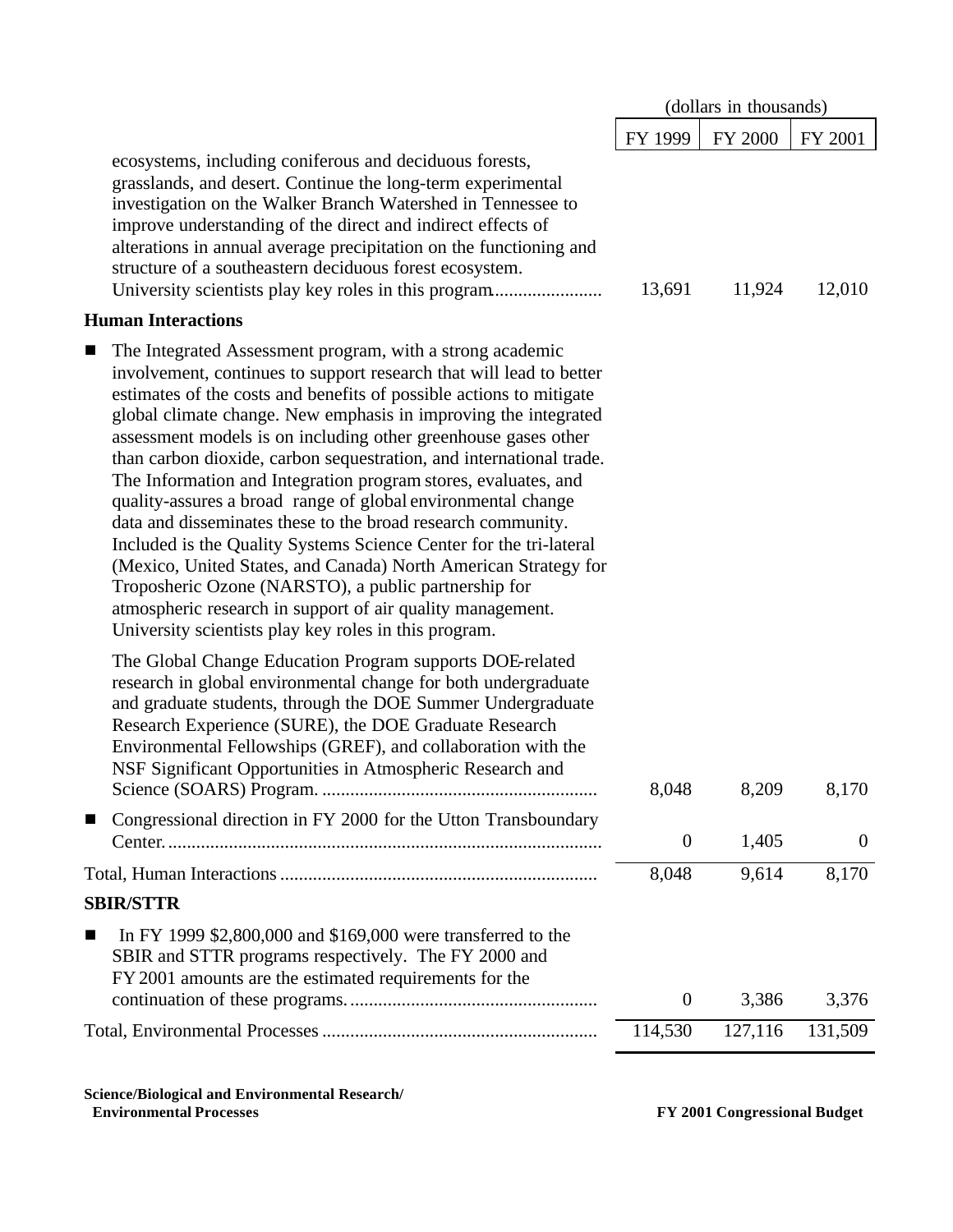| <b>Explanation of Funding Changes from FY 2000 to FY 2001</b> |  |
|---------------------------------------------------------------|--|
|                                                               |  |

|                                                                                                                                                                               | FY 2001 vs.<br>FY 2000 |
|-------------------------------------------------------------------------------------------------------------------------------------------------------------------------------|------------------------|
|                                                                                                                                                                               | $(\$000)$              |
| <b>Climate and Hydrology</b>                                                                                                                                                  |                        |
| Increase in support of implementing model development for simulating multi-<br>decade and multi-century environmental changes at regional resolution                          | $+4,117$               |
| Increase in support of connection of ARM data with carbon cycle research and<br>$\blacksquare$                                                                                | $+948$                 |
|                                                                                                                                                                               | $+31$                  |
|                                                                                                                                                                               | $+5,096$               |
| <b>Atmospheric and Carbon Cycle</b>                                                                                                                                           |                        |
| Continue Atmospheric Science programs at approximately same level of effort of<br>П                                                                                           | $-323$                 |
| Increase support for studies to understand the biochemical processes and pathways<br>$\blacksquare$<br>linking carbon fixation and nitrogen cycling in marine microorganisms. | $+446$                 |
| Increase in support of expanding research at the carbon sequestration research<br>$\blacksquare$                                                                              | $+1,947$               |
| Congressional direction in FY 2000 for the National Energy Laboratory in Hawaii.<br>■                                                                                         | $-1,405$               |
|                                                                                                                                                                               | $+665$                 |
| <b>Ecological Processes</b>                                                                                                                                                   |                        |
| Increase in support of Free Air Carbon Dioxide Enrichment experiments that<br>■                                                                                               | $+86$                  |
| <b>Human Interactions</b>                                                                                                                                                     |                        |
| Continue support for education at approximately same level as FY 2000                                                                                                         | $-39$                  |
| Congressional direction in FY 2000 for the Utton Transboundary Center                                                                                                         | $-1,405$               |
|                                                                                                                                                                               | $-1,444$               |
| <b>SBIR/STTR</b>                                                                                                                                                              |                        |
| Decrease in SBIR/STTR.                                                                                                                                                        | $-10$                  |
|                                                                                                                                                                               | $+4,393$               |
|                                                                                                                                                                               |                        |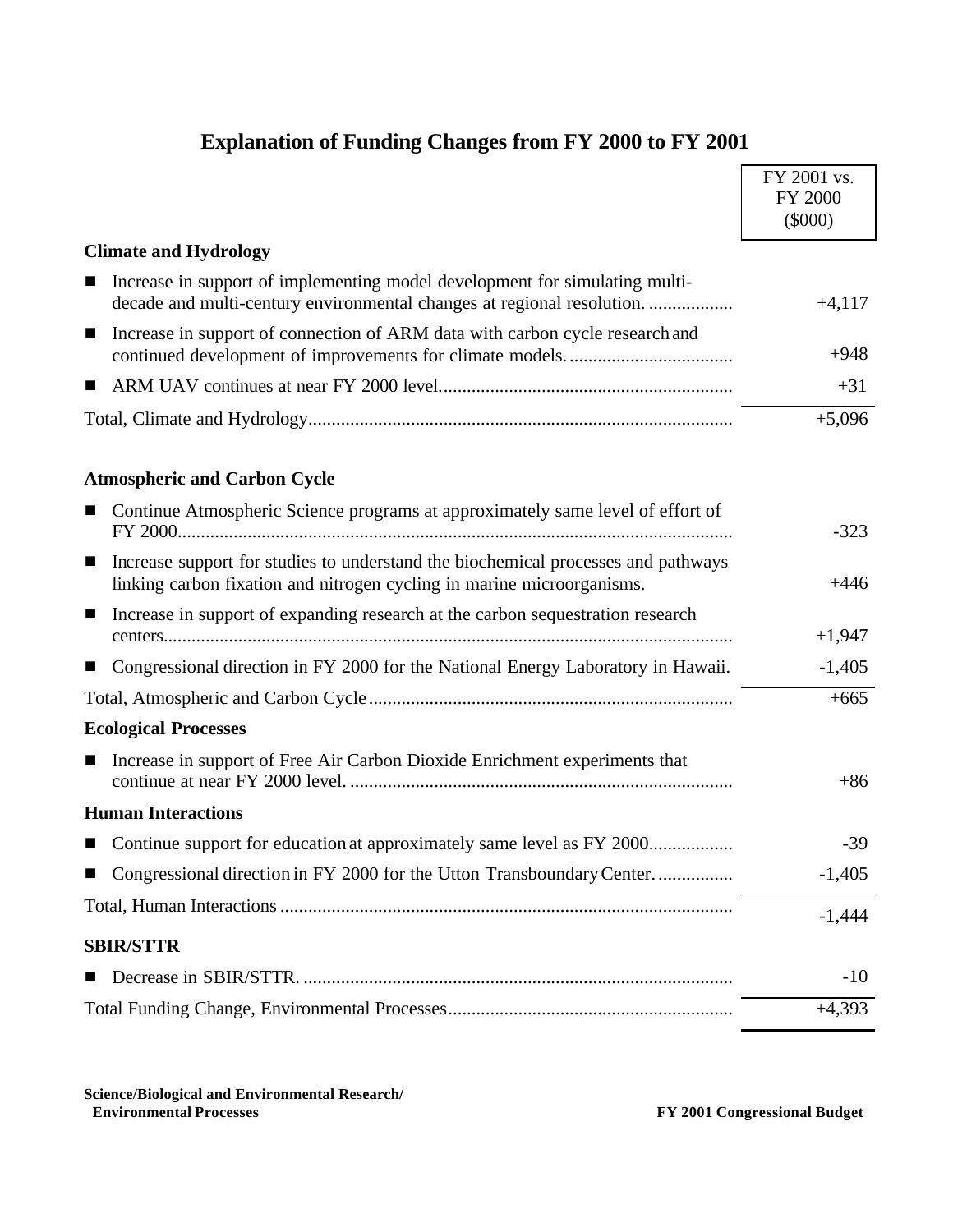## **Environmental Remediation**

### **Mission Supporting Goals and Objectives**

The research is primarily focused on gaining a better understanding of the fundamental biological, chemical, geological, and physical processes that must be marshaled for the development and advancement of new, effective, and efficient processes for the remediation and restoration of the Nation's nuclear weapons production sites. Priorities of this research are bioremediation and operation of the William R. Wiley Environmental Molecular Sciences Laboratory (EMSL). Bioremediation activities are centered on the Natural and Accelerated Bioremediation Research (NABIR) program, a basic research program focused on determining the conditions under which bioremediation will be a reliable, efficient, and cost-effective technique. This subprogram also includes basic research in support of pollution prevention, sustainable technology development and other fundamental research to address problems of environmental contamination. Facility Operations supports the operation of the EMSL national user facility for basic research that will underpin safe and cost-effective environmental remediation methods and technologies and other environmental priorities. Unique EMSL facilities such as the Molecular Science Computing Facility, the High-Field Mass Spectrometry Facility, and the High-Field Magnetic Resonance Facility will be used by the external scientific community and EMSL scientists to conduct a wide variety of molecular-level environmental science research, including improved understanding of chemical reactions in DOE's underground storage tanks, movement of contaminants in subsurface groundwater and vadose zone sediments, and atmospheric chemical reactions that contribute to changes in the atmospheric radiative balance. In the NABIR program, research advances will continue to be made from pore to field scales in the Biogeochemical Dynamics element; on genes and proteins used in bioremediation through the Biomolecular Science and Engineering element; in non-destructive, real-time measurement techniques in the Assessment element; in overcoming physico-chemical impediments to bacterial mobility in the Acceleration element; on species interaction and response of microbial ecology to contamination in the Community Dynamics and Microbial Ecology element; and in understanding microbial processes for altering the chemical state of metallic and radionuclide contaminants through the Biotransformation and Biodegradation element. In analogy with the Ethical, Legal, and Social Implications component of the Human Genome Program, the Bioremediation and Its Societal Implications and Concerns component of NABIR will explore societal issues surrounding bioremediation research and promote open and two-way communication with affected stakeholders, avoiding dictating solutions. Research in the Systems Integration, Prediction, and Optimization element is being initiated to help define and develop an integrative model to aid collaboration and direction across research teams within the NABIR program. All NABIR elements and EMSL activities have a substantial involvement of academic scientists.

### **Performance Measures**

<sup>g</sup> The first Field Research Center (FRC) for the Natural and Accelerated Bioremediation Research (NABIR) program will be selected at a DOE site in early calendar year 2000. Field site characterization will be completed and subsurface research at the FRC will be started during 2001, providing the fundamental knowledge for development of bioremediation methodologies for containment and clean-up of hazardous materials. NABIR research teams will be developed to build on the strengths of the individual NABIR projects and begin the process of integrating individual

**Science/Biological and Environmental Research/ Environmental Remediation FY 2001 Congressional Budget**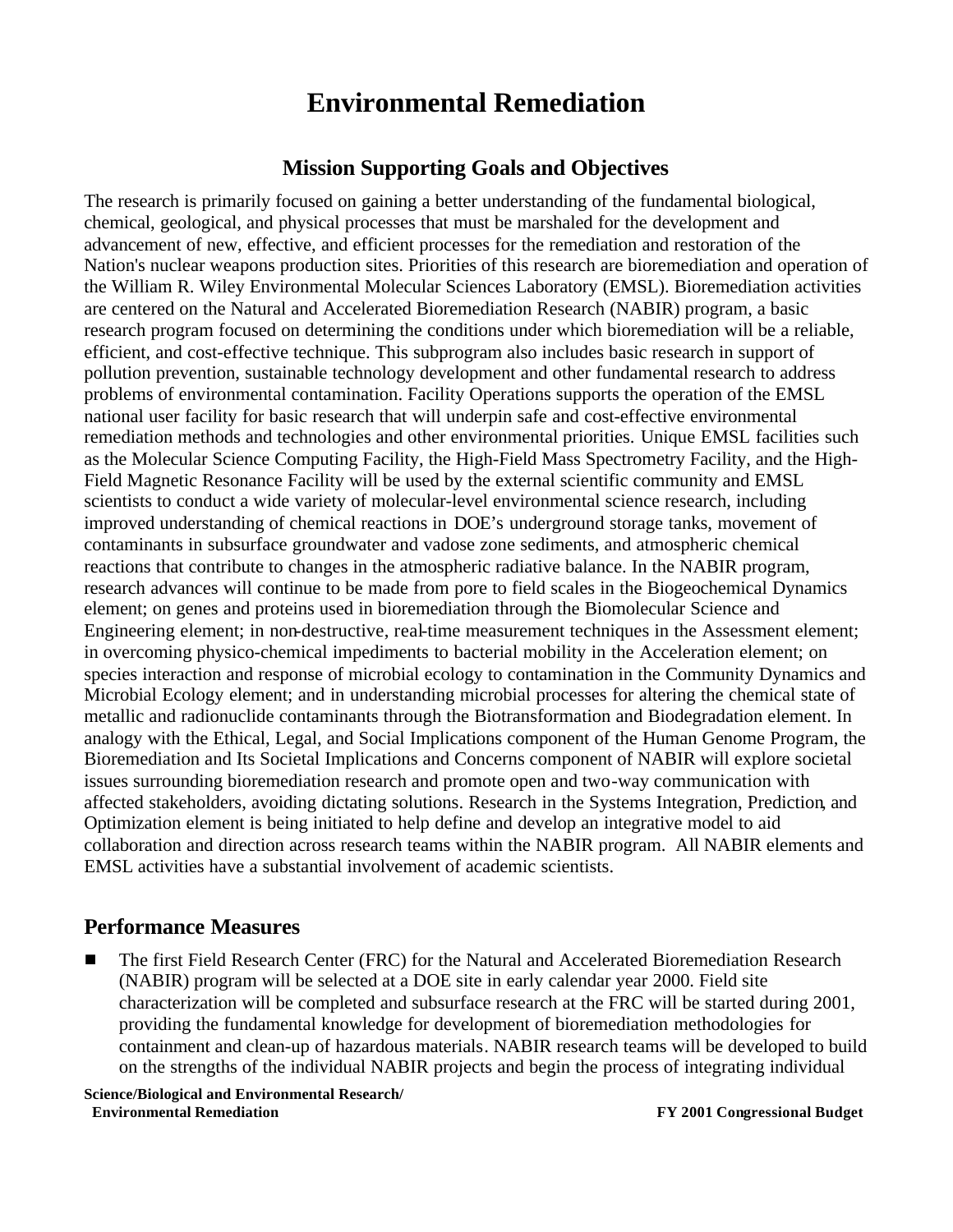research efforts across the program elements, including the fundamental research in environmental and molecular sciences that underpins the development of bioremediation techniques for containing hazardous wastes and cleaning up contaminated DOE sites.

|                                  | (dollars in thousands) |         |         |           |           |
|----------------------------------|------------------------|---------|---------|-----------|-----------|
|                                  | FY 1999                | FY 2000 | FY 2001 | \$ Change | % Change  |
| Bioremediation Research          | 31.234                 | 31.129  | 27,093  | $-4.036$  | $-13.0\%$ |
| Clean Up Research                | 3,632                  | 3,383   | 1.467   | $-1.916$  | -56.6%    |
| Facility Operations              | 29.909                 | 28.823  | 32.415  | $+3.592$  | $+12.5%$  |
| Waste Management                 | 0                      | 0       | 1.200   | $+1.200$  | $+100.0%$ |
|                                  | $0^a$                  | 1.516   | 1.361   | $-155$    | $-10.2%$  |
| Total, Environmental Remediation | 64,775                 | 64.851  | 63,536  | $-1,315$  | $-2.0%$   |

### **Funding Schedule**

### **Detailed Program Justification**

| (dollars in thousands) |                               |  |  |  |
|------------------------|-------------------------------|--|--|--|
| FY 1999                | $\mid$ FY 2000 $\mid$ FY 2001 |  |  |  |

#### **Bioremediation Research**

n In NABIR, progress will be made in understanding the intrinsic bioremediation (natural attenuation) of DOE relevant metal and radionuclide contaminants, as well as manipulated, accelerated bioremediation using chemical amendments. Laboratory and field experiments (such as at the UMTRA sites) will be conducted to understand the fundamental mechanisms underlying chemical processes, complexation/transformation of contaminants, and to understand microbial transport. The number of field experiments at other sites will be reduced as the first Field Research Center is implemented. The Field Research Center is currently planned for Oak Ridge National Laboratory pending successful completion of a National Environmental Policy Act (NEPA) review. Field site characterization of the first NABIR Field Research Center will proceed and distribution of research samples to investigators will be initiated. Science elements in the NABIR program include fundamental research in the following subjects: a) Biotransformation and Biodegradation (microbiology to elucidate the mechanisms of biotransformation and biodegradation of complex

**Science/Biological and Environmental Research/ Environmental Remediation FY 2001 Congressional Budget**

<sup>&</sup>lt;sup>a</sup> Excludes \$1,444,000 which has been transferred to the SBIR program and \$86,000 which has been transferred to the STTR program.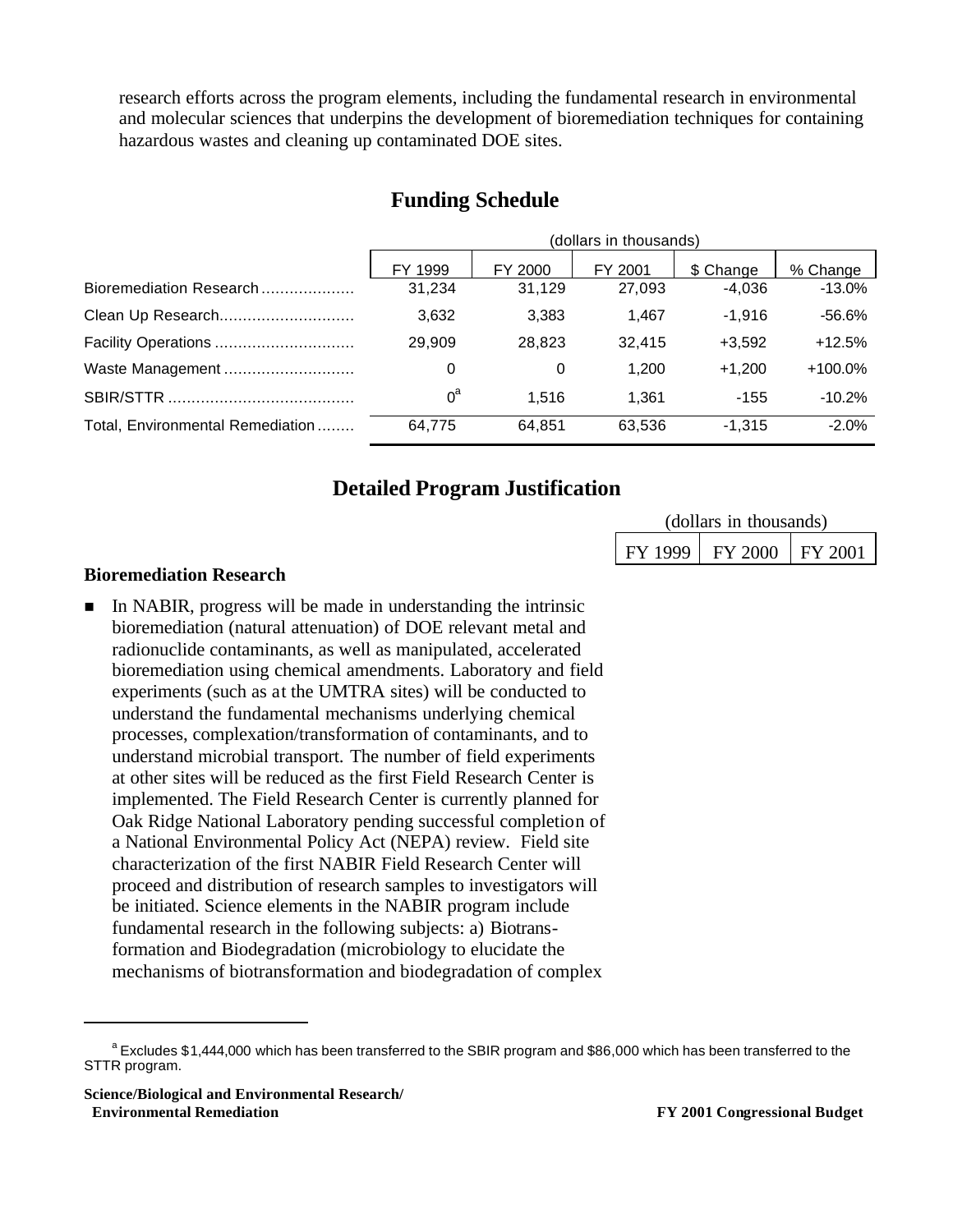|                                                                                                                                                                                                                                                                                                                                                                                                                                                                                                                                                                                                                                                                                                                                                                                                                                                                                                                                                                                                                                                                                                                                                                                                                                                                                                                                                                                |         | (dollars in thousands) |         |
|--------------------------------------------------------------------------------------------------------------------------------------------------------------------------------------------------------------------------------------------------------------------------------------------------------------------------------------------------------------------------------------------------------------------------------------------------------------------------------------------------------------------------------------------------------------------------------------------------------------------------------------------------------------------------------------------------------------------------------------------------------------------------------------------------------------------------------------------------------------------------------------------------------------------------------------------------------------------------------------------------------------------------------------------------------------------------------------------------------------------------------------------------------------------------------------------------------------------------------------------------------------------------------------------------------------------------------------------------------------------------------|---------|------------------------|---------|
|                                                                                                                                                                                                                                                                                                                                                                                                                                                                                                                                                                                                                                                                                                                                                                                                                                                                                                                                                                                                                                                                                                                                                                                                                                                                                                                                                                                | FY 1999 | FY 2000                | FY 2001 |
| contaminant mixtures); b) Community Dynamics and Microbial<br>Ecology (ecological processes and interactions of biotic and<br>abiotic components of ecosystems to understand their influence<br>on the degradation, persistence, mobility, and toxicity of mixed<br>contaminants); c) Biomolecular Science and Engineering<br>(molecular and structural biology to enhance our understanding of<br>bioremediation and improve the efficacy of bioremedial<br>organisms and identify novel remedial genes); d) Biogeochemical<br>Dynamics (dynamic relationships among in situ geochemical,<br>geological, hydrological, and microbial processes); e) Assessment<br>(measuring and validating the biological and geochemical<br>processes of bioremediation); f) Acceleration (flow and transport<br>of nutrients and microorganisms, focused on developing effective<br>methods for accelerating and optimizing bioremediation rates);<br>and g) System Engineering, Integration, Prediction, and<br>Optimization, (conceptual and quantitative methods for<br>describing community dynamics, biotransformation,<br>biodegradation, and biogeochemical dynamics processes in<br>complex geologic systems). University scientists form the core of<br>the NABIR science team that networks with the broader academic<br>community as well as with scientists at other agencies. | 25,299  | 25,173                 | 21,113  |
| General Plant Projects (GPP) funding is for minor new<br>ш<br>construction, other capital alterations and additions, and for<br>buildings and utility systems such as replacing piping in 30 to 40-<br>year old buildings, modifying and replacing roofs, and HVAC<br>upgrades and replacements. Funding of this type is essential for<br>maintaining the productivity and usefulness of Department-owned<br>facilities and in meeting its requirement for safe and reliable<br>facilities operation. This subprogram includes landlord GPP<br>funding for Pacific Northwest National Laboratory (PNNL) and<br>for Oak Ridge Institute for Science and Education (ORISE). The<br>total estimated cost of each GPP project will not exceed                                                                                                                                                                                                                                                                                                                                                                                                                                                                                                                                                                                                                                      | 4,766   | 4,692                  | 4,811   |
| General Purpose Equipment (GPE) funding for general purpose<br>$\blacksquare$<br>equipment for PNNL and ORISE such as updated radiation<br>detection monitors, information system computers and networks,<br>and instrumentation that supports multi-purpose research                                                                                                                                                                                                                                                                                                                                                                                                                                                                                                                                                                                                                                                                                                                                                                                                                                                                                                                                                                                                                                                                                                          | 1,169   | 1,264                  | 1,169   |
|                                                                                                                                                                                                                                                                                                                                                                                                                                                                                                                                                                                                                                                                                                                                                                                                                                                                                                                                                                                                                                                                                                                                                                                                                                                                                                                                                                                | 31,234  | 31,129                 | 27,093  |
|                                                                                                                                                                                                                                                                                                                                                                                                                                                                                                                                                                                                                                                                                                                                                                                                                                                                                                                                                                                                                                                                                                                                                                                                                                                                                                                                                                                |         |                        |         |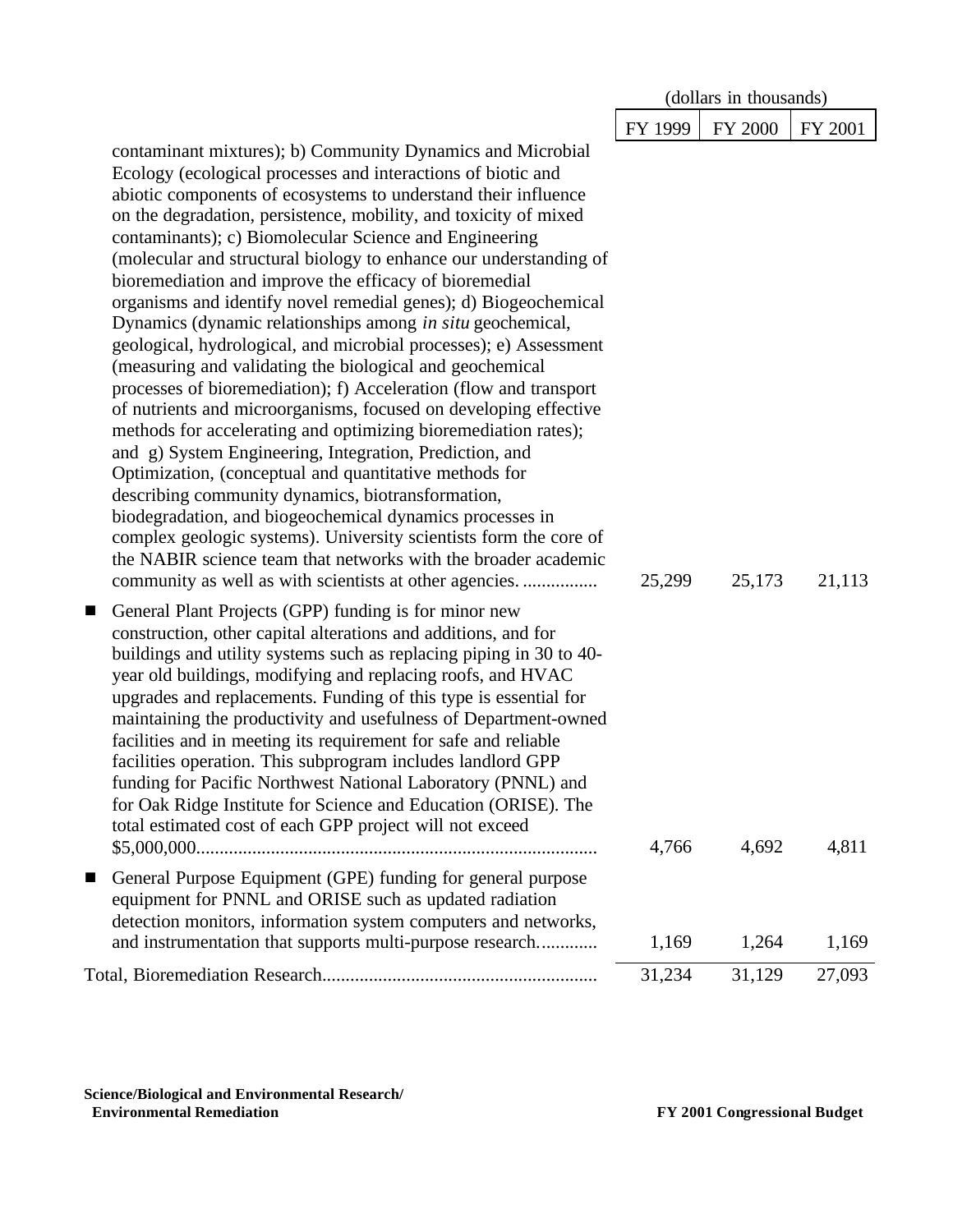|                                                                                                                                                                                                                                                                                                                                                                                                                                                                                                                                                                                                                                                                                                                                                                                                                                                                                                                                                                                                                                                                                                                                                                                                                                                             | (dollars in thousands) |                |         |
|-------------------------------------------------------------------------------------------------------------------------------------------------------------------------------------------------------------------------------------------------------------------------------------------------------------------------------------------------------------------------------------------------------------------------------------------------------------------------------------------------------------------------------------------------------------------------------------------------------------------------------------------------------------------------------------------------------------------------------------------------------------------------------------------------------------------------------------------------------------------------------------------------------------------------------------------------------------------------------------------------------------------------------------------------------------------------------------------------------------------------------------------------------------------------------------------------------------------------------------------------------------|------------------------|----------------|---------|
|                                                                                                                                                                                                                                                                                                                                                                                                                                                                                                                                                                                                                                                                                                                                                                                                                                                                                                                                                                                                                                                                                                                                                                                                                                                             | FY 1999                | <b>FY 2000</b> | FY 2001 |
| <b>Clean Up Research</b>                                                                                                                                                                                                                                                                                                                                                                                                                                                                                                                                                                                                                                                                                                                                                                                                                                                                                                                                                                                                                                                                                                                                                                                                                                    |                        |                |         |
| A modest program will be maintained to characterize the<br>■<br>geologic, chemical, and physical properties that affect the rate and<br>effectiveness of a variety of environmental remediation and<br>waste-stream cleanup methods, including bioremediation.                                                                                                                                                                                                                                                                                                                                                                                                                                                                                                                                                                                                                                                                                                                                                                                                                                                                                                                                                                                              | 3,632                  | 3,383          | 1,467   |
| <b>Facility Operations: William R. Wiley Environmental Molecular</b><br><b>Sciences Laboratory (EMSL)</b>                                                                                                                                                                                                                                                                                                                                                                                                                                                                                                                                                                                                                                                                                                                                                                                                                                                                                                                                                                                                                                                                                                                                                   |                        |                |         |
| The EMSL is a national scientific user facility focused on<br>■<br>conducting interdisciplinary, collaborative research in molecular-<br>level environmental science. Operating funds are essential to<br>allow the EMSL to operate as a user facility, and are used for<br>maintenance of buildings and instruments, utilities, staff support<br>for users, environment, safety and health compliance activities,<br>and communications. With over 100 leading-edge instruments<br>and computer systems, the EMSL annually supports<br>approximately 600 users. University scientists form the core of<br>the EMSL science team that networks with the broader academic<br>community as well as with scientists at other agencies. EMSL<br>users have access to unique instrumentation for environmental<br>research, including the 512-processor, high performance<br>computer system, a suite of nuclear magnetic resonance<br>spectrometers ranging from 300 MHZ to 800 MHZ, a suite of<br>mass spectrometers, including an 11.5 Tesla high performance<br>mass spectrometer, laser desorption and ablation instrumentation,<br>ultra-high vacuum scanning tunneling and atomic force<br>microscopes, and controlled atmosphere environmental chambers. | 27,933                 | 26,842         | 27,426  |
| Capital equipment support for the EMSL enables instrument<br>modifications needed by collaborators and external users of the<br>facility as well as the purchase of state-of-the-art instrumentation<br>to keep EMSL capabilities at the leading edge of molecular-level<br>scientific research. Additional capital equipment funds<br>(\$3,000,000) are requested to expand the user capabilities of<br>EMSL to include high-throughput functional genomics and<br>structural biology. This expansion will include acquisition of<br>additional mass spectrometers and Nuclear Magnetic Resonance<br>spectrometers (NMRs), including the first commercial prototype<br>of a high throughput, 9.4 Tesla Fourier Transform Mass                                                                                                                                                                                                                                                                                                                                                                                                                                                                                                                              |                        |                |         |
| Spectrometer specifically built for proteomics studies                                                                                                                                                                                                                                                                                                                                                                                                                                                                                                                                                                                                                                                                                                                                                                                                                                                                                                                                                                                                                                                                                                                                                                                                      | 1,976                  | 1,981          | 4,989   |
|                                                                                                                                                                                                                                                                                                                                                                                                                                                                                                                                                                                                                                                                                                                                                                                                                                                                                                                                                                                                                                                                                                                                                                                                                                                             | 29,909                 | 28,823         | 32,415  |

**Science/Biological and Environmental Research/**

 **Environmental Remediation FY 2001 Congressional Budget**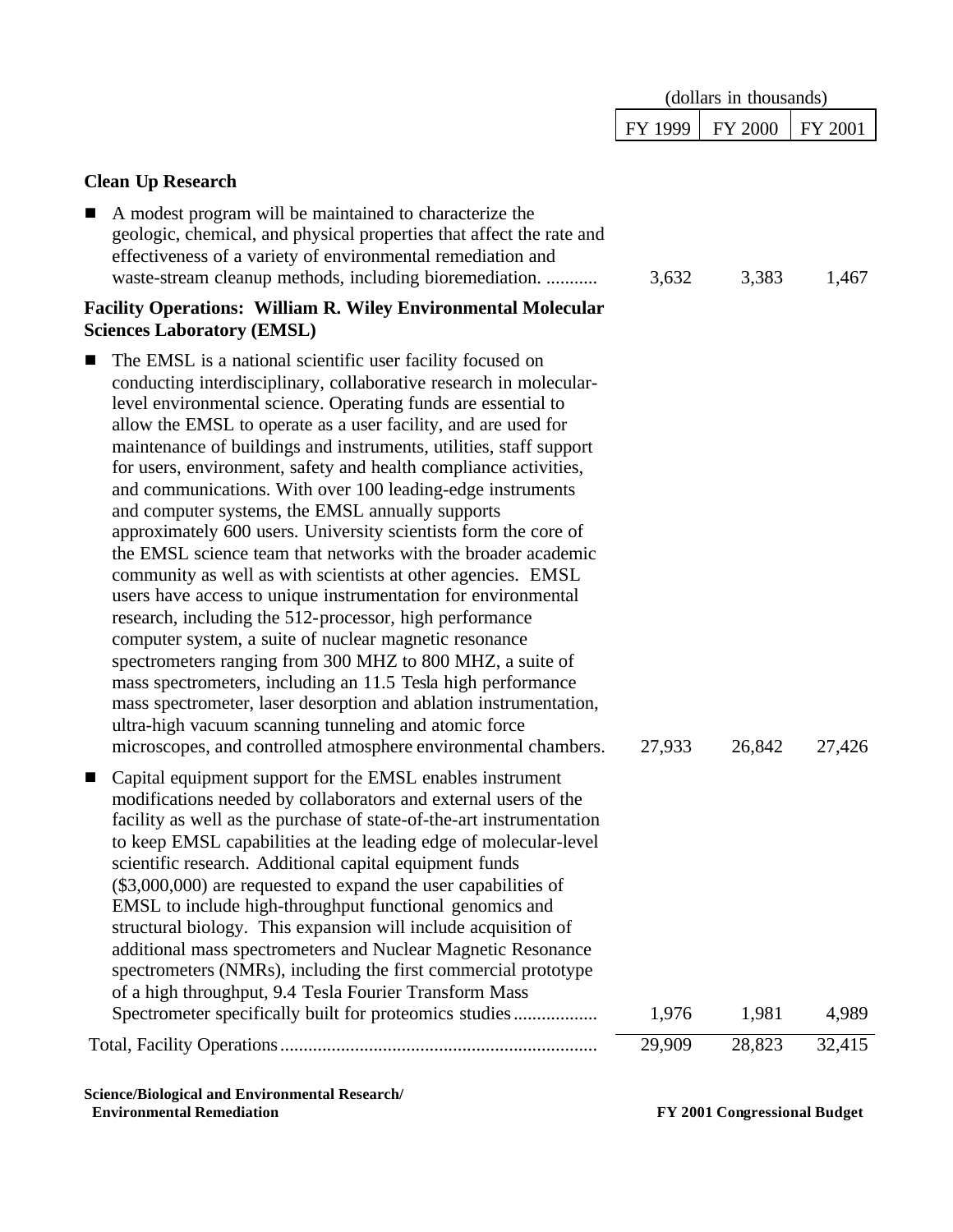|                                                                                                                                                                                                                                                                                 | (dollars in thousands) |                |         |
|---------------------------------------------------------------------------------------------------------------------------------------------------------------------------------------------------------------------------------------------------------------------------------|------------------------|----------------|---------|
|                                                                                                                                                                                                                                                                                 | FY 1999                | <b>FY 2000</b> | FY 2001 |
| <b>Waste Management</b>                                                                                                                                                                                                                                                         |                        |                |         |
| Provides for packaging, shipment, and disposition of hazardous,<br>$\blacksquare$<br>radioactive, or mixed waste generated at Pacific Northwest<br>National Laboratory in the course of normal operations. These<br>activities were funded by Environmental Management prior to | $\Omega$               | $\theta$       | 1.200   |
| <b>SBIR/STTR</b>                                                                                                                                                                                                                                                                |                        |                |         |
| In FY 1999, \$1,444,000 and \$86,000 were transferred to the<br>$\blacksquare$<br>SBIR and STTR programs, respectively. The FY 2000 and<br>FY 2001 amounts are the estimated requirements for the                                                                               | $\theta$               | 1,516          | 1,361   |
|                                                                                                                                                                                                                                                                                 | 64,775                 | 64,851         | 63,536  |
|                                                                                                                                                                                                                                                                                 |                        |                |         |

## **Explanation of Funding Changes from FY 2000 to FY 2001**

|                                                                                                        | FY 2001 vs.    |
|--------------------------------------------------------------------------------------------------------|----------------|
|                                                                                                        | <b>FY 2000</b> |
|                                                                                                        | $(\$000)$      |
|                                                                                                        |                |
| <b>Bioremediation Research</b>                                                                         |                |
| Funding for research at distributed field research sites is decreased to focus field<br>$\blacksquare$ |                |
|                                                                                                        | $-4,060$       |
|                                                                                                        | $+119$         |
|                                                                                                        |                |
| Decrease in General Purpose Equipment that continues at near FY 2000 level                             | $-95$          |
|                                                                                                        | $-4,036$       |
| <b>Cleanup Research</b>                                                                                |                |
| Cleanup research on ex-situ approaches, which are now highly developed, is being<br>$\mathbf{r}$       |                |
|                                                                                                        | $-1,916$       |
| <b>Facility Operations</b>                                                                             |                |
| Increase in support of science conducted at the national user facility, EMSL                           | $+584$         |
|                                                                                                        | $+3,008$       |
|                                                                                                        | $+3,592$       |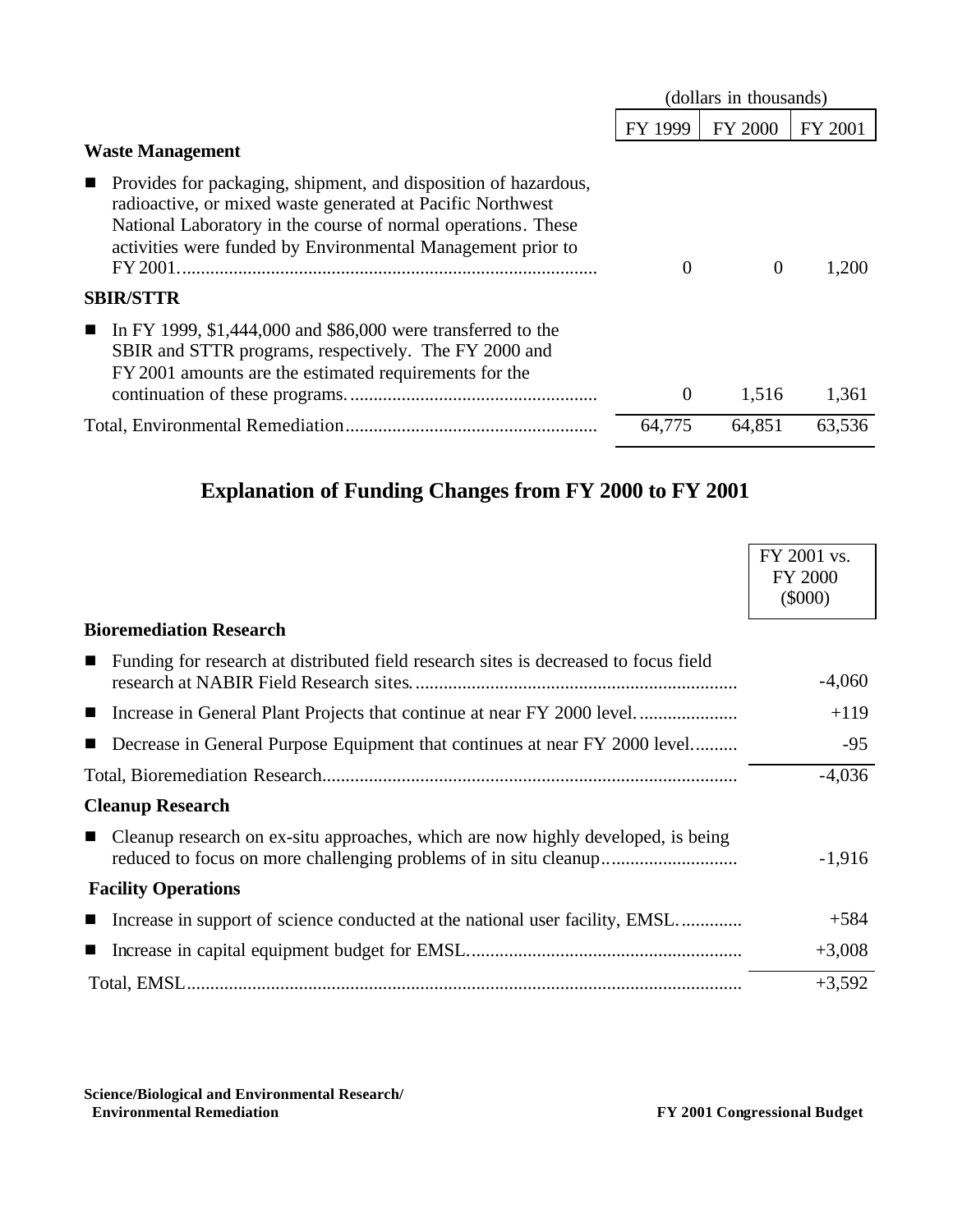|                                                                                                                                                                        | FY 2001 vs.<br><b>FY 2000</b><br>$(\$000)$ |
|------------------------------------------------------------------------------------------------------------------------------------------------------------------------|--------------------------------------------|
| <b>Waste Management</b>                                                                                                                                                |                                            |
| Increase provides for packaging, shipment, and disposition of hazardous,<br>$\blacksquare$<br>radioactive, or mixed wastes generated at the Pacific Northwest National | $+1,200$                                   |
| <b>SBIR/STTR</b>                                                                                                                                                       |                                            |
|                                                                                                                                                                        | $-155$                                     |
|                                                                                                                                                                        | $-1,315$                                   |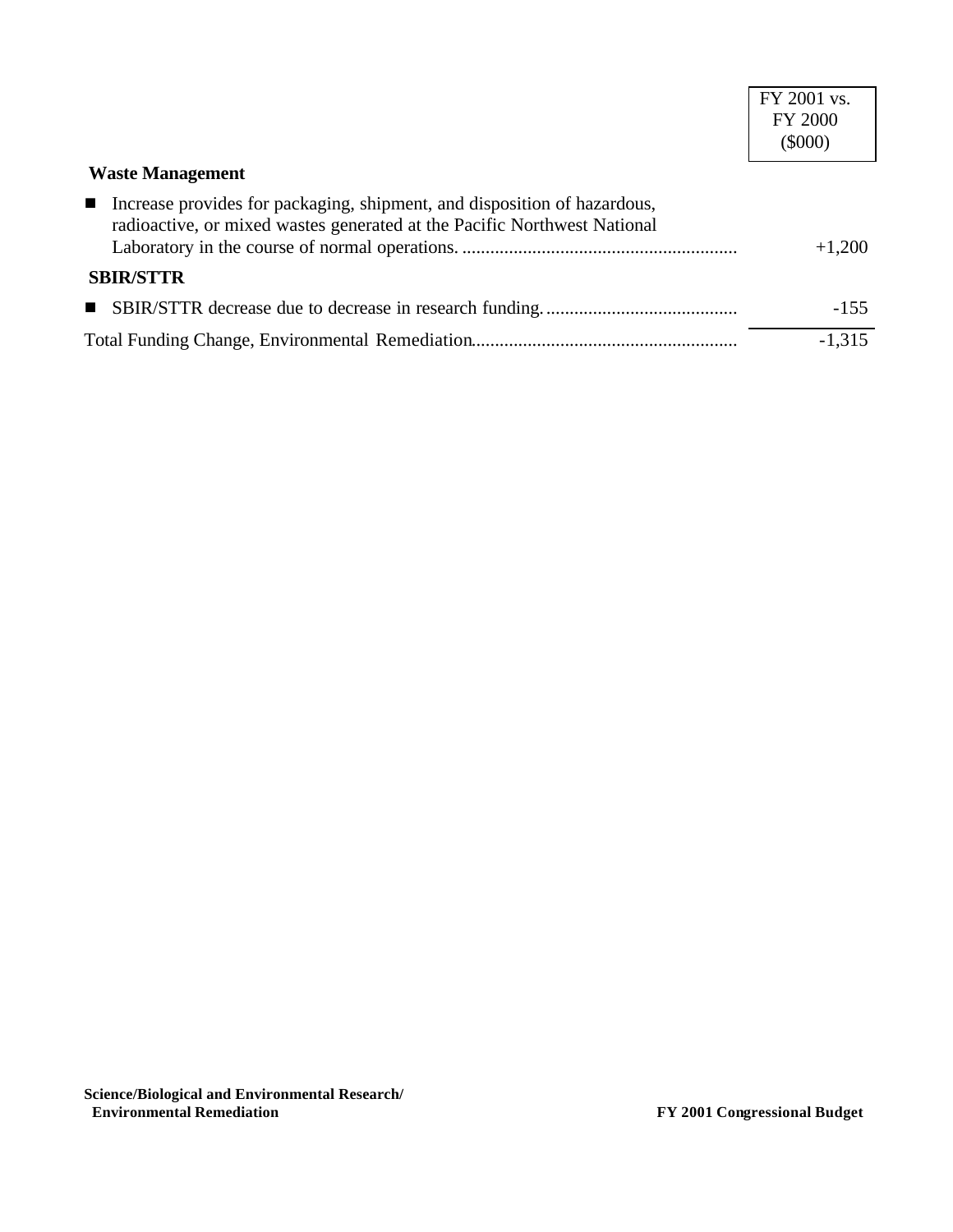# **Medical Applications and Measurement Science**

### **Mission Supporting Goals and Objectives**

The Medical Applications category supports research to develop beneficial applications of nuclear and other energy-related technologies for medical diagnosis and treatment. The research is directed at discovering new applications of radiotracer agents for medical research as well as for clinical diagnosis and therapy. A major emphasis is placed on application of the latest concepts and developments in genomics, structural biology, computational biology, and instrumentation. Much of the research seeks breakthroughs in noninvasive imaging technologies such as positron emission tomography. Biomedical engineering is an area of emphasis in the medical applications program. Research is directed to fundamental studies in artificial organs, biological and chemical sensors, imaging, lasers, informatics and other areas of technical expertise in the DOE laboratories.

The Measurement Science category focuses on research in analytical chemistry to develop new instrumentation to meet the needs of the environmental and life sciences research programs of the Biological and Environmental Research program. Research is also supported that will meet needs for new instrumentation to characterize contaminated environments in support of the Department's environmental cleanup program.

The Medical Applications and the Measurement Science subprogram has a substantial involvement of academic scientists.

### **Performance Measures**

**F** Within the Medical Applications category, BER will initiate exploratory research to develop new messenger RNA (mRNA) based radiotracer technologies for imaging gene expression in animals in real time.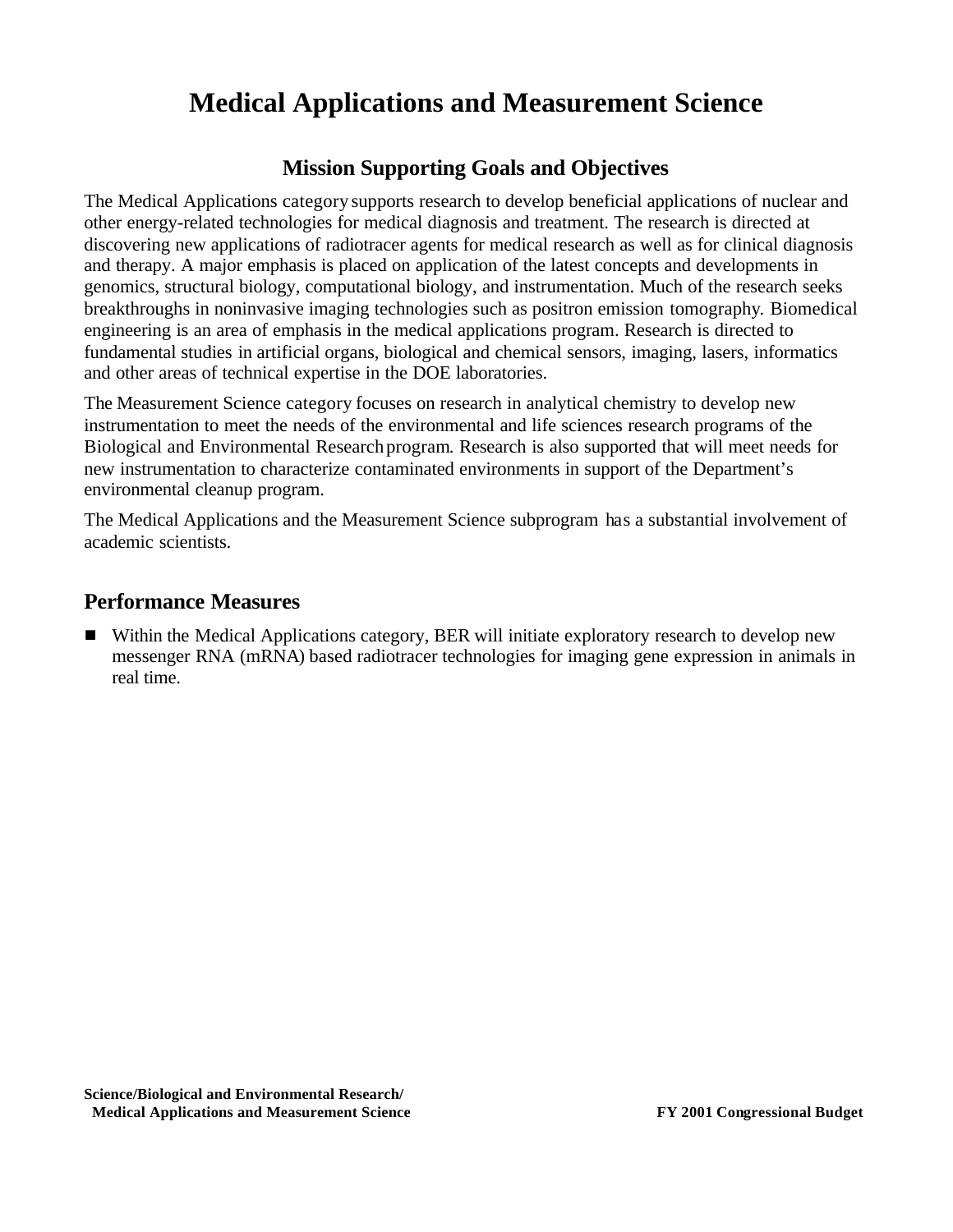|                                                        | (dollars in thousands) |         |         |           |          |
|--------------------------------------------------------|------------------------|---------|---------|-----------|----------|
|                                                        | FY 1999                | FY 2000 | FY 2001 | \$ Change | % Change |
|                                                        | 67,362                 | 64.100  | 51.465  | $-12.635$ | $-19.7%$ |
| Measurement Science                                    | 5.844                  | 4.619   | 5.849   | $+1.230$  | $+26.6%$ |
|                                                        | $0^{\circ}$            | 1.623   | 1.495   | $-128$    | $-7.9%$  |
| Total, Medical Applications and<br>Measurement Science | 73.206                 | 70.342  | 58,809  | -11.533   | $-16.4%$ |

## **Funding Schedule**

## **Detailed Program Justification**

|                                                                                                                                                                                                                                                                                                                                                                                                                                                                                                                                                                                                                                                                                                                                                                                                                                                                                                                                         |         | (dollars in thousands) |         |
|-----------------------------------------------------------------------------------------------------------------------------------------------------------------------------------------------------------------------------------------------------------------------------------------------------------------------------------------------------------------------------------------------------------------------------------------------------------------------------------------------------------------------------------------------------------------------------------------------------------------------------------------------------------------------------------------------------------------------------------------------------------------------------------------------------------------------------------------------------------------------------------------------------------------------------------------|---------|------------------------|---------|
|                                                                                                                                                                                                                                                                                                                                                                                                                                                                                                                                                                                                                                                                                                                                                                                                                                                                                                                                         | FY 1999 | <b>FY 2000</b>         | FY 2001 |
| <b>Medical Applications</b><br>Complete patient follow-up of all patients treated in human<br>$\blacksquare$<br>clinical trials of boron neutron capture therapy (BNCT) at<br>Brookhaven National Laboratory and Massachusetts Institute of<br>Technology to assess the maximum safe dosages of boron<br>compound and neutron radiation. This is a collaborative program<br>of university and laboratory scientists. Capital equipment funds<br>will be used to support research on an accelerator-based facility<br>for BNCT as an alternative to the use of nuclear reactors<br>Develop new approaches to radiopharmaceutical design and<br>$\blacksquare$<br>synthesis using concepts from genomics as well as computational                                                                                                                                                                                                         | 10,769  | 11,290                 | 10,795  |
| biology and structural biology. Complete research into<br>radiolabeling of monoclonal antibodies for cancer diagnosis and<br>therapy. Evaluate the clinical potential of real-time imaging of<br>genes at work in cells, tissues, and whole organisms, including<br>people. This information will have applications ranging from<br>understanding the development of a disease to the efficacy of<br>treatments for the disease. Continue to emphasize development of<br>techniques for the simultaneous use of multiple radiotracers to<br>study physiological processes. Additional funding will be used to<br>support new, cutting edge research on imaging gene expression<br>and developing new approaches to radiopharmaceutical design<br>and synthesis. The development of technology to image gene<br>expression in cells and organs using mRNA-based radiotracer<br>technology will strongly impact developmental biology and |         |                        |         |

a Excludes \$1,883,000 which has been transferred to the SBIR program and \$113,000 which has been transferred to the STTR program.

**Science/Biological and Environmental Research/ Medical Applications and Measurement Science FY 2001 Congressional Budget**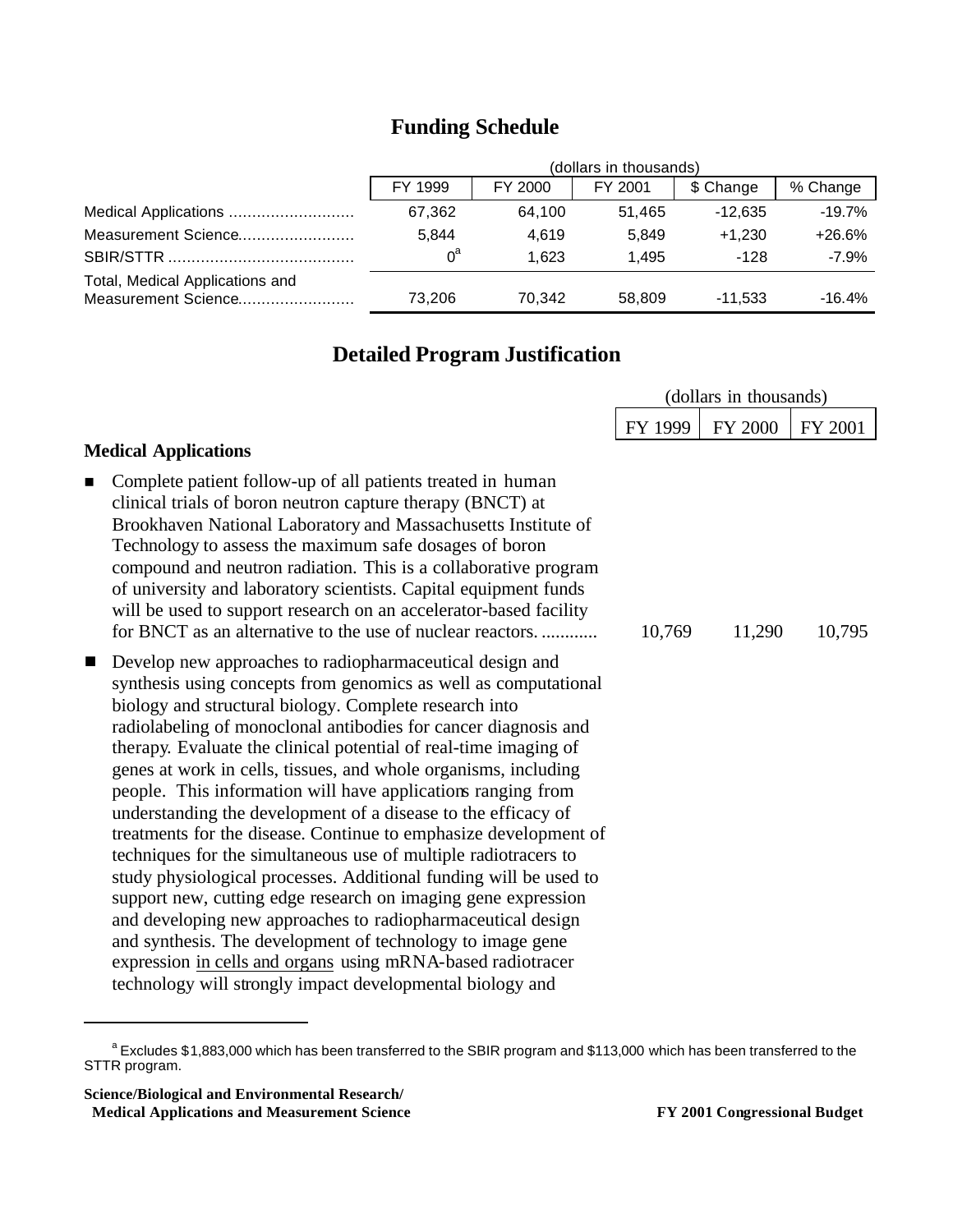|   |                                                                                                                                                                                                                                                                                                                                                                                                                                                                                                                                                                                                                                                                                                                                                                                                                                                                                                                    |         | (dollars in thousands) |                |
|---|--------------------------------------------------------------------------------------------------------------------------------------------------------------------------------------------------------------------------------------------------------------------------------------------------------------------------------------------------------------------------------------------------------------------------------------------------------------------------------------------------------------------------------------------------------------------------------------------------------------------------------------------------------------------------------------------------------------------------------------------------------------------------------------------------------------------------------------------------------------------------------------------------------------------|---------|------------------------|----------------|
|   |                                                                                                                                                                                                                                                                                                                                                                                                                                                                                                                                                                                                                                                                                                                                                                                                                                                                                                                    | FY 1999 | FY 2000                | FY 2001        |
|   | genome and medical sciences. In FY 2001, \$5,841,000 is<br>included to develop facilities and infrastructure at the University<br>of South Carolina School of Public Health. This will support<br>research to improve the health and environmental quality of<br>communities served by DOE facilities; train potential new DOE<br>employees and re-train current employees in public health and<br>environmental health sciences using distance-based education<br>modalities; and employ energy efficient design and construction<br>techniques that serve as a model for future academic public health                                                                                                                                                                                                                                                                                                           | 19,766  | 20,938                 | 30,445         |
| ш | Develop new concepts in multimodal imaging systems for study<br>of human brain function and complete evaluation of the<br>combination of nuclear medicine imaging systems with magnetic<br>resonance imaging. Research to develop imaging instrumentation<br>and transfer of relevant technology into clinical medicine. Capital<br>equipment funds are provided in support of development of new<br>instrumentation such as a PET camera for small animal imaging.<br>Additional funding will also be used to support research in brain<br>imaging.                                                                                                                                                                                                                                                                                                                                                               |         |                        |                |
|   | Additional funding will be used to develop a research program at<br>the National Laboratories in biomedical engineering that<br>capitalizes on their unique resources, and expertise in the<br>biological, physical, chemical and engineering sciences to<br>develop new research opportunities for technological<br>advancement related to human health. The program will<br>emphasize material sciences, sensors, tissue engineering,<br>spectroscopy, informatics, and micro-fabricated machines. It will<br>advance fundamental concepts, create knowledge from the<br>molecular to the organ systems level, and develop innovative<br>biologies, materials, processes, implants, devices, and informatics<br>systems to be used for the prevention, diagnosis, and treatment of<br>disease and for improving health care in the Nation. The<br>programs will depend on critical collaboration with university | 5,294   | 4,415                  | 10,225         |
| ш | Congressional direction in FY 1999 for Gallo Prostate Cancer<br>Research and Treatment Center, City of Hope National Medical<br>Center, National Foundation for Functional Brain Imaging, State<br>University of New York - Stony Brook, University of California -<br>Davis, University of Alabama, New Mexico Highlands<br>University, West Virginia National Education and Technology                                                                                                                                                                                                                                                                                                                                                                                                                                                                                                                           |         |                        |                |
|   | Center and the University of South Carolina Medical Center.                                                                                                                                                                                                                                                                                                                                                                                                                                                                                                                                                                                                                                                                                                                                                                                                                                                        | 31,533  | $\overline{0}$         | $\overline{0}$ |

**Science/Biological and Environmental Research/ Medical Applications and Measurement Science FY 2001 Congressional Budget**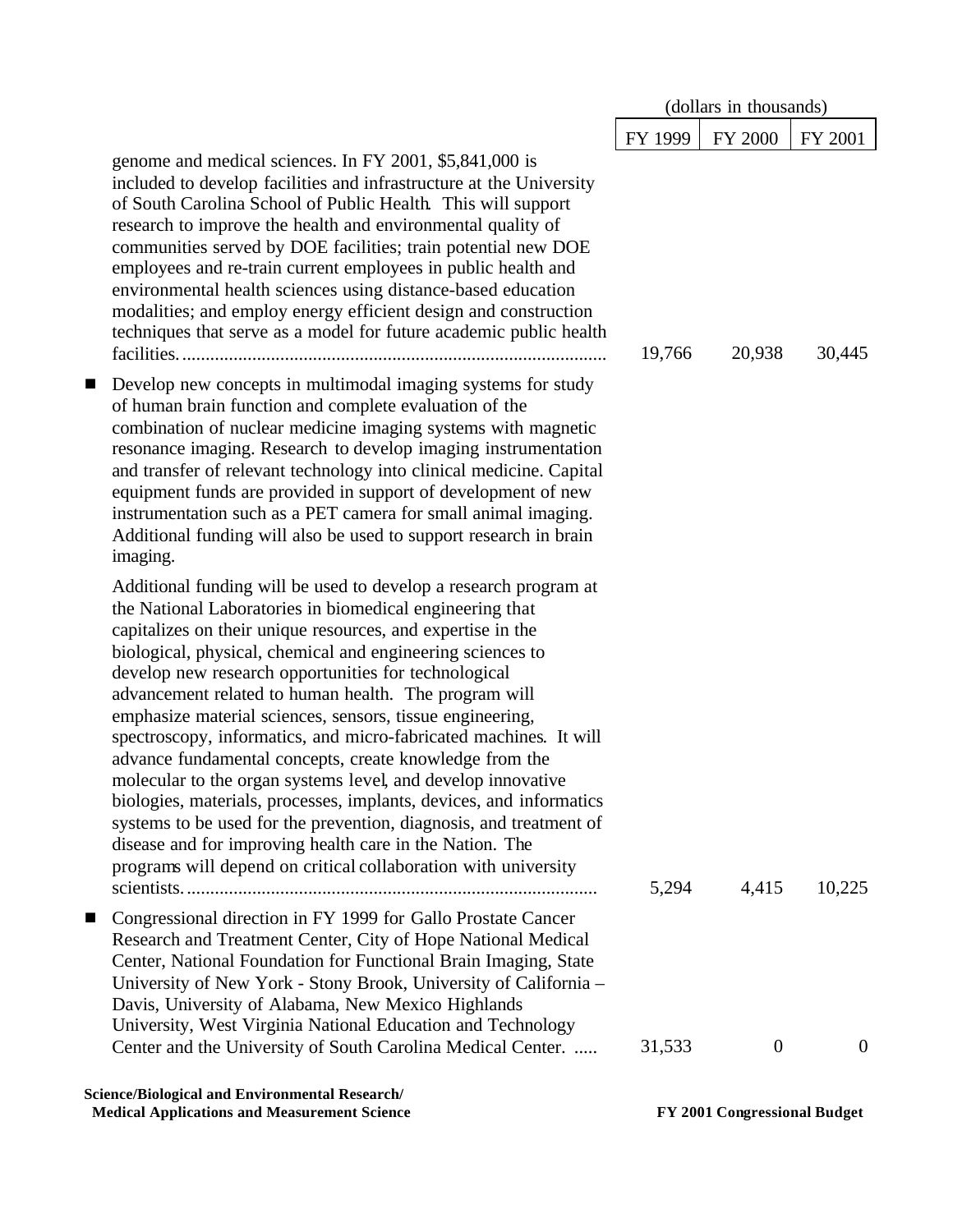|                                                                                                                                                                                                                                                                                                                                                                                                                                                                                                                                                                                                                                                                    |                  | (dollars in thousands) |                |
|--------------------------------------------------------------------------------------------------------------------------------------------------------------------------------------------------------------------------------------------------------------------------------------------------------------------------------------------------------------------------------------------------------------------------------------------------------------------------------------------------------------------------------------------------------------------------------------------------------------------------------------------------------------------|------------------|------------------------|----------------|
|                                                                                                                                                                                                                                                                                                                                                                                                                                                                                                                                                                                                                                                                    | FY 1999          | FY 2000                | FY 2001        |
| Congressional direction in FY 2000 for Gallo Institute of the<br>Cancer Institute of New Jersey, City of Hope National Medical<br>Center, National Foundation for Brain Imaging, University of<br>Missouri Research Reactor, North Shore Long Island Jewish<br>Health System, Burbank Hospital Regional Center, Midwest<br>Proton Radiation Institute, Medical University of South Carolina<br>Cancer Research Center, Center for Research on Aging at Rush<br>Presbyterian St. Lukes Medical Center, University of Nevada Las<br>Vegas Cancer Complex, Science Center at Creighton University,<br>and the West Virginia National Education and Technology Center. | $\overline{0}$   | 27,457                 | $\overline{0}$ |
|                                                                                                                                                                                                                                                                                                                                                                                                                                                                                                                                                                                                                                                                    | 67,362           | 64,100                 | 51,465         |
| <b>Measurement Science</b>                                                                                                                                                                                                                                                                                                                                                                                                                                                                                                                                                                                                                                         |                  |                        |                |
| Complete research into new sensor instrumentation for<br>characterization of chemical composition of contaminated<br>subsurface environments in support of the Department's<br>environmental cleanup efforts of highly radioactive chemical<br>wastes. Continue research into new imaging instrumentation for<br>life sciences and biomedical sensors applications. Capital<br>equipment funds are provided for components needed for research<br>into new instrumentation.                                                                                                                                                                                        |                  |                        |                |
| Continue research in medical applications of laser technology at<br>the National Laboratories and at universities. Additional funding<br>will support the lasers in medicine program and imaging                                                                                                                                                                                                                                                                                                                                                                                                                                                                   | 5,844            | 4,619                  | 5,849          |
| <b>SBIR/STTR</b>                                                                                                                                                                                                                                                                                                                                                                                                                                                                                                                                                                                                                                                   |                  |                        |                |
| In FY 1999, \$1,883,000 and \$113,000 were transferred to the<br>SBIR and STTR programs, respectively. The FY 2000 and<br>FY 2001 amounts are the estimated requirements for the                                                                                                                                                                                                                                                                                                                                                                                                                                                                                   | $\boldsymbol{0}$ | 1,623                  | 1,495          |
| Total, Medical Applications and Measurement Science                                                                                                                                                                                                                                                                                                                                                                                                                                                                                                                                                                                                                | 73,206           | 70,342                 | 58,809         |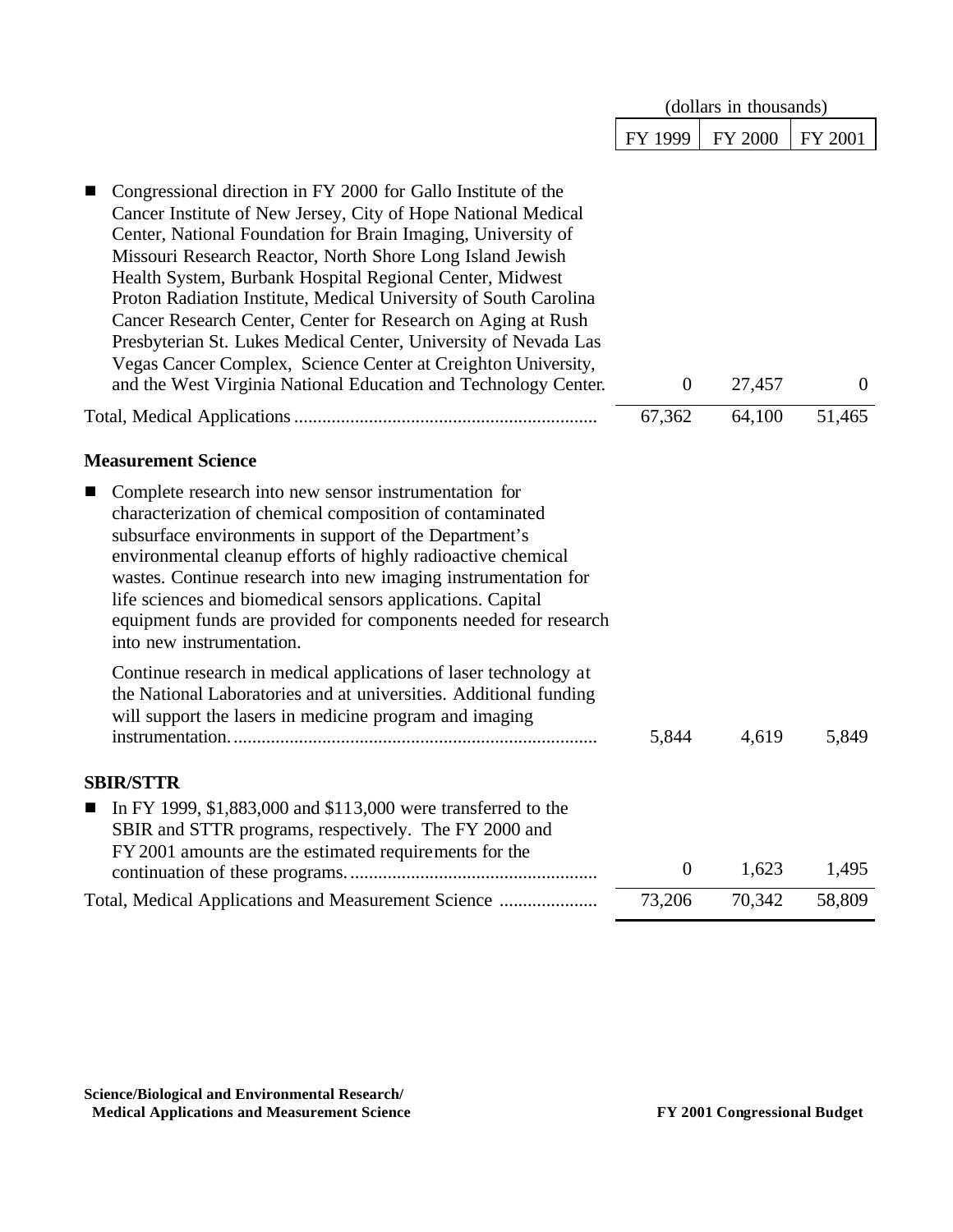## **Explanation of Funding Changes from FY 2000 to FY 2001**

|                                                                                                                                                                                                                                                                                                                                                                                                                                                                                                                                                                                                                   | FY 2001 vs.          |
|-------------------------------------------------------------------------------------------------------------------------------------------------------------------------------------------------------------------------------------------------------------------------------------------------------------------------------------------------------------------------------------------------------------------------------------------------------------------------------------------------------------------------------------------------------------------------------------------------------------------|----------------------|
|                                                                                                                                                                                                                                                                                                                                                                                                                                                                                                                                                                                                                   | FY 2000<br>$(\$000)$ |
| <b>Medical Applications</b>                                                                                                                                                                                                                                                                                                                                                                                                                                                                                                                                                                                       |                      |
| Reduction in BNCT research that continues at near FY 2000 level to follow up all<br>■                                                                                                                                                                                                                                                                                                                                                                                                                                                                                                                             | $-495$               |
| Increase in new research to image the expression of genes in cells, tissues, and<br>$\blacksquare$<br>whole organisms, a capability that will dramatically impact much of biology and<br>medical sciences. Also, includes an increase of \$5,841,000 to develop<br>infrastructure at the University of South Carolina School of Public Health                                                                                                                                                                                                                                                                     | $+9,507$             |
| Increase in biomedical engineering research that bridges the gap between molecules<br>$\blacksquare$<br>and organ systems by developing new innovative biologics, materials, processes,<br>implants, devices, and informatics systems for use in medicine (\$5,000,000); and<br>increase in nuclear medicine imaging research on multimodal systems, including                                                                                                                                                                                                                                                    | $+5,810$             |
| Congressional direction in FY 2000 for Gallo Institute of the Cancer Institute of<br>$\blacksquare$<br>New Jersey, City of Hope National Medical Center, National Foundation for Brain<br>Imaging, University of Missouri Research Reactor, North Shore Long Island Jewish<br>Health System, Burbank Hospital Regional Center, Midwest Proton Radiation<br>Institute, Medical University of South Carolina's Cancer Research Center, Center<br>for Research on Aging at Rush Presbyterian St. Lukes Medical Center, University<br>of Nevada Las Vegas Cancer Complex, Science Center at Creighton University, and | $-27,457$            |
|                                                                                                                                                                                                                                                                                                                                                                                                                                                                                                                                                                                                                   | $-12,635$            |
| <b>Measurement Science</b>                                                                                                                                                                                                                                                                                                                                                                                                                                                                                                                                                                                        |                      |
| Increase provides for research in the medical applications of laser science and<br>$\blacksquare$                                                                                                                                                                                                                                                                                                                                                                                                                                                                                                                 | $+1,230$             |
| <b>SBIR/STTR</b>                                                                                                                                                                                                                                                                                                                                                                                                                                                                                                                                                                                                  |                      |
|                                                                                                                                                                                                                                                                                                                                                                                                                                                                                                                                                                                                                   | $-128$               |
|                                                                                                                                                                                                                                                                                                                                                                                                                                                                                                                                                                                                                   | $-11,533$            |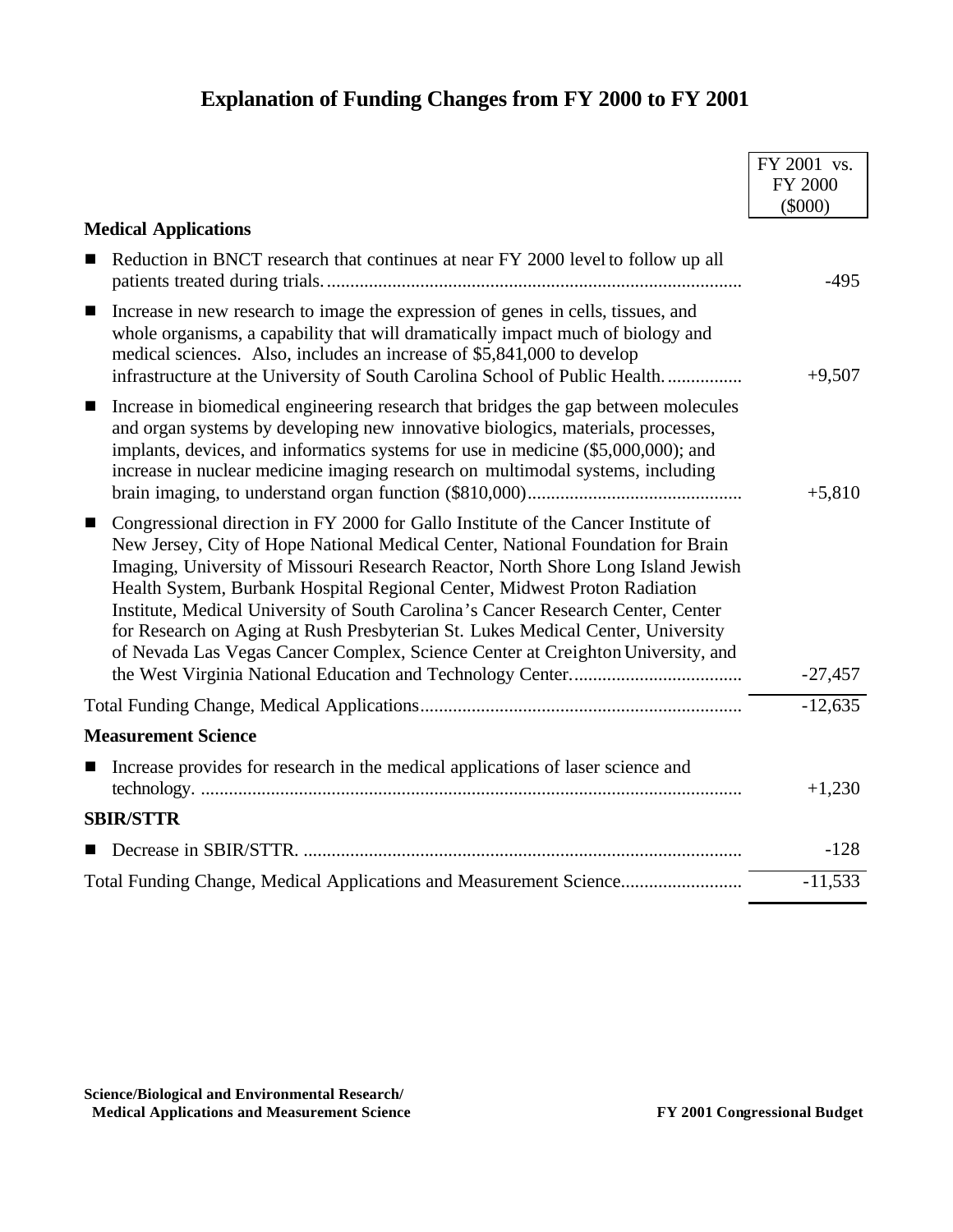# **Construction**

### **Mission Supporting Goals and Objectives**

Construction is needed to support the research under the Biological and Environmental Research Program (BER) program. Cutting-edge basic research requires that state-of-the-art facilities be built or existing facilities modified to meet unique BER requirements.

## **Funding Schedule**

|                     | (dollars in thousands)                                 |  |       |          |         |  |  |
|---------------------|--------------------------------------------------------|--|-------|----------|---------|--|--|
|                     | % Change<br>\$ Change<br>FY 1999<br>FY 2000<br>FY 2001 |  |       |          |         |  |  |
|                     |                                                        |  | 2.500 | $+2.500$ | +100.0% |  |  |
| Total, Construction |                                                        |  | 2.500 | $+2.500$ | +100.0% |  |  |

## **Detailed Program Justification**

|                                                                                                                                                                                                                                                                                                                                                                                                                                                                          | (dollars in thousands) |                |         |
|--------------------------------------------------------------------------------------------------------------------------------------------------------------------------------------------------------------------------------------------------------------------------------------------------------------------------------------------------------------------------------------------------------------------------------------------------------------------------|------------------------|----------------|---------|
|                                                                                                                                                                                                                                                                                                                                                                                                                                                                          | FY 1999                | <b>FY 2000</b> | FY 2001 |
| <b>Construction</b>                                                                                                                                                                                                                                                                                                                                                                                                                                                      |                        |                |         |
| The FY 2001 requested budget authority for the Laboratory for<br>Comparative and Functional Genomics at Oak Ridge National<br>Laboratory will provide a modern gene function research facility<br>to support DOE research programs and provide protection for the<br>genetic mutant mouse lines created during the past 50 years. This<br>new facility will replace a 50-year old animal facility with rapidly<br>escalating maintenance costs still in use at Oak Ridge | $\theta$               | $\theta$       | 2,500   |
| Total, Construction.                                                                                                                                                                                                                                                                                                                                                                                                                                                     | $\theta$               | $\theta$       | 2,500   |

## **Explanation of Funding Changes from FY 2000 to FY 2001**

|                                                                                                | FY 2001 vs.<br><b>FY 2000</b><br>$(\$000)$ |
|------------------------------------------------------------------------------------------------|--------------------------------------------|
| <b>Construction</b>                                                                            |                                            |
| Begin construction of the Laboratory for Comparative and Functional Genomics<br>$\blacksquare$ | $+2,500$                                   |
| Science/Biological and Environmental Research/<br><b>Construction</b>                          | FY 2001 Congressional Budget               |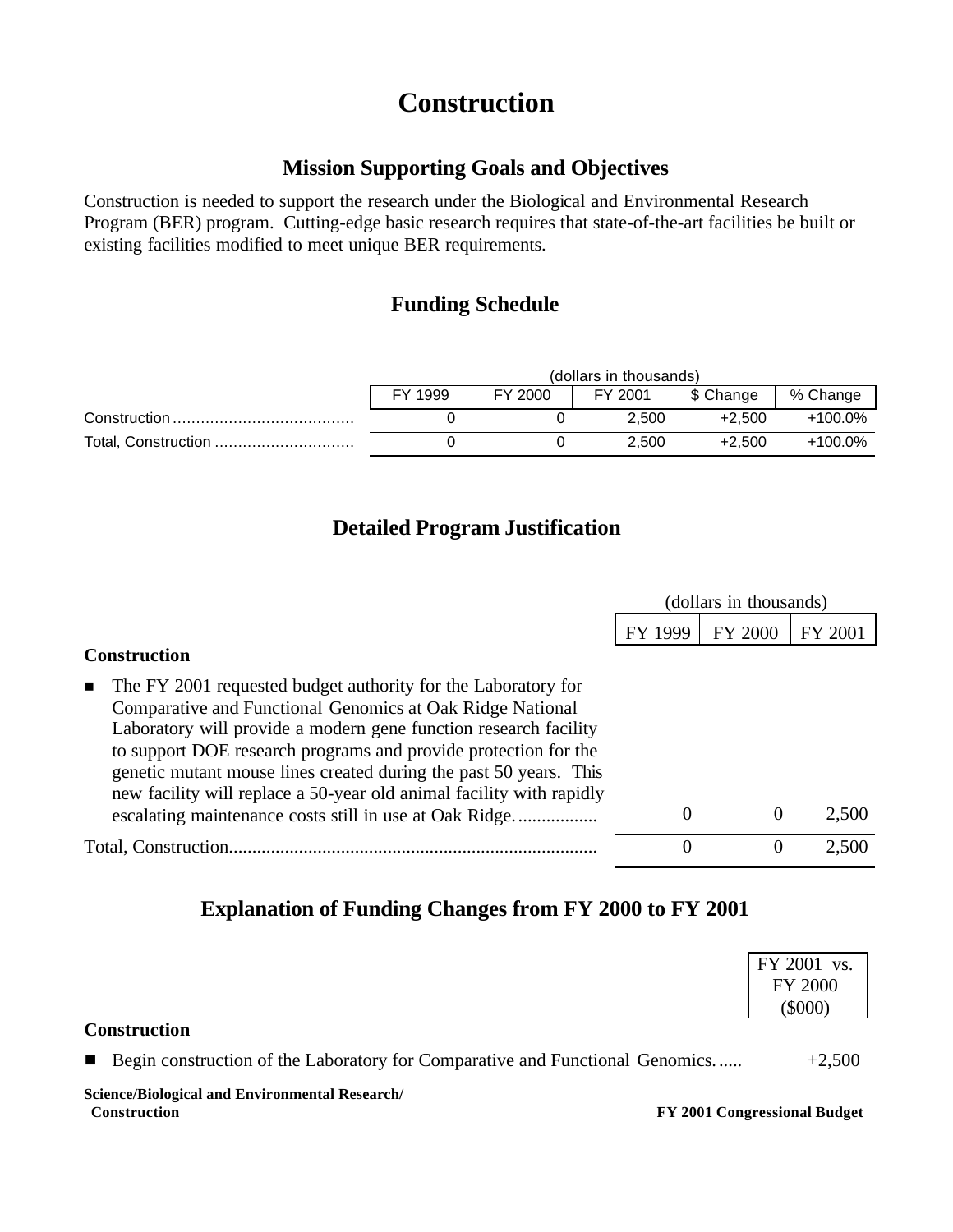# **Capital Operating Expenses & Construction Summary**

## **Capital Operating Expenses**

|                                  | (dollars in thousands) |         |         |           |           |  |  |
|----------------------------------|------------------------|---------|---------|-----------|-----------|--|--|
|                                  | FY 1999                | FY 2000 | FY 2001 | \$ Change | % Change  |  |  |
| General Plant Projects           | 4.766                  | 4.692   | 7.811   | $+3.119$  | +66.5%    |  |  |
| Capital Equipment                | 22.116                 | 11.635  | 27.650  | $+16.015$ | +137.6%   |  |  |
| Total Capital Operating Expenses | 26.882                 | 16.327  | 35.461  | $+19.134$ | $+117.2%$ |  |  |

## **Construction Projects**

(dollars in thousands)

|                                                                                 | Total<br>Estimated<br>Cost<br>TEC) | <b>Prior Year</b><br>Approp-<br>riations | FY 1999 | FY 2000 | FY 2001 | Unapprop-<br>riated<br><b>Balance</b> |
|---------------------------------------------------------------------------------|------------------------------------|------------------------------------------|---------|---------|---------|---------------------------------------|
| 01-E-300, Laboratory for<br><b>Comparative and Functional</b><br>Genomics, ORNL | 13,900                             |                                          |         |         | 2.500   | 11,400                                |
| Total, Construction                                                             |                                    |                                          |         |         | 2.500   | 11.400                                |

## **Major Items of Equipment (TEC \$2 million or greater)**

|                                   | (dollars in thousands)             |                                          |         |         |         |                    |
|-----------------------------------|------------------------------------|------------------------------------------|---------|---------|---------|--------------------|
|                                   | Total<br>Estimated<br>Cost<br>TEC) | <b>Prior Year</b><br>Approp-<br>riations | FY 1999 | FY 2000 | FY 2001 | Acceptance<br>Date |
| <b>DNA Repair Protein Complex</b> |                                    |                                          |         |         |         |                    |
| <b>Beamline</b>                   | 4,500                              |                                          |         |         | 4,500   | FY 2001            |
| Total, Major Items of Equipment   |                                    | 0                                        |         |         | 4,500   |                    |

**Science/Biological and Environmental Research/ Capital Operating Expenses & Construction Summary FY 2001 Congressional Budget**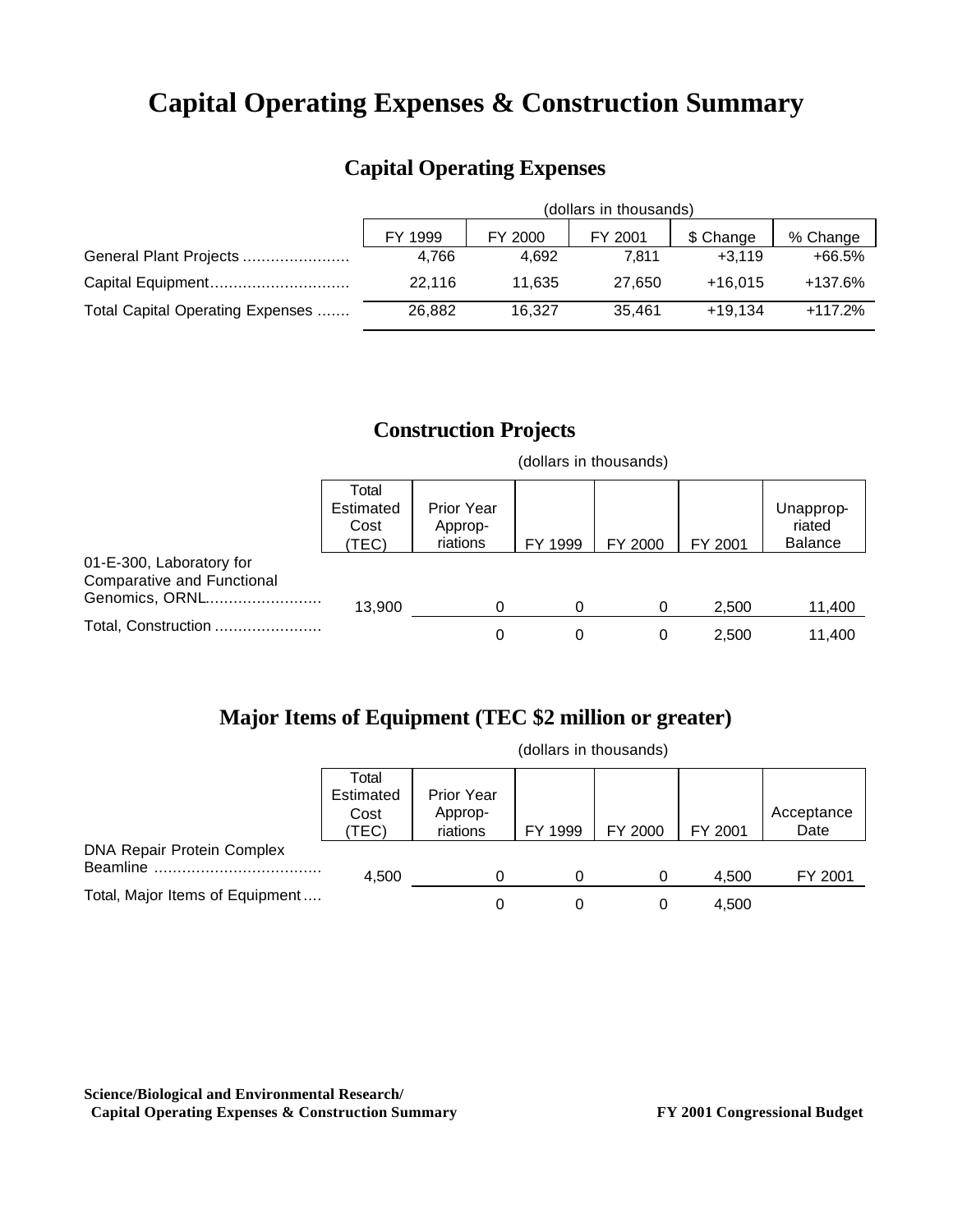# **01-E-300, Laboratory for Comparative and Functional Genomics, Oak Ridge National Laboratory, Oak Ridge, Tennessee**

## **1. Construction Schedule History**

|                                                  |                       | Total                 | Total                             |                                      |                            |                          |
|--------------------------------------------------|-----------------------|-----------------------|-----------------------------------|--------------------------------------|----------------------------|--------------------------|
|                                                  | A-E Work<br>Initiated | A-E Work<br>Completed | Physical<br>Construction<br>Start | Physical<br>Construction<br>Complete | Estimated<br>Cost<br>(000) | Project<br>Cost<br>(000) |
| FY 2001 Budget Request (Preliminary<br>Estimate) | 1Q2001                | 3Q2001                | 3Q2001                            | 1Q2004                               | 13.900                     | 14.420                   |

## **2. Financial Schedule**

| <b>Fiscal Year</b> | Appropriations | Obligations | Costs |
|--------------------|----------------|-------------|-------|
| 2001               | 2,500          | 2,500       | 2,175 |
| 2002               | 10,000         | 10,000      | 6,980 |
| 2003               | 1,400          | 1,400       | 4,550 |
| 2004               | 0              | 0           | 195   |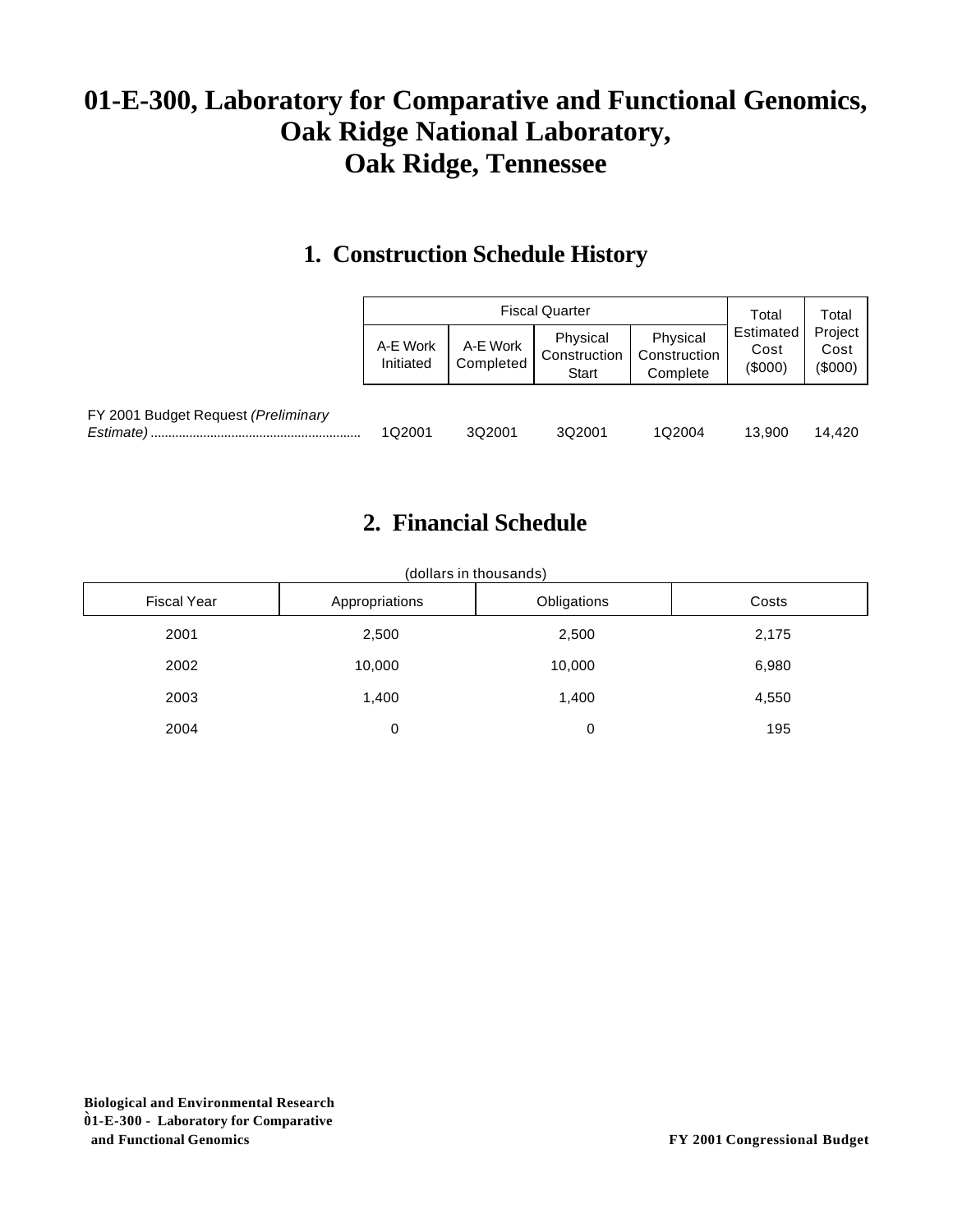## **3. Project Description, Justification and Scope**

The Laboratory for Comparative and Functional Genomics (LCFG) will provide a modern gene function research facility to support Department of Energy research programs and provide protection for the genetic mutant mouse lines created during the past 50 years. The LCFG will replace the deteriorated mouse housingfacility located at the Y-12 Weapons Plant on the Oak Ridge Reservation to meet these programmatic needs.

The current Biology facilities are fifty years old and the buildings and building systems are in need of major upgrades which include asbestos abatement, roof replacement, HVAC replacement, underground utility system replacement, electrical systems upgrade, and exterior repairs to the building. Animal care accreditation depends on improving the housing conditions. The LCFG will provide cost-effective housing for the experimental animals that are vital to the next phase of the Genome program. It will be designed for efficient utilization of space and will be energy efficient and easy to maintain. It will accommodate the entire DOE live mutant mouse colony in Oak Ridge, which will be reduced in size by utilizing cryogenic preservation technology. The facility will be designed to permit the establishment of specific pathogen free colonies of mice.

The facility will be a single story building of approximately 32,000 sq.ft. comprised of four functional areas: support, animal housing, quarantine and laboratory support. The heating, ventilation and air-conditioning system will utilize 100% fresh air to achieve 10-15 air changes per hour and maintain temperatures between 68EF and 74ΕF with humidity levels of 40% to 60%. The system will be capable of maintaining +/- 2ΕF control in each animal housing room including the quarantine area. The lighting system will be timer controlled with variable intensity level between 130-325 lux. Sound levels will be maintained below 85 decibels. The internal water system will use reverse osmosis or special chlorination treatment to ensure adequate water chemistry. Floor, walls and ceilings will be constructed of durable, moisture-proof, fire-resistant, seamless materials to allow the highest possible levels of sanitation. Non-toxic paints and glazes will be used within the facility. The building will be equipped with silent fire alarm systems.

The building will be equipped with two tunnel washers, two rack washers, two pass-through autoclaves and two bulk autoclaves, a bedding dispenser, bedding disposal system and ventilated animal cage systems equipped with automatic watering. The HVAC system will include a 24-hour monitoring system. Other equipment includes slotted hood vents, down draft tables and surgical lighting in the laboratory support area to support animal procedures.

Site preparation will consist of clearing, grading, and excavating for the new structure; extension of access streets to the site; and landscaping and seeding. Outside utilities will consist of extending the required utilities from the building to the closest, and an adequately sized supply source. Utilities will include steam, sanitary sewers, potable and fire protection water, natural gas, and electricity.

Obligations for FY 2001 will be used to award the Engineer/Procure/Construct Contract (EPCC) with sufficient funds to accomplish the detail design, initiate construction, and to order long-lead items. First year funding will also support project management and inspection of construction.

The researchers and animals are currently housed in facilities at the East end of the Y-12 Weapons Plant. Most of the buildings that have been used for biology were constructed in the late 1940s or early 1950s for other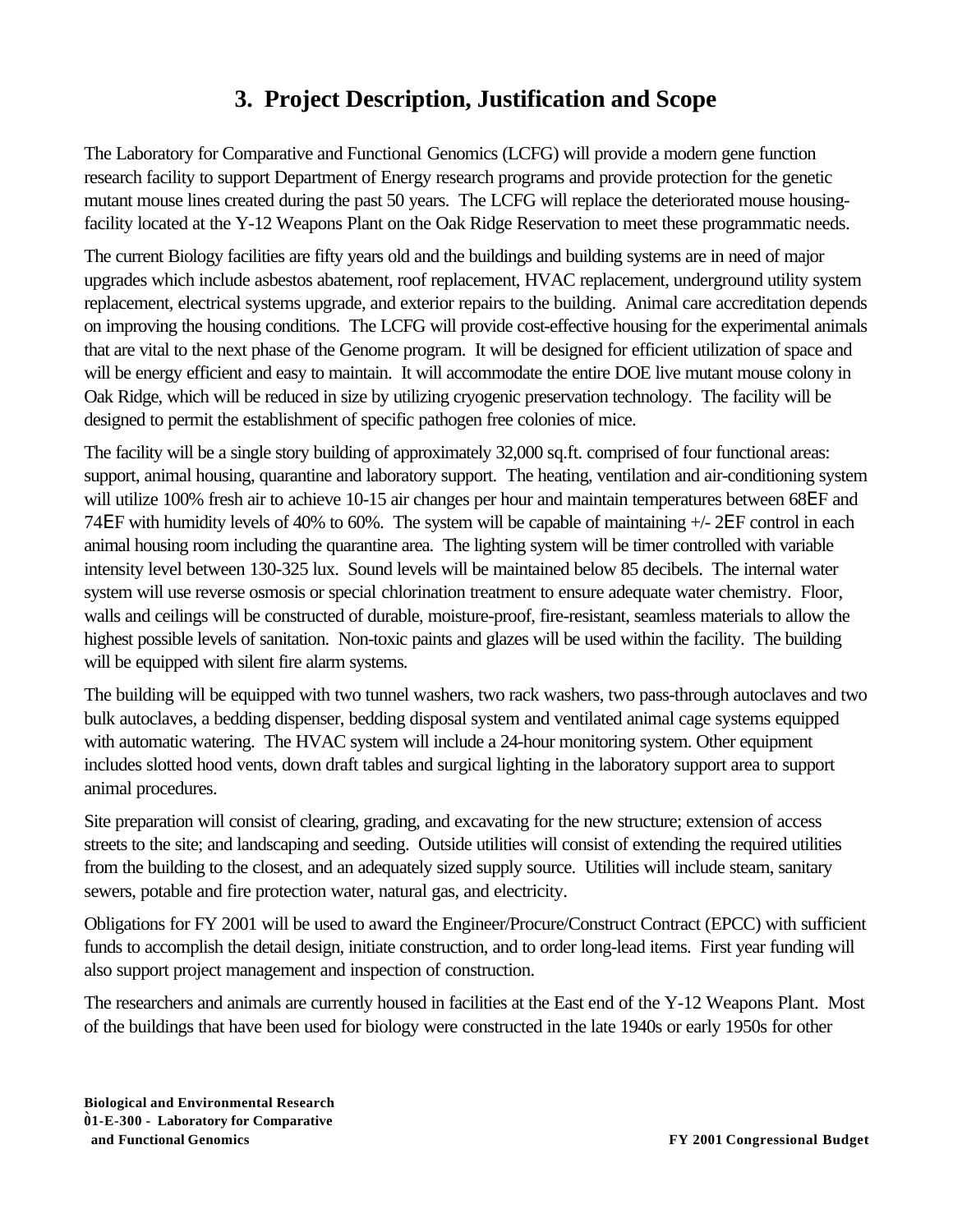purposes. The building housing the animals has deteriorated with age and cannot be maintained cost effectively and the building systems need to be upgraded to assure continued compliance with accreditation standards for animal research facilities. In addition to being expensive to operate and maintain, the existing facility does not provide a barrier maintenance facility for maintaining immune deficit and other lines of mice that require a pathogen-free environment.

The principle programmatic reasons for constructing the new facility are to ensure adequate, cost effective housing for the national resource embodied in the mutant mouse colony to support the next phase of the Genome Program - the identification of gene function.

In addition, benefits include:

- Enabling the DOE Mammalian Genetics User Facility to more effectively support the national research community and DOE researchers at other institutions.
- **•** Providing substantially more effective collaboration between the Life Sciences Division and other Oak Ridge National Laboratory (ORNL) facilities and Divisions such as Environmental Sciences, Chemical and Analytical Sciences, Solid State, and Computing and Mathematical Sciences Divisions as well as the Center for Computational Sciences.
- <sup>g</sup> Enhancing ORNL's ability to attract first rate young scientists to facilities that represent state-of-the-art laboratories that are cost effective in operation and efficient in the conduct of biological research.
- **Example 1** Facilitating the access for visiting scientists worldwide by eliminating the restrictions stemming from the close proximity of a high-security weapons plant.
- **Developing facilities that offer unique resources of the organization and the world-class capabilities of the** staff.
- **The Continuing the contribution to higher education via administration of and participation in the University of** Tennessee - Oak Ridge Graduate School of Biomedical Sciences.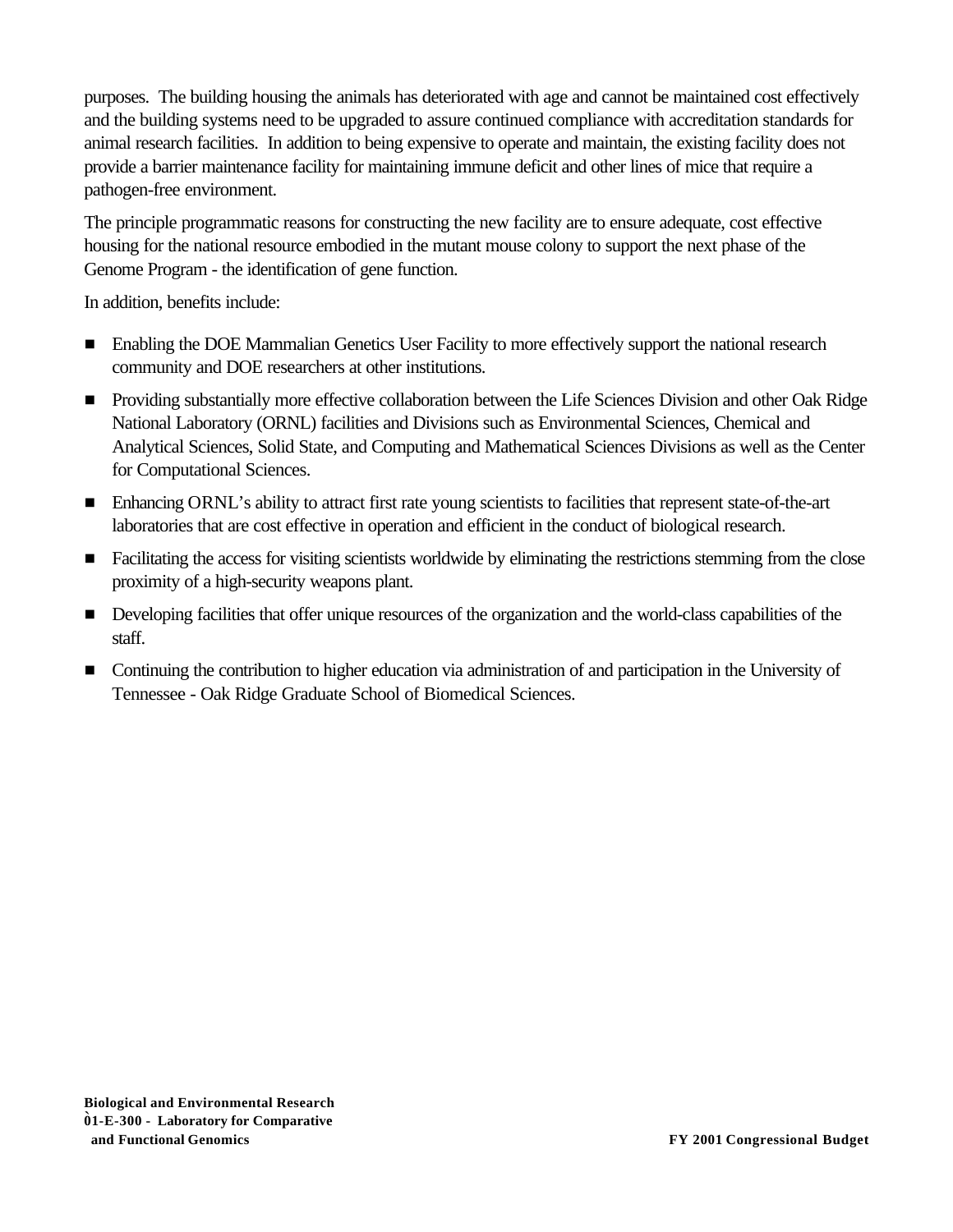## **4. Details of Cost Estimate <sup>a</sup>**

|                                                                | (dollars in thousands) |                      |
|----------------------------------------------------------------|------------------------|----------------------|
|                                                                | Current<br>Estimate    | Previous<br>Estimate |
| Design Phase                                                   |                        |                      |
| Preliminary and Final Design Costs (Design, Drawings, and      | 465                    | N/A                  |
|                                                                | 40                     | N/A                  |
|                                                                | 30                     | N/A                  |
|                                                                | 535                    |                      |
| <b>Construction Phase</b>                                      |                        |                      |
|                                                                | 7,815                  | N/A                  |
|                                                                | 140                    | N/A                  |
|                                                                | 3,530                  | N/A                  |
| Inspection, design and project liaison, testing, checkouts and | 250                    | N/A                  |
|                                                                | 80                     | N/A                  |
|                                                                | 160                    | N/A                  |
|                                                                | 11.975                 |                      |
| Contingencies (10% of TEC)                                     |                        |                      |
|                                                                | 45                     | N/A                  |
|                                                                | 1,345                  | N/A                  |
|                                                                | 1,390                  |                      |
|                                                                | 13,900                 | N/A                  |

## **5. Method of Performance**

Detail design, procurement and construction will be accomplished by a fixed price Engineer/Procure/ Construct Contractor (EPCC).

<sup>&</sup>lt;sup>a</sup> The cost estimate is based on a conceptual design completed in April 1998. The DOE Headquarters escalation rates were used as appropriate over the project life.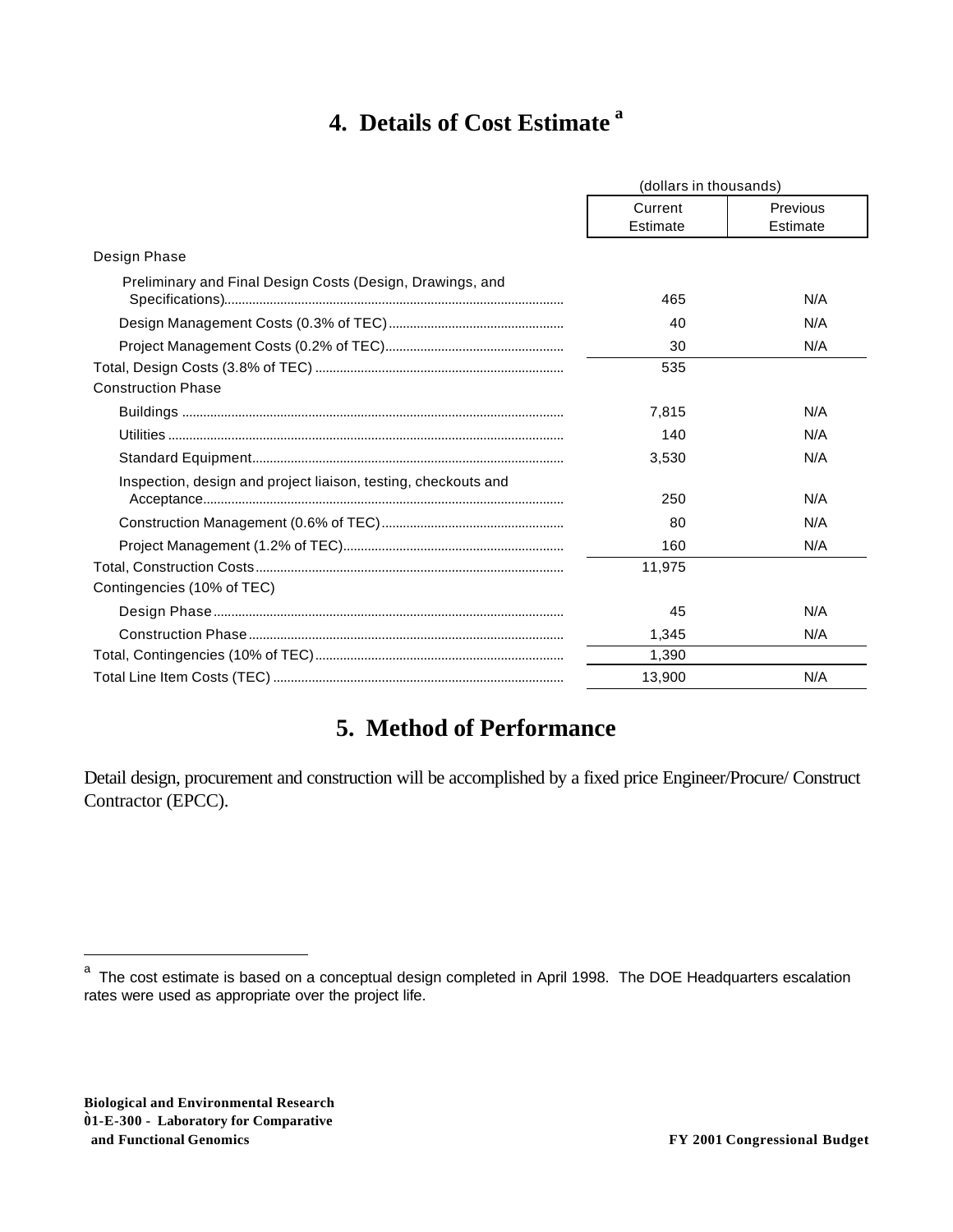## **6. Schedule of Project Funding**

|                                      | (dollars in thousands) |         |          |          |        |
|--------------------------------------|------------------------|---------|----------|----------|--------|
|                                      | <b>Prior Years</b>     | FY 2000 | FY 2001  | Outyears | Total  |
| <b>Project Cost</b>                  |                        |         |          |          |        |
| <b>Facility Cost</b>                 |                        |         |          |          |        |
|                                      | 0                      | 0       | 580      | 0        | 580    |
|                                      | 0                      | 0       | 1,595    | 11,725   | 13,320 |
|                                      | $\Omega$               | 0       | 2.175    | 11.725   | 13,900 |
| Other project costs                  |                        |         |          |          |        |
| Conceptual design costs <sup>a</sup> | 20                     | 0       | 0        | 0        | 20     |
| NEPA documentation                   | $\Omega$               | 15      | $\Omega$ | 0        | 15     |
| Other project related                | $\Omega$               | 485     | $\Omega$ | $\Omega$ | 485    |
| <b>Total, Other Project Costs</b>    | 20                     | 500     | $\Omega$ | $\Omega$ | 520    |
|                                      | 20                     | 500     | 2,175    | 11,725   | 14,420 |

**Biological and Environmental Research 01-E-300 - Laboratory for Comparative**  `  **and Functional Genomics FY 2001 Congressional Budget**

<sup>&</sup>lt;sup>a</sup> A conceptual design report (CDR) was completed in April 1998 at a cost of \$20,000.

<sup>&</sup>lt;sup>b</sup> NEPA for this project is expected to require a NEPA Categorical Exclusion Determination (CXD). Estimated cost is \$15,000.

 $^{\rm c}$  Soil borings and other sampling and documentation associated with site characterization to be completed in FY 2000 at an estimated cost of \$60,000. A detailed requirements document (including Design Criteria) and Engineer/ Procure/Construct Contractor (EPCC) selection activities will be completed in FY 2000 at an estimated cost of \$340,000. Technical and project management support through FY 2000 are estimated at a cost of \$85,000.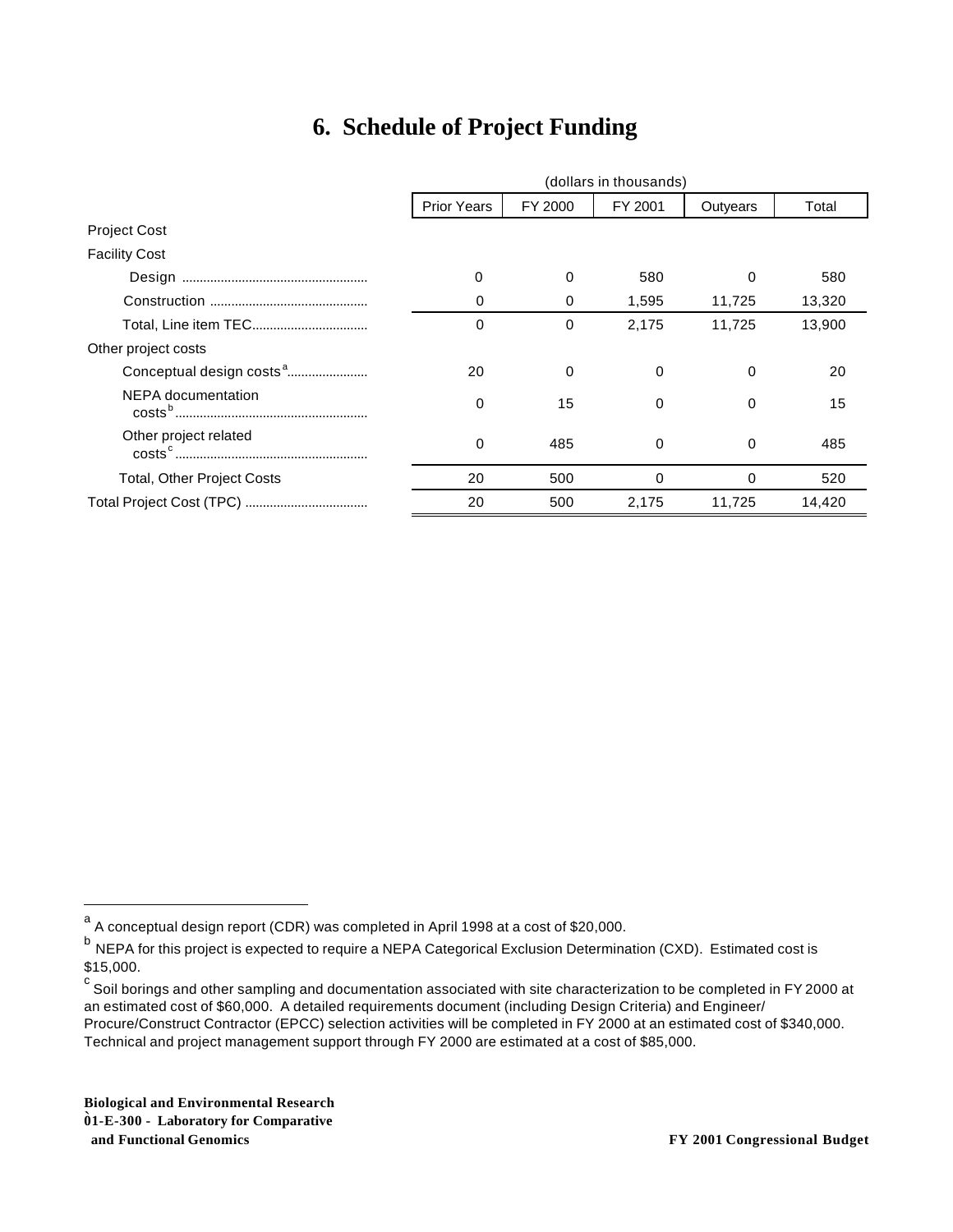## **7. Related Annual Funding Requirements**

|                                                                               | (FY 2004 dollars in thousands) |                      |  |
|-------------------------------------------------------------------------------|--------------------------------|----------------------|--|
|                                                                               | Current<br>Estimate            | Previous<br>Estimate |  |
|                                                                               | 675                            | N/A                  |  |
|                                                                               | 130                            | N/A                  |  |
| Programmatic operating expenses directly related to the facility <sup>c</sup> | 740                            | N/A                  |  |
| Capital equipment not related to construction but related to the              | 205                            | N/A                  |  |
|                                                                               | 510                            | N/A                  |  |
|                                                                               | 205                            | N/A                  |  |
|                                                                               | 2.465                          | N/A                  |  |

a<br><sup>a</sup> This includes janitorial and other miscellaneous support services. Approximately five staff years of effort will be required to provide these services. This is approximately \$360,000 less than the cost for operating the existing facility. The savings result from having a modern facility with a more functional design.

<sup>&</sup>lt;sup>b</sup> The FY 1998 facility maintenance and utility cost for the existing ORNL animal housing facilities totaled approximately \$1,350,000. Based on experience with functionally comparable buildings at the ORNL site with energy conservation features incorporated in the construction, the estimated maintenance and utilities cost for the proposed facility are approximately \$130,000 for maintenance and \$510,000 for utilities. Thus, the savings in operating funds is estimated to be nearly \$710,000, per year.

<sup>&</sup>lt;sup>c</sup> The FY 1998 programmatic operating expenses of the existing animal housing facilities were approximately \$740,000. This includes funding for animal care support personnel. This level of funding will not increase as a result of the proposed relocation of facilities.

<sup>&</sup>lt;sup>d</sup> The conduct of modern biological research by the LCFG such as that involved in the Human Genome Project and Structural Biology requires the periodic purchase of capital scientific equipment. Recurring annual cost of capital equipment is approximately \$205,000.

<sup>&</sup>lt;sup>e</sup> The estimated expenditures for programmatic related maintenance are approximately \$205,000 per year. This includes funding for three maintenance personnel to perform programmatic related maintenance. The relocation to the proposed facility will result in an estimated savings of approximately \$50,000 per year. The new animal support equipment will require a smaller portion of the operating budget for maintenance.